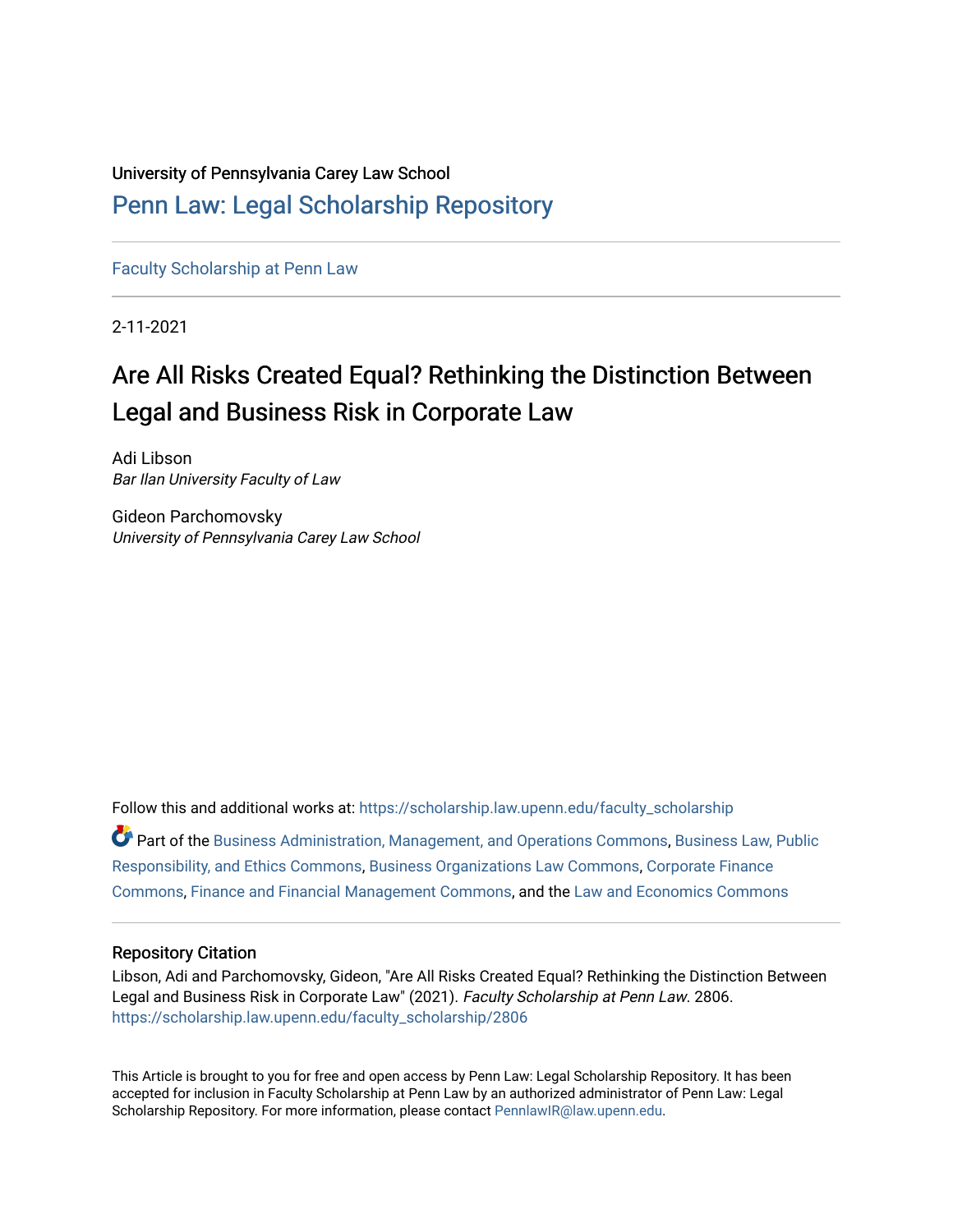# ARE ALL RISKS CREATED EQUAL? RETHINKING THE DISTINCTION BETWEEN LEGAL AND BUSINESS RISK IN CORPORATE LAW

*Gideon Parchomovsky\* & Adi Libson \*\**

#### *Abstract*

*Should corporate legal risk be treated similarly to corporate business risks? Currently, the law draws a clear-cut distinction between the two sources of risk, permitting the latter type of risk and banning the former. As a result, fiduciaries are shielded from personal liability in the case of business risk and are entirely exposed to civil and criminal liability that arises from legal risk taking. As corporate law theorists have underscored, the differential treatment of business and legal risk is highly problematic from the perspective of firms and shareholders. To begin with, legal risk cannot be completely averted or eliminated. More importantly, decisions involving negligible levels of legal risk might yield significant profits for firms. Thus, the outright ban on legal risk-taking harms shareholders, who would have favored a more nuanced regime to legal risk.* 

*In this Article we make two novel contributions to corporate law scholarship, one descriptive and one normative. Descriptively, we offer a novel justification for the differential treatment of business and legal risk. We argue that because of the exposure of board members to personal liability for losses resulting from legal risk, they will veto all policies and decisions implicating legal risk, minimal though they may be. Aware of this disposition, managers, whose compensation is often tied to performance and are therefore more risk-seeking, will prefer not to raise policies and decisions that implicate legal risk to board discussion. This, however, works to the detriment of shareholders who are deprived of the protective mechanism of board overview with respect to legal risk. Legal risks, therefore, largely escape board scrutiny. While the justification we advance has stronger explanatory power than prior justifications, it leaves open the possibility that the law may be redesigned in a more nuanced and desirable way. This leads to the normative contribution of the Article. Consistent with the modern philosophy toward risk which maintains that all risks can be managed, we propose that legal risks be divided* 

<sup>\*</sup> Robert G. Fuller, Jr. Professor of Law, University of Pennsylvania Law School, and Wachtel, Lipton, Rosen & Katz Professor of Corporate Law, Hebrew University School of Law.

<sup>\*\*</sup>Assistant Professor, Bar-Ilan University Law Faculty. We would like to thank Michal Agmon-Gonen, Yifat Aran, Haled Cabub, Asaf Eckstein, Yuval Feldman, Jesse Fried, Assaf Hamdani, Sharon Hannes, Genvieve Helleringer, Kobi Kastiel, Hajin Kim, Donald Langevoort, Amir Licht, Barak Or, Elizabeth Pollman, Ruth Ronen, Roy Shapira, Holger Spamann, Alex Stein, Roberto Tallarita, Simone Tang and participants at the IDC Corporate Law Conference and at the Institute for Advanced Studies workshop. We thank Jeries Elias, Duncan Hall, Nicolas Harris, Nethanel Lousky and Shelley Robinson for excellent research assistance.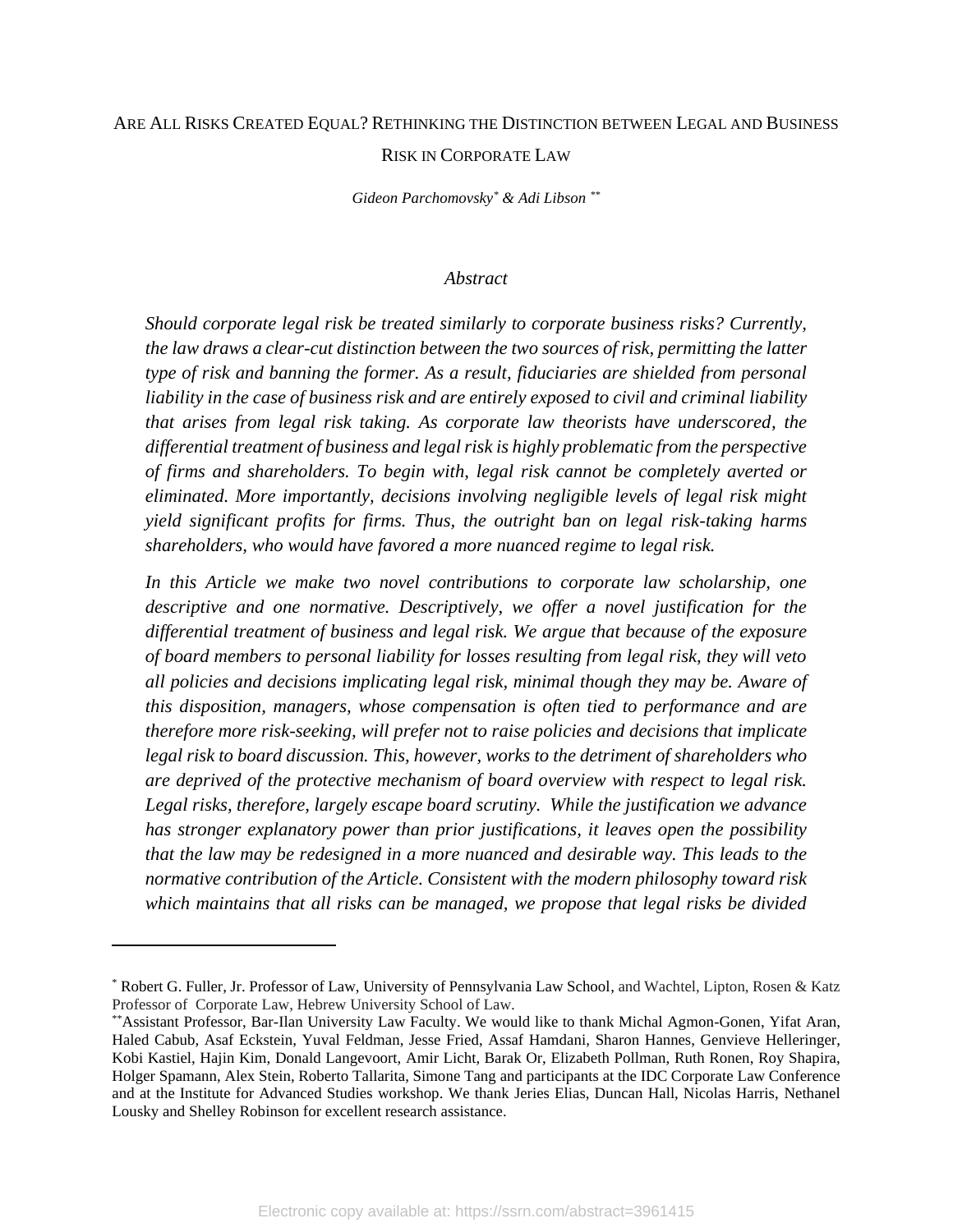*into two categories of severity: risks involving criminal prohibitions and risks pertaining to non-criminal norms. They should then be further classified based on its probability of occurrence, into three classes of risk: remote, reasonable and probable risk. Combining our two criteria generates six classes of legal risks, for each of which we develop a unique liability regime. The framework that we advance would allow corporate executives and directors to address low and reasonable levels of legal risk in a responsible way that would benefit shareholders, without eroding respect for law and morality.* 

| Ι.              |                                                                           |  |
|-----------------|---------------------------------------------------------------------------|--|
| H.              |                                                                           |  |
| A.              |                                                                           |  |
| <b>B.</b>       |                                                                           |  |
| C.              |                                                                           |  |
| D.              |                                                                           |  |
| III.            | A NOVEL JUSTIFICATION FOR THE DISTINCTION: LACK OF EFFECTIVE OVERSIGHT ON |  |
| IV.             |                                                                           |  |
| A.              |                                                                           |  |
| <b>B.</b>       |                                                                           |  |
| $\mathcal{C}$ . |                                                                           |  |
|                 | $\dot{i}$ .                                                               |  |
|                 | ii.                                                                       |  |
|                 | iii.                                                                      |  |
|                 | iv.                                                                       |  |
|                 | $\nu$ .                                                                   |  |
|                 | vi.                                                                       |  |
|                 |                                                                           |  |

#### <span id="page-2-0"></span>**INTRODUCTION**

This Article addresses an intriguing puzzle in corporate law: its differential treatment of business risk and legal risk. Business decisions, risky though they may be, fall under the duty of care and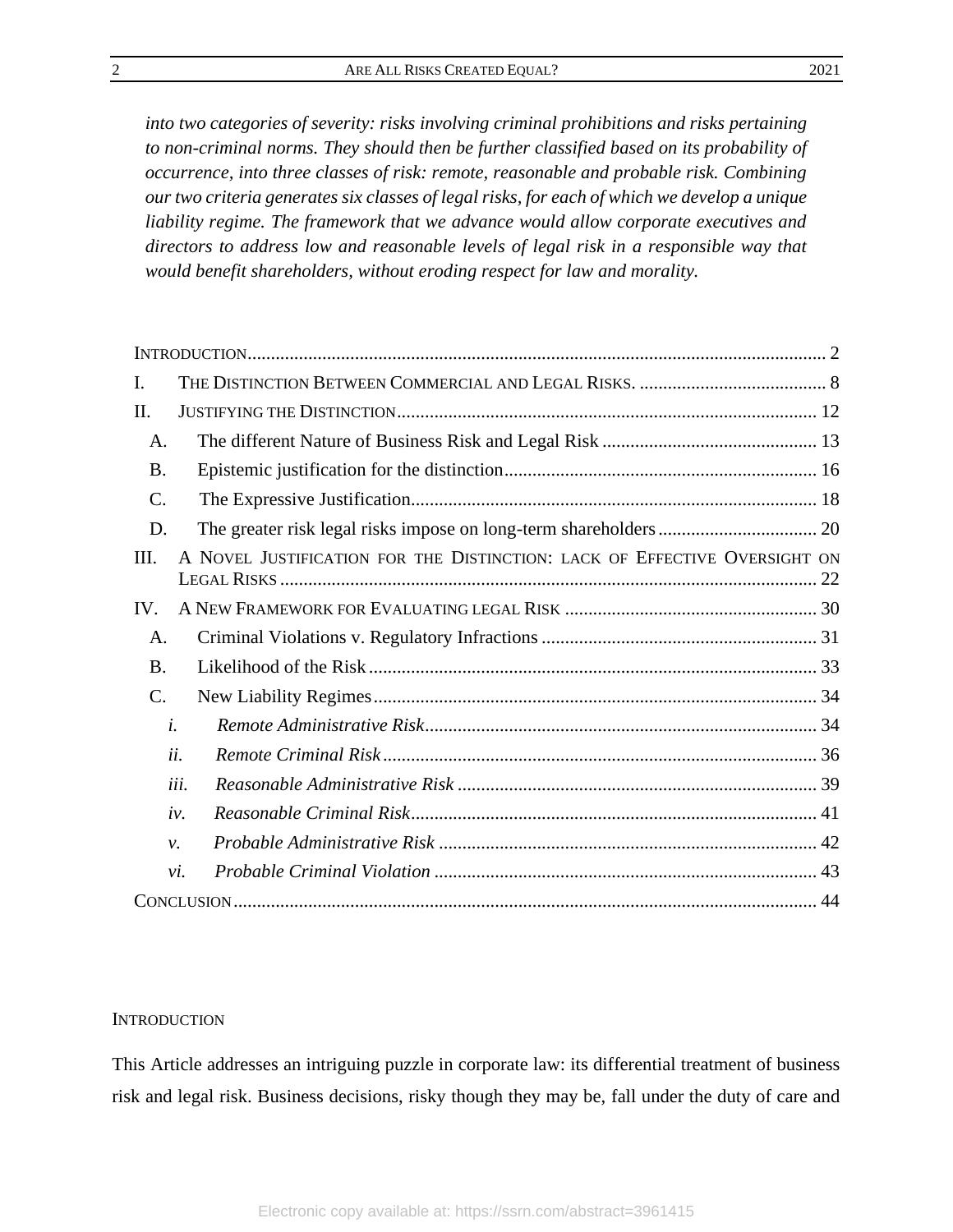as long as they do not involve a conflict of interest, are judged under the deferential business judgment rule. Furthermore, companies can grant directors and officers exemptions from liability for negligent violations of the duty of care, as well as insure them against personal liability in such cases. Decisions that violate the law, by contrast, constitute a violation of the duty of loyalty,<sup>1</sup> and hence, they are not entitled to the deferential standard of the business judgment rule. As a consequence of this distinction, corporate managements can take on high business risks, but must steer clear of decisions and policies that involve minimal legal risks, even when the potential rewards are very high.

To illustrate, consider the following two examples. Assume that Jane Smith, the CEO of Acorn Inc., decides to construct to build a new production plant at a cost of \$10,000,000. In discussion with the board, she notes that based on the company's analysis of future business trends there is an 80 percent probability that the construction of the new plant will generate a profit of \$40,000,000 for the company. However, there is a 20 percent chance of a global economic crisis, in which case the plant will not be built and the \$10,000,000 investment in the land will be lost. On these facts, the expected value of the transaction to the company is \$32,000,000, so Jane recommends that the company moves forward with the transaction. The board approves the plan. Unfortunately for the company, the risk of a global economic crisis materializes, and the company loses \$10,000,000.

Assume the same facts as before, with one difference: the company's parcel is in an area that is zoned for light industry and it is not clear whether Acorn's production plant is considered light or heavy. There is an 80 percent chance that the plant will be classified as "light" and a 20 percent chance that it will be classified as heavy. The expected gain and loss are exactly the same as in the previous example: the expected profit to Acorn is \$32,000,000 and the potential loss is \$10,000,000. The plant is built, but to the company's great chagrin, the municipality classifies it as heavy industry. The investment in the plant goes to waste, inflicting a \$10,000,000 loss on the company.

From an economic perspective, the two scenarios are identical, both in terms of the risks and the outcomes. From a legal perspective, however, there is a world of difference between them. The

<sup>1</sup> Or duty of good faith, *see infra* not[e 16.](#page-9-0)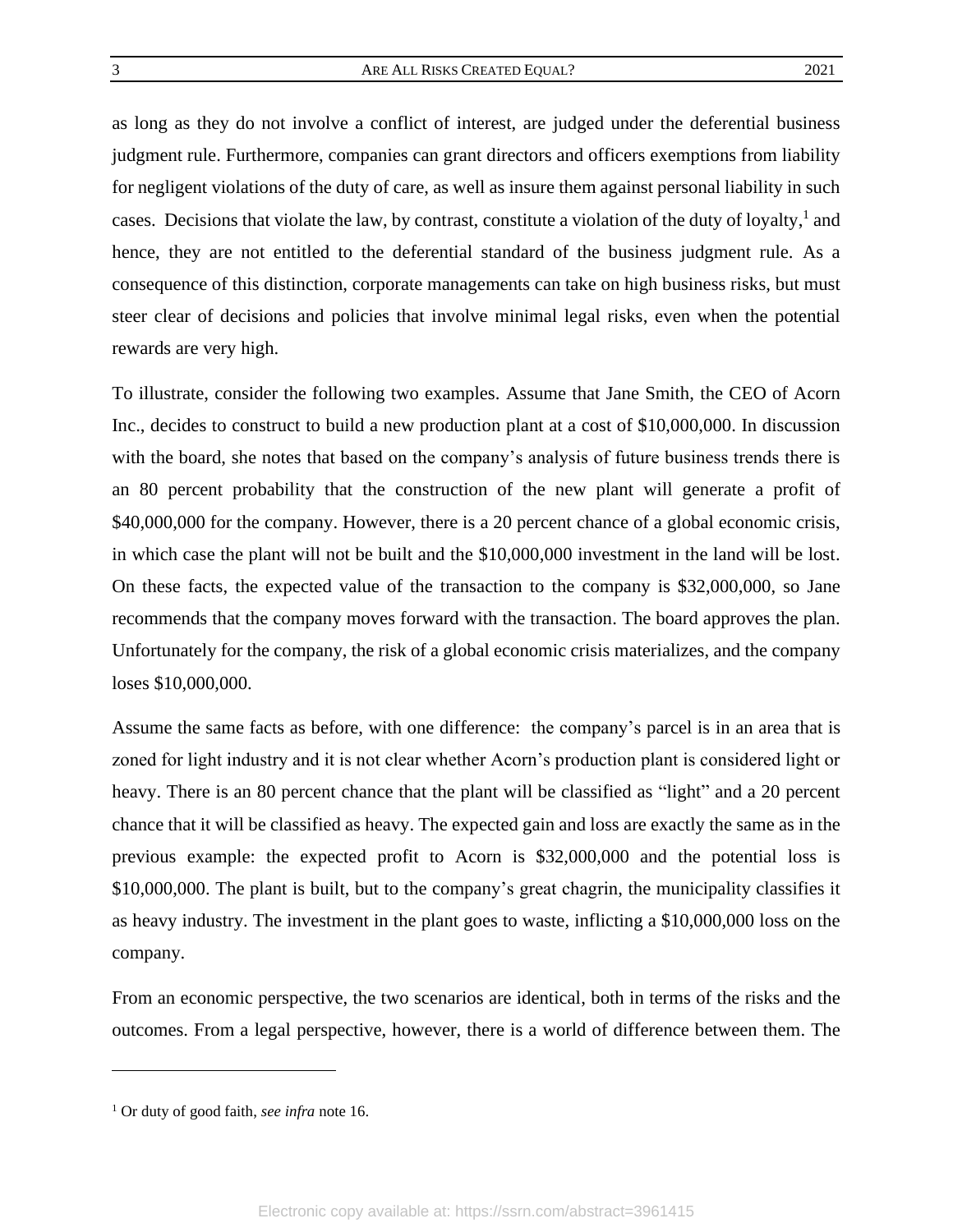second scenario involves a legal risk. Violations of the law are considered breaches of the duty of loyalty and as such they cannot be insured against and are not subject to exclusions and exculpatory clauses. <sup>2</sup> Consequently, the second decision exposes the management and board to personal liability if derivative actions are brought against them. The first decision, by contrast, would be analyzed as a potential violation of the duty of care under the deferential business judgment rule. Moreover, if a court finds the company's directors and officers negligent and orders them to pay damages to the company, the payments will be covered by their directors' and officers' liability insurance. Finally, it is possible that the directors and officers will not have to pay anything if their employment contracts contain exculpatory clauses.

It should be emphasized that while our examples concern liability for active decisions, the distinction between business risks and legal risks is applicable to both commissions and omissions. In fact, the exposure of the board to oversight liability is far greater when the oversight refers to a legal risk. As Chancellor William Chandler stated in *Citigroup* "imposing Caremark-type duties on directors to monitor businesses is fundamentally different [than legal risks]."<sup>3</sup>

The stark differentiation between business risk and legal risk under extant law gives rise to a puzzling question: what is the rationale behind this distinction? As persons trained in law, we may feel that the answer is straightforward: no one should break the law, or even consider breaking it. But this dogmatic approach begs the question. Firms face multiple business and legal uncertainties. Dealing with risk, business or legal, is an unavoidable aspect of the commercial world. Not all risks can be cost-effectively preempted or eliminated, irrespective of the source of the risk or the best efforts of the firm's directors and managers. Furthermore, from the vantage point of shareholders, all corporate decisions should be geared toward maximizing returns forshareholders. This does not mean, of course, that shareholders expect boards and managements to knowingly break the law. At the same time, there is no basis for assuming that shareholders expect managements and boards to avoid legal risk, trivial though it may be, at all cost. Nor is it practical to harbor such expectation given the complex web of laws and regulations that engulfs the business world. Accordingly, the distinction between business risk and legal risk is far from trivial.

<sup>2</sup> DEL. CODE ANN. tit. 8, § 102(b)(7) (2020).

<sup>3</sup> *In re Citigroup Inc. S'holder Derivative Litig.*, 964 A.2d 106, 131 (Del. Ch. 2009).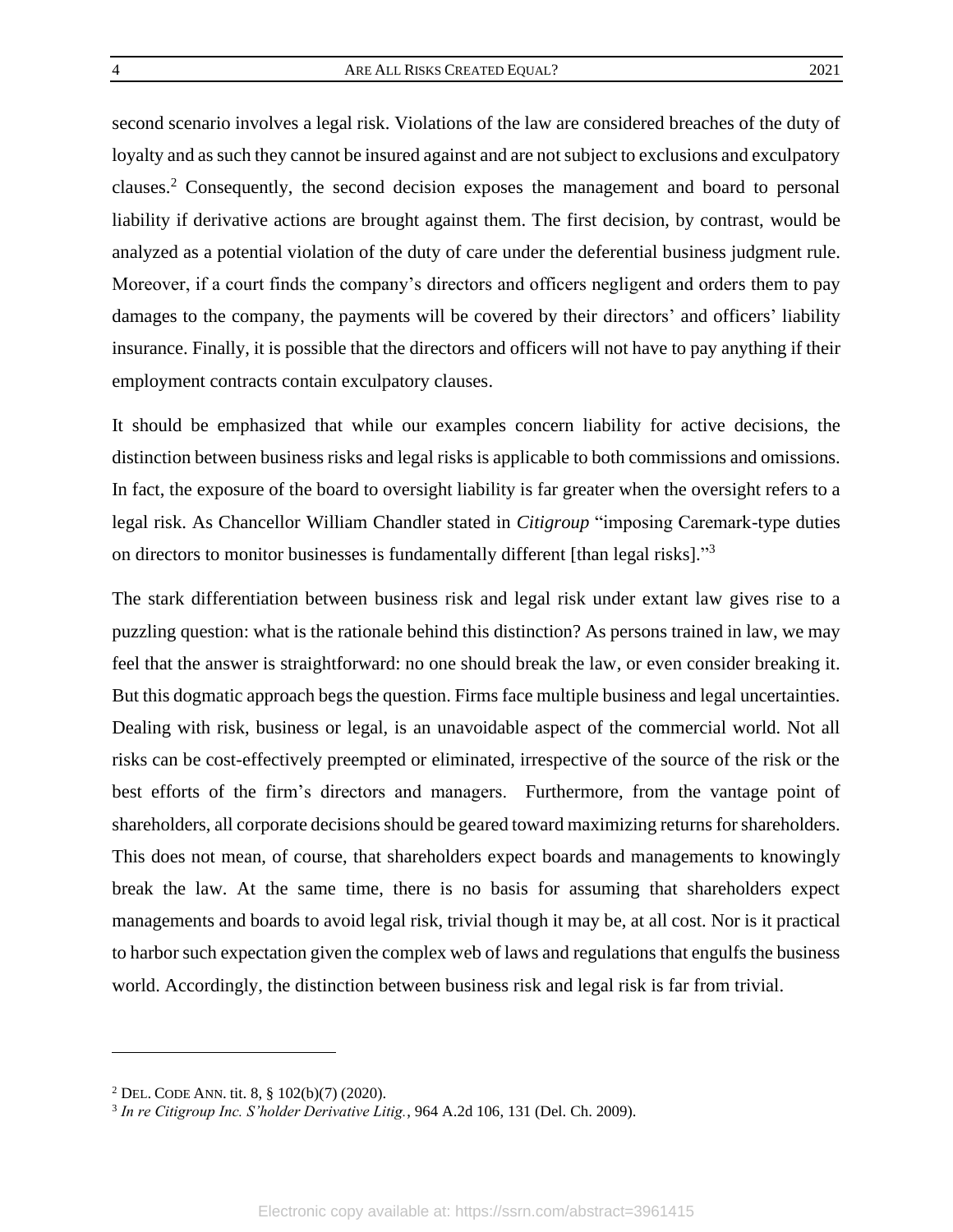<span id="page-5-1"></span>The challenge presented by the distinction between business risk and legal risk has not evaded legal scholars. Stephen Bainbridge has differentiated between the two forms of risk, claiming that while legal risk is dichotomous in nature in the sense that "you are either breaking the law or not,"—business risk "is inevitably intertwined with risk taking."<sup>4</sup> Unfortunately, Bainbridge's justification cannot carry the day. In some cases of legal risk, the uncertainty is not merely epistemic, but is inherent in the operation of firms. Nor is Bainbridge's theory capable of explaining, even if it were correct, why firms should forego lucrative opportunities that stand to generate hefty profits for them only because they implicate a negligible level of legal risk.

<span id="page-5-0"></span>In an important recent contribution, Elizabeth Pollman has suggested a different rationale for the distinction. According to Pollman the harsher approach to legal risk is intended to convey a clear and unequivocal message about the importance of respecting the law.<sup>5</sup> While there is much to commend about Pollman's expressive theory, it leaves the central puzzle intact. First, as is true of all expressive theories, it points us in a general policy direction, but cannot prescribe the precise calibration of the message. Nor can expressive theories explain the exact contours of the doctrine. Second, it is unclear why the expressive message emanating from our criminal law regarding the duty to obey the law is insufficient and needs to be reechoed by our corporate law.<sup>6</sup> Third, one must wonder whether the marginal expressive gain from adopting the distinction between legal and business risks outweighs the losses to firms and shareholders. In this context, it should be kept in mind that the shareholders in public corporations are the public at large.

In this Article, we seek to make two important contributions to corporate law scholarship. First, we advance a novel justification for the differential treatment of business and legal risks. Although from a general economic standpoint, there is no difference between the two risks, there is a critical difference between them from the vantage point of the shareholders. Due the board's exposure to personal liability for decisions involving legal risk, the board will refuse to discuss opportunities

<sup>4</sup> Stephen M. Bainbridge, *Caremark and Enterprise Risk Management*, 34 J. CORP. L. 967, 988 (2008-2009).

<sup>5</sup> Elizabeth Pollman, *Corporate Oversight and Disobedience,* 72 VAND. L. REV. 2013, 2029 (2019) ("*Caremark* itself can be viewed as a seminal message opinion, catalyzing lawyers to advise corporate clients to put in place compliance systems and be mindful of oversight obligations").

<sup>6</sup> Elizabeth Pollman provides an historical explanation: in the past, corporation had much more detailed purpose clauses, limiting considerably the scope of activity of the corporation. These limitations have been relaxed overtime, the limitation to lawful conduct in the purpose clauses and a form of a relic to clauses with more extensive limitations. *Id.* at 2019-20.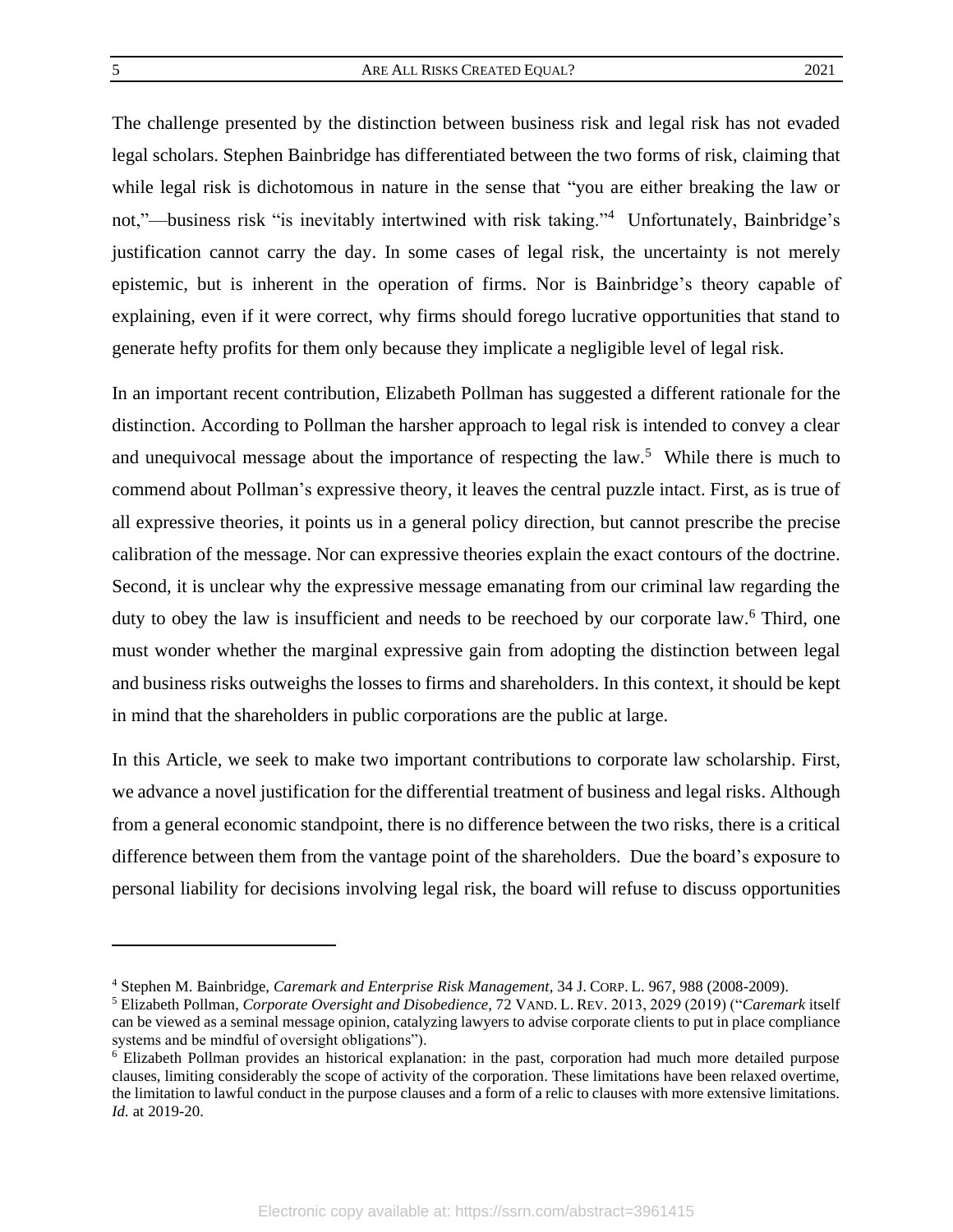<span id="page-6-1"></span>that implicate legal risks, let alone carefully analyze them. Analysis of legal risk may constitute evidence of scienter and thus heighten the exposure of directors to legal sanctions.<sup>7</sup> Realizing that boards will categorically oppose and veto any course of action that implicates a legal risk, management and employees who stand to benefit from legal risk taking, will elect not to bring such matters before the board. Hence, policies and decisions that run the risk of violating the law will eschew board discussion and oversight. No similar problem arises with respect to business risk. Consideration of business risk does not expose directors and officers to personal liability. On the contrary, it decreases the potential liability of directors for violating the duty of oversight.

<span id="page-6-0"></span>Our second intended contribution is more significant. Notwithstanding our novel justification for the distinction between business risk and legal risk, we argue that the line between the two should be redrawn. Not all *legal* risks were created equal. Following the traditional distinction in criminal law, we incorporate into our proposed framework the distinction between criminal prohibitions that fall into the category of mala in se and administrative proscriptions that fall into the category of mala prohibita.<sup>8</sup> Prohibitions in the first category comport with our moral intuitions and are perceived as inherently wrong; restrictions that belong in the second group do not address behavior that is considered morally wrong *per se*, but rather it is the legal ban that renders the activity impermissible. To illustrate this distinction, compare theft and tax planning. Theft is considered a moral wrong independent of the legal prohibition. Reporting violations, by contrast, are not deemed immoral per se and often fall into the grey area in which right and wrong turns on intricate legal definitions. Furthermore, legal risk arises from legal uncertainty. There are varying degrees of uncertainty, however. Certain decisions are very risky from a legal perspective. Others are only minimally risky. This distinction is no stranger to corporate law. The Generally Accepted Accounting Principles (GAAP) that have been endorsed by SEC regulations clearly distinguish between "remote" risks of loss that need not be included in financial reports, and reasonable and

 $<sup>7</sup>$  Even though on a formal level they may be liable for corporate illegal conduct due to their failure of oversight even</sup> without knowledge of the illegal action, there are barely any cases in which such liability was imposed. *See* Elizabeth Pollman, *Corporate Disobedience*, 68 DUKE L. J. 709, 756 (2019); Norwood P. Beveridge, *Does the Corporate Director Have a Duty Always to Obey the Law?*, 45 DEPAUL L. REV. 729, 732 (1996); KENT GREENFIELD, THE FAILURE OF CORPORATE LAW: FUNDAMENTAL FLAWS AND PROGRESSIVE POSSIBILITIES 75 (2006).

<sup>8</sup> For a similar suggestion, of distinguishing between mala in prohibita and mala in se in respect to legal risks, *see* Stephen Bainbridge, Star Lopez & Benjamin Oklan, *The Convergence of Good Faith and Oversight*, 55 UCLA L. REV. 559, 592-93 (2008). As we will elaborate in part IV, our distinction will operate differently than their suggestion, interacting with the level of risk and the leading to a distinctive liability regime.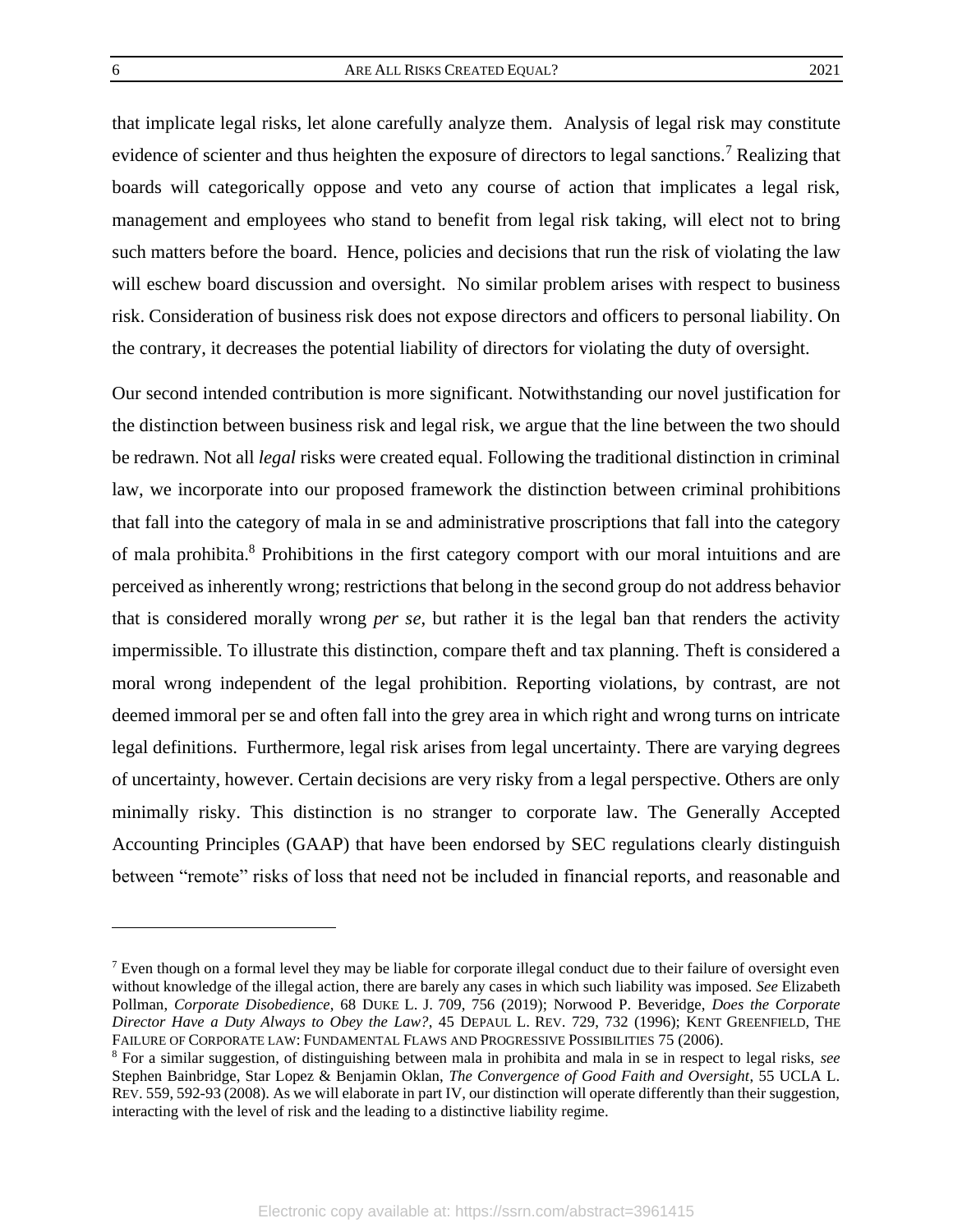likely risks of loss that ought to be reported.<sup>9</sup> Based on these distinctions, we propose to overhaul corporate law doctrine as it applies to legal risks. Instead of treating all legal violations as breaches of the duty of loyalty, we call for the adoption of a more nuanced approach that would differentiate between categories of legal violations based on their severity. In this vein, we suggest a distinction between potential violations of criminal prohibitions and possible violations of administrative norms. In the former case of risks that may lead to a criminal violation, boards and officers would only be allowed to consider remote legal risks, i.e., courses of action that are highly unlikely to violate the law. In the latter case that involves potential violations of administrative rules and regulations, directors and officers would be allowed to consider both remote and reasonable risks, i.e., courses of action that do not represent a probable likelihood of breaking the law. Importantly, our proposal submits that different levels of risk-taking will be subject to differential liability regimes matching the level of the risk involved in the decision. Furthermore, it would require corporate fiduciaries to provide external validation of their risk assessment.

The risk level and the supporting evidence will determine the applicable judicial review standard. If the management and board are in possession of an administrative pre-ruling that affirms the legality of the decision, the decision would be immune to judicial review. If the management and board relied on an expert opinion stating that there is only a remote risk of illegality, courts will review the substance of the opinion to ensure that it is well-grounded. Finally, if the expert opinion on which the directors and officers relied states that their legal risk was reasonable (but not probable), it will be subject to enhanced scrutiny, under which the directors and officers will bear the burden of showing that the risk they chose to take was reasonable and that the expected benefits exceeded the potential harm.

The adoption of our proposed framework would transform the way courts and corporations approach legal risk from outright disapproval to qualified sanctioning. And although implementation of our proposal would not place business risk and legal risk on equal footing, it would allow managers and officers to openly weigh and consider business strategies that involve an acceptable level of legal risk

<sup>9</sup> *See infra* [110.](#page-33-1)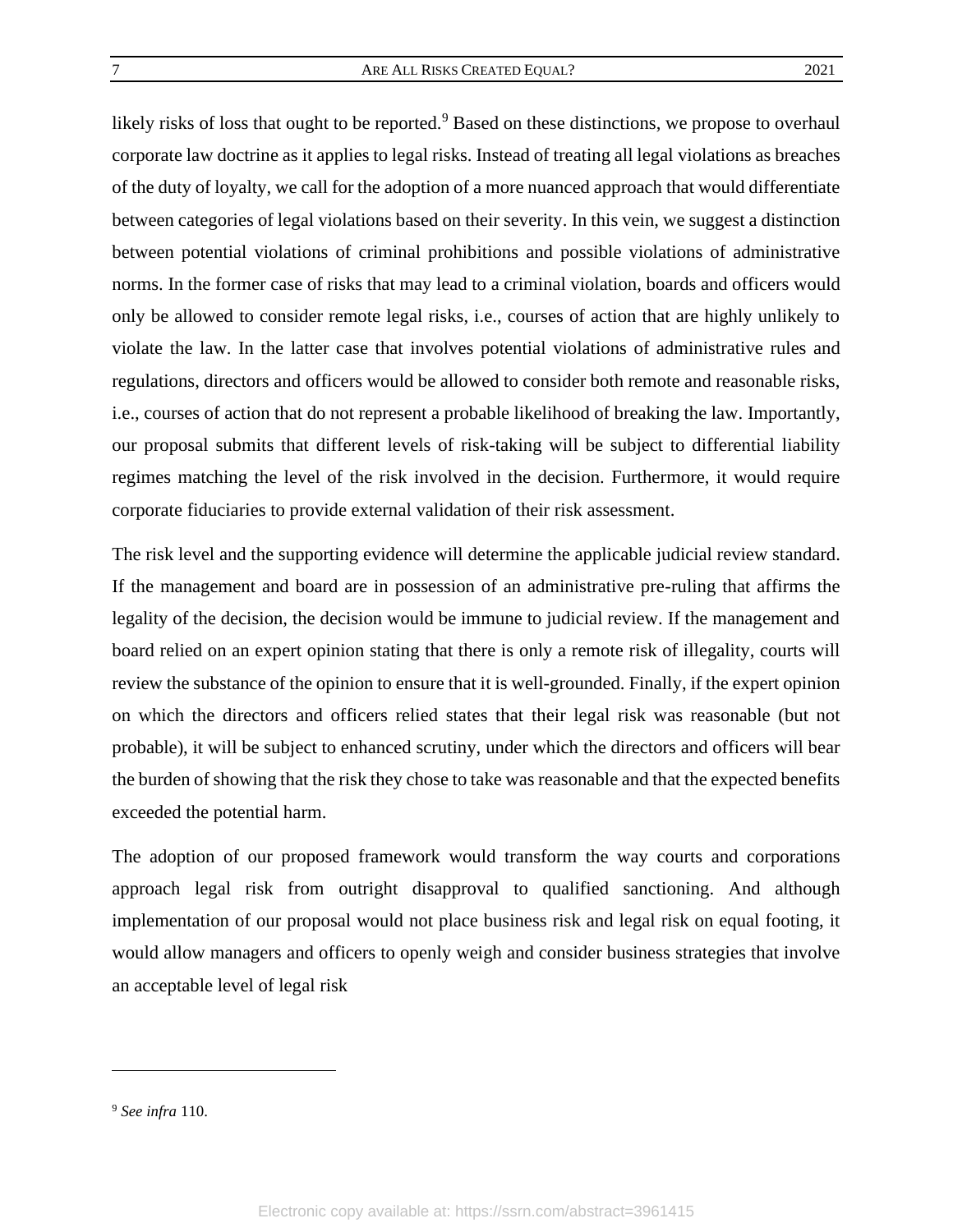Structurally, the Article unfolds in four parts. In Part I, we will discuss the differential treatment of business risk and legal risk under extant law. We will then show that the prevailing legal approach to legal risk may often result in destruction of value for shareholders. Against this backdrop, in Part II we explore existing justifications for the distinction between business and legal risk. We conclude that although they have surface appeal, they do not survive scrutiny and therefore cannot provide a basis for said distinction. In Part III, we advance a novel, processoriented, justification for the differential treatment of business and legal risk. We argue that because under current law directors will categorically refuse to consider decisions and policies involving legal risk, they will not be subject to the same exacting approval procedure as other policies and decisions. Consequently, the quality of policies and decisions implicating legal risks would be compromised. In Part IV, we propose an alternative regime to govern legal risk. Under our proposal, board decisions involving legal risk would be subject to a differential standard of review, depending on the probability of the risk (remote, reasonable or probable) and the nature of the criminal norm implicated (mala in se or mala prohibita). A short conclusion will ensue.

#### <span id="page-8-0"></span>I. THE DISTINCTION BETWEEN COMMERCIAL AND LEGAL RISKS.

The distinction between business and legal risk is part and parcel of corporate law. Decisions and policies involving business risk are adjudicated under the business judgement rule (BJR), which largely shelters managers and board members from personally liability for decisions that resulted in losses to their firms.<sup>10</sup> Decisions and policies that implicate legal risk receive very different treatment. If a legal risk materializes, it exposes the managers and board members to liability for breach of the duty of loyalty.<sup>11</sup> Breaches of the duty of loyalty do not come within the ambit of the BJR.<sup>12</sup> Nor are they typically subject to exculpatory clauses or directors and officers liability insurance.<sup>13</sup> Worse yet, they also expose managers and directors to criminal liability.<sup>14</sup> Therefore,

<span id="page-8-1"></span><sup>10</sup> *See e.g.*, *Aronson v. Lewis*, 473 A.2d 805, 812 (Del. 1984); *Citigroup*, 964 A.2d at 125 ("The presumption of the business judgment rule . . . function[s] to place an extremely high burden on a plaintiff to state a claim for personal director liability for a failure to see the extent of company's business risk."). Regarding the effective protection of the BJR, *see* Lori McMillan, *The Business Judgment Rule as an Immunity Doctrine*, 4 WM. & MARY BUS. L. REV. 521 (2013).

<sup>11</sup> *See, e.g*., *Abrams v. Allen*, 297 N.Y. 52, 55-56, 74 N.E.2d 305, 306 (1947) (holding that directors may incur liability if they use corporate property for an illegal purpose).

<sup>12</sup> *See Miller v. AT&T*, 507 F.2d 759, 762 (3d. Cir. 1974).

<sup>13</sup> *See infra,* not[e 69.](#page-23-0)

<sup>&</sup>lt;sup>14</sup> See Miller, 507 F.2d at 763 (holding that defendant directors can be found criminal liability if they breached their fiduciary duty to the corporation).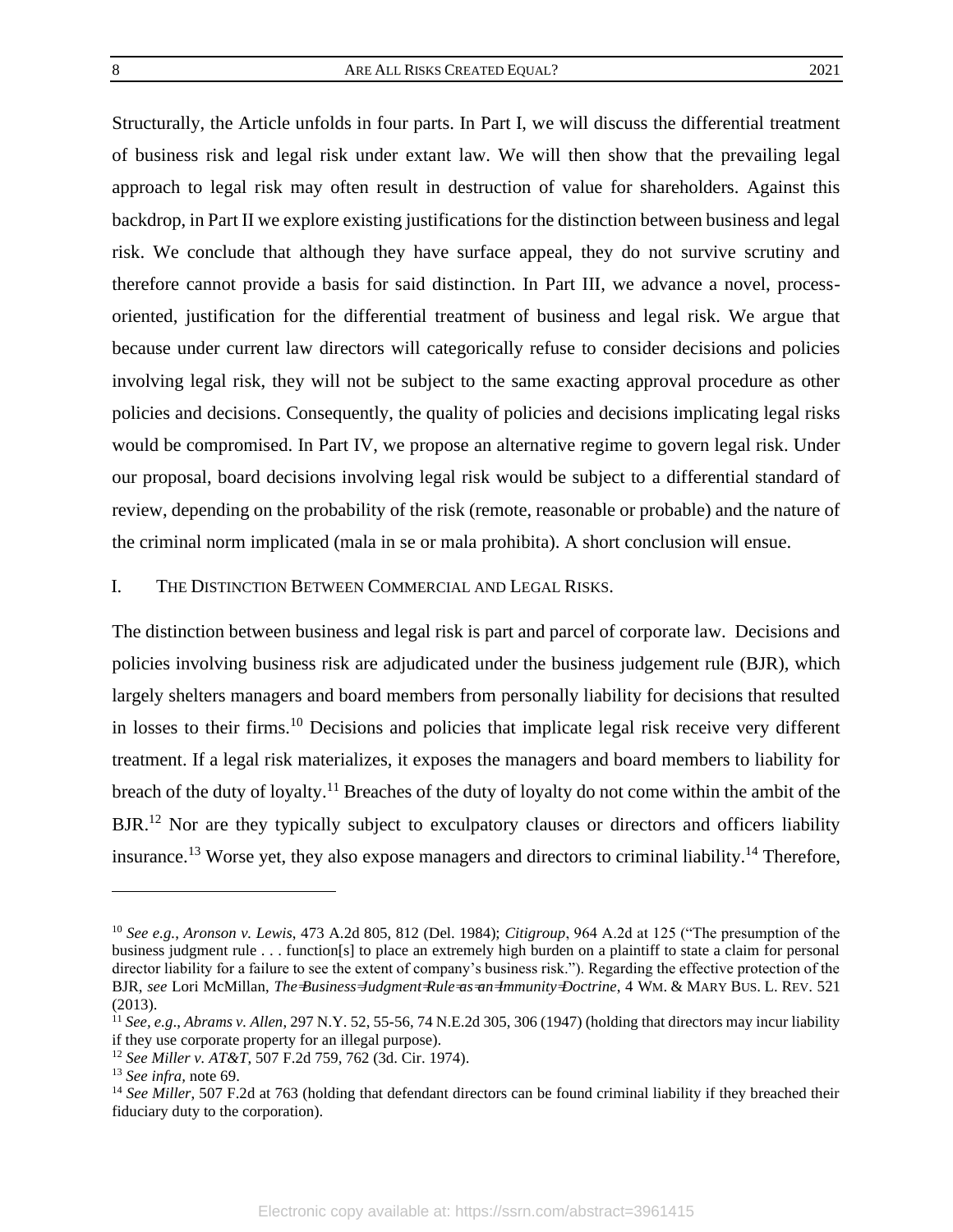from the vantage point of directors and officers, managing business risks is part of their job description, while legal risks must be averted at all cost.

<span id="page-9-0"></span>The distinction between business risk does not originate in a specific statutory provision. Section 102(b) of the Delaware Corporate Governance Law provides that the charter of corporations may include the particular goal for which they have been incorporated or simply state that the "purpose of the corporation is to engage in any lawful act or activity for which corporations may be organized…and by such statement all lawful acts and activities shall be within the purposes of the corporation."<sup>15</sup> Based on the statutory language that limits the corporate purpose to lawful aims and conduct, courts have determined that directors and officers duty of good faith requires them to be loyal to the corporation's legally authorized purposes, even if disobeying the law would maximize shareholder value.<sup>16</sup> Chancellor Allen has defined the duty of loyalty as requiring directors to "manage the corporation within the law, with due care and in a way intended to maximize the long run interests of shareholders."<sup>17</sup> An important ramification of the duty to obey the law is the imposition of personal liability if fiduciaries knowingly violate the law.<sup>18</sup> As vice Chancellor Strine stated in Desimone v. Barrows, "[i]n short, by consciously causing the corporation to violate the law, a director would be disloyal to the corporation and could be forced

<span id="page-9-1"></span><sup>15</sup> DEL. CODE ANN. tit. 8, §101(b)(2020).

<sup>16</sup> In *Cede & Co. v. Technicolor, Inc*. 634 A.2d 345, 361 (Del. 1993), the Delaware Supreme court held that the duty of good faith is an independent and separate duty from the duty of loyalty. There is some dispute, whether it actually matters whether it is an independent duty, or a duty that is nested under the duty of loyalty. The general consensus is that the question is mostly a semantic question. *See* Bainbridge, Lopez & Oklan, *supra* not[e 8;](#page-6-0) Melvin A. Eisenberg, *The Duty of Good Faith in Corporate Law*, 31 DEL. J. CORP. L. 1 (2006); Andrew S. Gold, *The New Concept of Loyalty in Corporate Law*, 43 U.C. DAVIS L. REV. 457 (2009); Sean J. Griffith, *Good Faith Business Judgment: A Theory of Rhetoric in Corporate Law Jurisprudence*, 55 DUKE L.J. 1 (2005); Hillary A. Sale, *Delaware's Good Faith*, 89 CORNELL L. REV. 456, (2004); Leo E. Strine, Jr., Lawrence A. Hamermesh, R. Franklin Balotti & Jeffrey M. Gorris, *Loyalty's Core Demand: The Defining Role of Good Faith in Corporation Law*, 98 GEO. L.J. 629 (2010); Robert B. Thompson, *The Short, But Interesting Life of Good Faith as an Independent Liability Rule*, 55 N.Y.L. SCH. L. REV. 543 (2010); Julian Velasco, *How Many Fiduciary Duties Are There in Corporate Law?* 83 S. CAL. L. REV. 1231 (2010).

<sup>17</sup> *TW Servs., Inc. v. SWT Acquisition Corp*., CIV. A. Nos. 10427, 10298, 1989 WL 20290, at \*7 (Del. Ch. Mar. 2, 1989).

<sup>18</sup> *See Metro Comnc'n Corp. BVI v. Advanced Mobilecomn Techs. Inc.*, 854 A.2d 121, 131, 163-64 (Del. Ch. 2004) (holding directors as violating the duty of loyalty and imposing on them personal liability whey they engaged in unlawful bribery for the benefit of the firm); *Guttman v. Huang*, 823 A.2d 492, 506 (Del. Ch. 2003) "([O]ne cannot act loyally as a corporate director by causing the corporation to violate the positive laws it is obliged to obey"); *In re Walt Disney Co. Derivative Litig*., 907 A. 2d 697, 755 (Del. 2005) ("A failure to act in good faith may be shown, for instance . . . where the fiduciary acts with the intent to violate applicable positive law").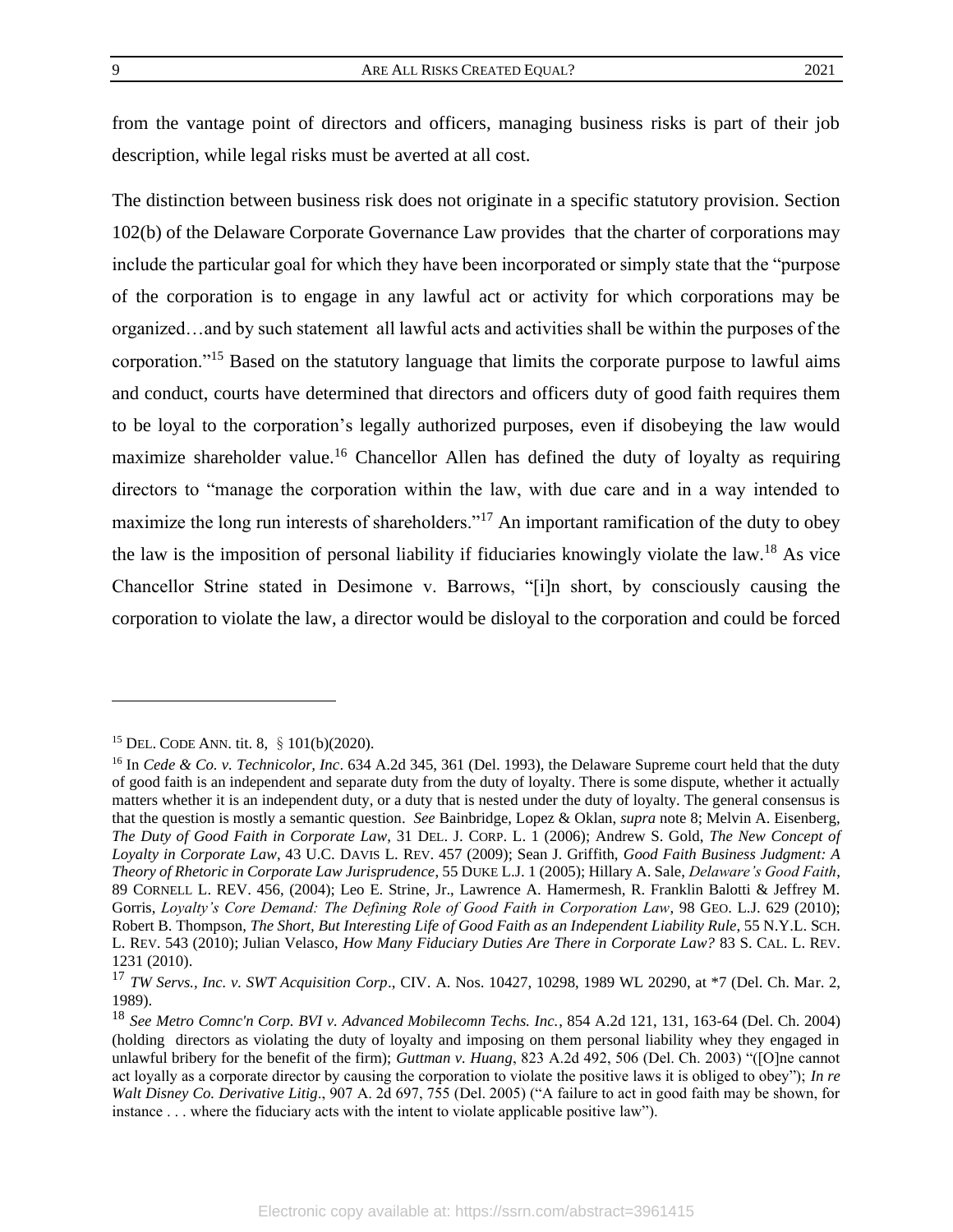to answer the harm he has caused . . . . [T]he knowing use of illegal means to pursue profit for the corporation is director misconduct."<sup>19</sup>

The terms "consciously causing" violations<sup>20</sup> or "intent to violate"<sup>21</sup> are open to two possible interpretative approaches. The first is that the consciousness or the knowledge required for such liability, must pass a certain level of certainty. The second is that mere knowledge or awareness of the *possibility* that a certain action may cause a violation is sufficient for constituting such liability. Theoretically, it is possible to accept the first option and exclude liability for violating the duty of care from cases in which there exists a certain level of uncertainty regarding the illegality of the action. The acceptance of such an approach would create at least partial symmetry, or at least prevent polar asymmetry between the assumption of legal risk and business risk. Just as the exposure to business risk is permitted and fiduciaries are shielded from personal liability for the realization of such risks by the  $BJR<sup>22</sup>$  exposure to legal risk is permitted in some instances and fiduciaries are protected to a certain extent from personal liability. As we have noted in the introduction, from a theoretical standpoint, one would expect a similar treatment of similar patterns of risk independent of their source. Even if a full symmetry between the two levels of risk is not adopted, one could expect at least a partial symmetry—that *some* level of legal protection is provided to fiduciaries assumption of legal risk that benefits the corporation. Yet in practice, courts in Delaware and elsewhere, adopt the second approach of complete asymmetry to business risk and do not provide protection to fiduciaries that expose the corporation to *any* level of legal risk. Fiduciaries are personally liable for any corporate legal risk that has materialized.

The asymmetry between business risk and legal risk is emphasized in Miller v.  $AT&T.^{23}$  Miller. a shareholder in AT&T, sued the company and its directors and managers over the decision not to collect funds it has transferred as loans to the Democratic party. Miller claimed that it was an illegal donation.<sup>24</sup> The court ruled that the BJR does not cover a calculated decision to expose the

<sup>19</sup> *Desimone v. Barrows,* 924 A. 2d 908. 934-35 (Del. Ch. 2007).

<sup>20</sup> *Id*. at 934.

*<sup>21</sup> Walt Disney Co*., *supra* note [18](#page-9-1) at 755.

<sup>&</sup>lt;sup>22</sup> The business judgment rule is actually designed to "increase stockholder wealth by engaging in those [business] risks that, in [directors'] judgment, are in the best interest of the corporation 'without the debilitating fear that they will be personally liable if the company experiences losses.'" *In re Goldman Sachs Grp., Inc. S'holder Litig.*, No. 5215-VCG, 2011 WL 4826104, at \*21-22 (Del. Ch. Oct. 12, 2011) (quoting *Citigroup*, 964 A.2d at 139). <sup>23</sup> *Miller*, 507 F.2d at 762 (3d Cir. 1974).

<sup>24</sup> *Id.* at 761.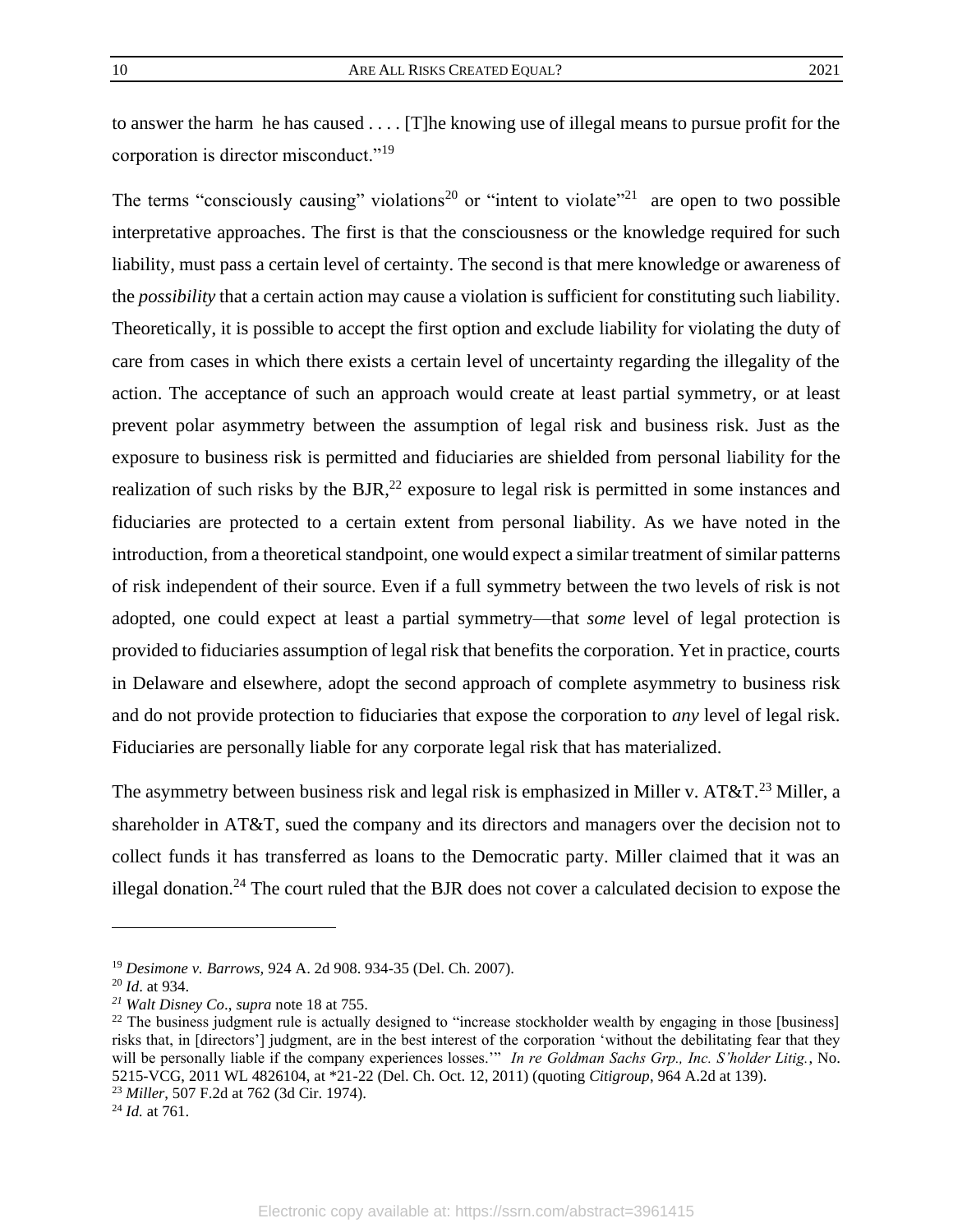company to a legal risk.<sup>25</sup> Accordingly, even though a decision not to collect a business loan is ordinarily covered by the BJR, a decision not to collect a loan that exposes the firm to a legal risk is not is excluded from its protective sphere. The distinction between business risk and legal risk has also been seemed to be adopted by the American Law Institute.<sup>26</sup>

Nowhere is the differential approach to legal risk and business risk more accentuated than in the context of oversight liability. In *Caremark*, the Delaware Chancery Court recognized the possibility of imposing liability on directors for oversight failure if the board did not adopt an effective reporting system or ignored red flags.<sup>27</sup> In *Citigroup*, Chancellor William Chandler elucidated the challenge involved in oversight liability suits, explaining that "imposing Caremarktype duties on directors to monitor business risk is fundamentally different [than legal risk]."<sup>28</sup> This view has been reiterated in subsequent cases.<sup>29</sup>

<span id="page-11-1"></span><span id="page-11-0"></span>Even though Delaware courts have not yet imposed liability on directors for violating their oversight duties, a few cases survived motions to dismiss.<sup>30</sup> All these cases involved a common

<sup>25</sup>*Id.* at 762

<sup>&</sup>lt;sup>26</sup>PRINCIPLES OF CORPORATE GOVERNANCE: ANALYSIS AND RECOMMENDATIONS  $§$  4.01(b)(1), 4.01(a) (Am. Law Inst. 2008) (emphasizing that the business judgement rule does not apply to legal violations and "extraordinary situations" that enable a corporation to depart from a legal rule, do not include situations of legal risk).

<sup>27</sup> *Caremark*, 698 A.2d at 970 ("[A] director's obligation includes a duty to attempt in good faith to assure that a corporate information and reporting system, which the board concludes is adequate, exists, and that failure to do so under some circumstances may, in theory at least, render a director liable for losses caused by non-compliance with applicable legal standards.").

<sup>28</sup> *Citigroup,* 964 A.2d at 131. A similar understanding of *Caremark* has also been adopted in *Corp. Risk Holding LLC v. Rowlands*, No. 17-cv-5225(RJS), 2018 WL 9517195 (S.D.N.Y. Sept. 28, 2018) (dismissing derivative suite against directors who didn't monitor cybersecurity risks, because it did not result from a violation of the law or employee misconduct).

<sup>29</sup> *Asbestos Workers Local 42 Pension Fund v. Bammann*, No. 9772-VCG, 2015 WL 2455469, at \*14 (Del. Ch. May 22, 2015); *Goldman Sachs*., 2011 WL 4826104, at \*21-22; *Okla. Firefighters Pension & Ret. Sys. v. Corbat*, No. 12151- VCG, 2017 WL 6452240, at 18\* (Del. Ch. Dec. 18, 2017); *Capital One Fin. Corp. v. Fairbank*, No. 11693- CB, 2016 WL 6081823, at \*8 (Del. Ch. Oct. 18, 2016). Regarding the cases that interpret *Caremark* as drawing the line between business risk and legal risk, *see* Pollman, *supra* not[e 5,](#page-5-0) at 2043.

<sup>30</sup> Most recently, in *Marchand*, the Delaware Supreme Court reversed the Chancery Court's dismissal of a breach of duty of loyalty against an ice cream company that had violated manufacturing regulations causing the death of three people. *See Marchand v. Barnhill*, 212 A.3d 805, 809 (Del. 2019). The other cases of suits against directors for oversight failure that survived a motion to dismiss all involved legal violations. *See, In re Clovis Oncology, Inc. Derivative Litig.,* C.A. No. 2017-0222-JRS, 2019 WL 4850188, at \*6 (Del. Ch. Oct. 1, 2019) (failure to spot a violation of FDA regulations for clinical trial protocols); *In re Am. Int'l Grp., Inc.*, 965 A.2d 763, 779 (Del. Ch. 2009) (failure to arrest and facilitation of sale of illegal financial products); *In re China Agritech, Inc. S'holder Derivative Litig*., C.A. No. 7163-VCL, 2013 WL 2181514 at \*18 (Del. Ch. May 21, 2013) (failure to oversee use of proceeds of a securities offering for stated purposes); *In re Massey Energy Co.* C.A. No. 5430-VCS, 2011 WL 2176479, at \*1 (Del. Ch. May 31, 2011) (oversight of violation of mining safety laws and regulations); *La. Mun. Police Emps. Ret. Sys. v. Pyott*, 46 A.3d 313, 316 (Del. Ch. 2012) (failure to notice violation of FDA regulations of off-label marketing). It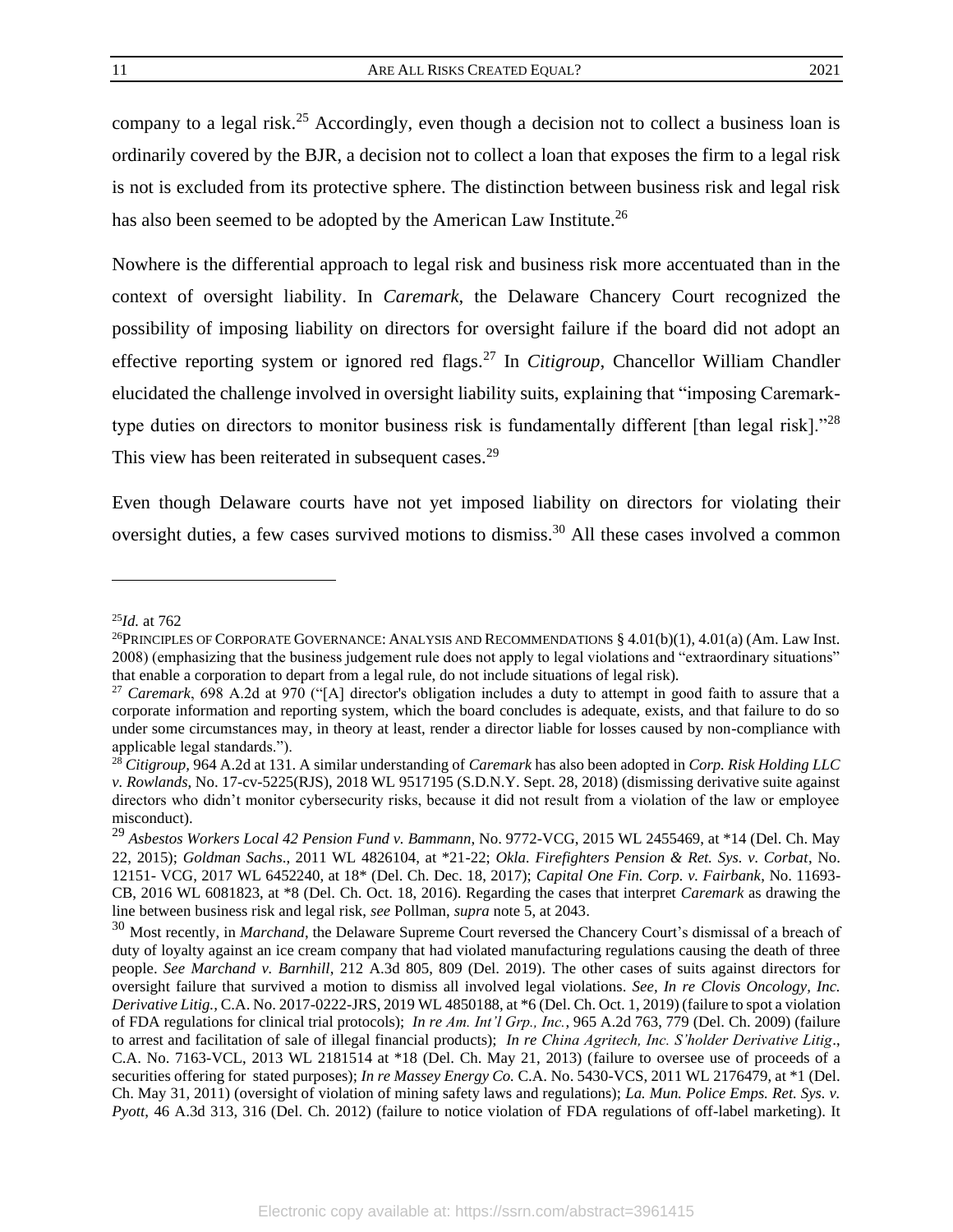<span id="page-12-1"></span>feature: they dealt with claims concerning legal risks.<sup>31</sup> In contrast, all motions to dismiss in cases involving commercial risks have been granted.<sup>32</sup> In *Salsitz v. Nasser*, the court explicitly noted that it would not impose liability on directors for losses to the firm arising from the materialization of a business risk.<sup>33</sup> No such statement can be found with respect to legal risks. The clear distinction between business risk and legal risk in respect to oversight duty also underlies active decisions of fiduciaries, as we discussed above. If courts distinguish between business risk and legal risk in the case of omissions of directors, providing lower protection for the latter, a fortiori they afford even lower protection for the generation of legal risks through commissions.

As noted in the beginning of the Article, the distinction between business and legal risk is far from self-explanatory. From the point of view of the shareholders, the source or nature of the risk is irrelevant. The only variables that matter are the expected loss associated with the risk and the expected value of the policy or decision that gives rise to the risk.

#### <span id="page-12-0"></span>II. JUSTIFYING THE DISTINCTION

The problematic nature of the distinction between legal and commercial risks has not escaped the searching gaze of corporate law scholars. A review of the academic literature reveals several

<sup>32</sup> Pollman, *supra* note [7,](#page-6-1) at 756.

should be noted that some of these cases, specifically *AIG* and *Pyott* are not classical *Caremark* suites for lack of oversight—there were some indications for the directors' active role in the violations. For an overview of the *Caremark* claims that passed a motion to dismiss and their common denominator of legal violations, *see* Pollman, *supra* note [5](#page-5-0) at 2036-41.

<sup>31</sup> Pollman, *supra* not[e 5](#page-5-0) at 2036. *City of Birmingham Ret. & Relief Sys. v. Good* 177 A.3d 47, (Del. 2017) reinforces the distinction between business risks and legal risks. A ruptured pipe of Duke Energy caused a spill of toxic wastewater into the Dan River. The company paid a fine of 100 million dollars for the violations that contributed to the spill. The judges of the Delaware Supreme Court were divided on whether to impose liability on the directors of Duke Energy for disregarding its oversight responsibility of such violation. The majority of four judges ruled for dismissal of the claim against the directors, and a minority of one Judge—Chief Justice Leo Strine—dissented, arguing that directors should be found liable. Chief Justice Strine has explained the difference between his opinion and the opinion of the majority as a disagreement of whether the directors have deliberately exposed the company to legal risks. Chief Justice Strine held the opinion that even though the board has taken some measures to address regulatory concerns, it has "accepted and supported" a business strategy that "skirted" environmental laws and mitigated the legal risk by political influence-seeking. *Id*. at 68. In contrast, the majority did not find the board's behavior to consist of deliberate exposure to legal risks, but that the plaintiffs were relying on a conflation between the "bad outcome of the criminal proceeding with the actions of the board." *Id*. at 59. Thus, according to Chief Justice Strine, all judges agree that a board's knowledge of exposure to legal risk justifies imposing on directors' personal liability. The question in *Birmingham*, was whether the board was aware that the firm was exposed to a legal risk.

<sup>33</sup> *Salsitz v. Nasser*, 208 F.R.D. 589, 597 (E.D. Mich. 2002) (holding that the board's decision not to track the safety record of Firestone tires, and the manifestation of that associated risk, "is not a sufficient ground on which to hold the Defendants liable").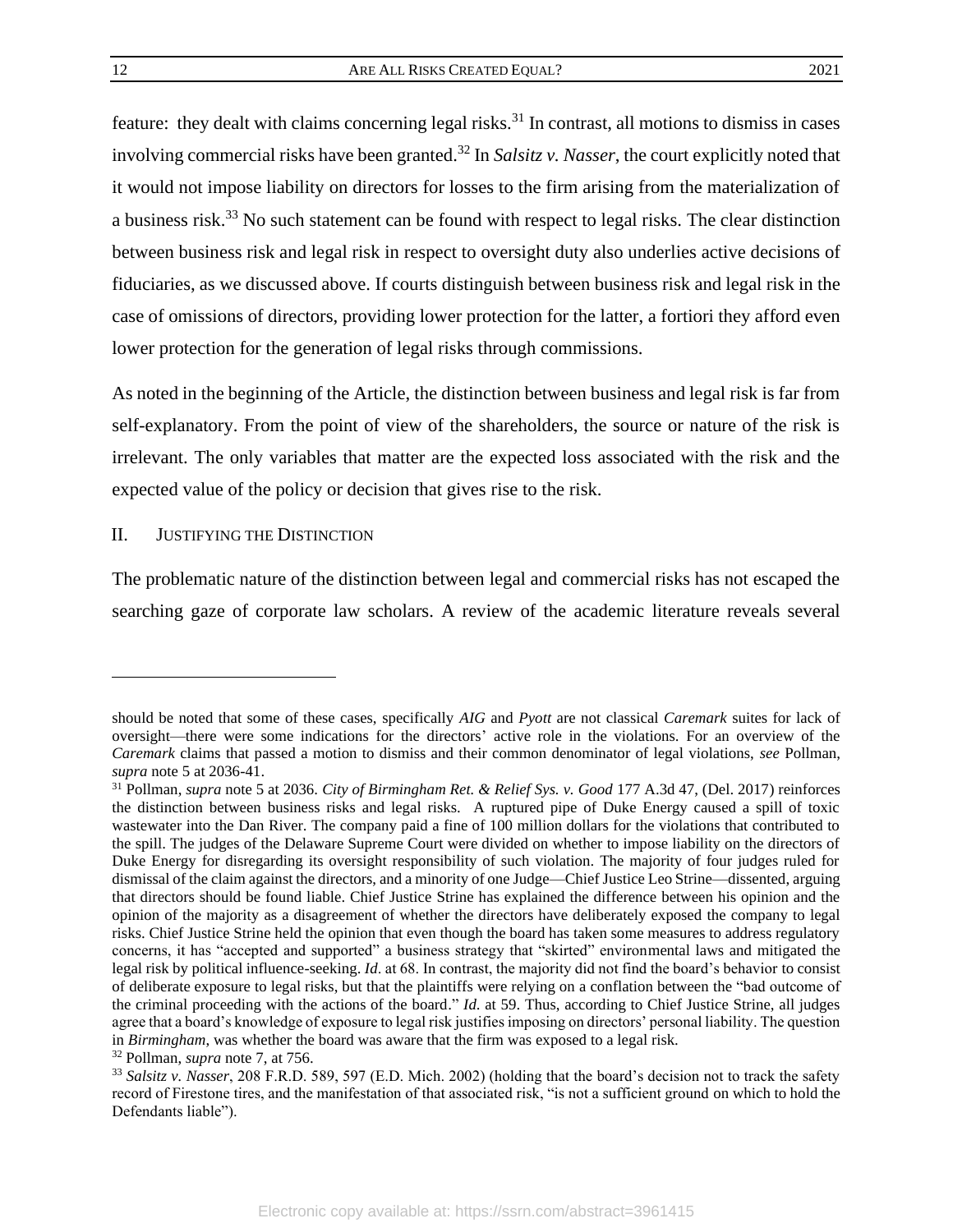justifications that have been offered in support of the distinction. Some of these justifications address the distinction between legal risk and business risk head on. Others do not address it directly, yet we believe that they are relevant to the discussion. In the proceeding paragraphs, we survey all existing justifications of the differential treatment of business and legal risk and critically evaluate them.

<span id="page-13-0"></span>A. The different Nature of Business Risk and Legal Risk

Chancellor Chandler's opinion in *Citigroup* has prompted Professor Stephen Bainbridge to advance a theory that supports the differential approach to business and legal risks.<sup>34</sup> Although the decision dealt with oversight liability, Professor Bainbridge's justification of the distinction extends beyond the particular context of the case, covering both omissions and commissions. Professor Bainbridge's point of departure is that" [i]n fact, risk management and law compliance are fundamentally different."<sup>35</sup> To support this proposition, he demonstrates that the professional literature does not treat the two forms of risks differently. The Corporate Directors Guidebook addresses both risk and compliance in the same section.<sup>36</sup> Furthermore, the actions that reduce business risk often have the effect of lowering exposure to legal risk, and thus, put directors in good standing from a compliance perspective. Therefore, the ultimate goal of directors is to make sure that all the appropriate policies, methodologies and infrastructure are in place. $37$ 

Yet, Professor Bainbridge believes that there is a difference in the nature of business and legal risks, which justifies a differential treatment of the two: "[w]hereas law compliance has something of an 'either/or' aspect—you are either breaking the law or not—business risk management is inevitably intertwined with risk taking."<sup>38</sup> The precise meaning of Professor Bainbridge's words is not entirely clear, and thus, it is open to interpretation. There are two possible ways to understand him. The first interpretation suggests that legal risk is binary, whereas business risk is not. The

<sup>34</sup> Bainbridge, *supra* not[e 4,](#page-5-1) at 979.

<sup>35</sup> *Id*. at 980.

<sup>36</sup> AM. AAR ASS'N COMM. ON CORP. LAWS, CORPORATE DIRECTOR'S GUIDEBOOK 27-28 (5th ed., 2007). For additional examples in the professional literature in which there is not distinction between the two form of risks, *see* Bainbridge, *supra* note [4,](#page-5-1) at 980.

 $^{37}$  MICHEL CROUHY ET AL., THE ESSENTIALS OF RISK MANAGEMENT  $30$  (2006).

<sup>38</sup> Bainbridge, *supra* note [4,](#page-5-1) at 988.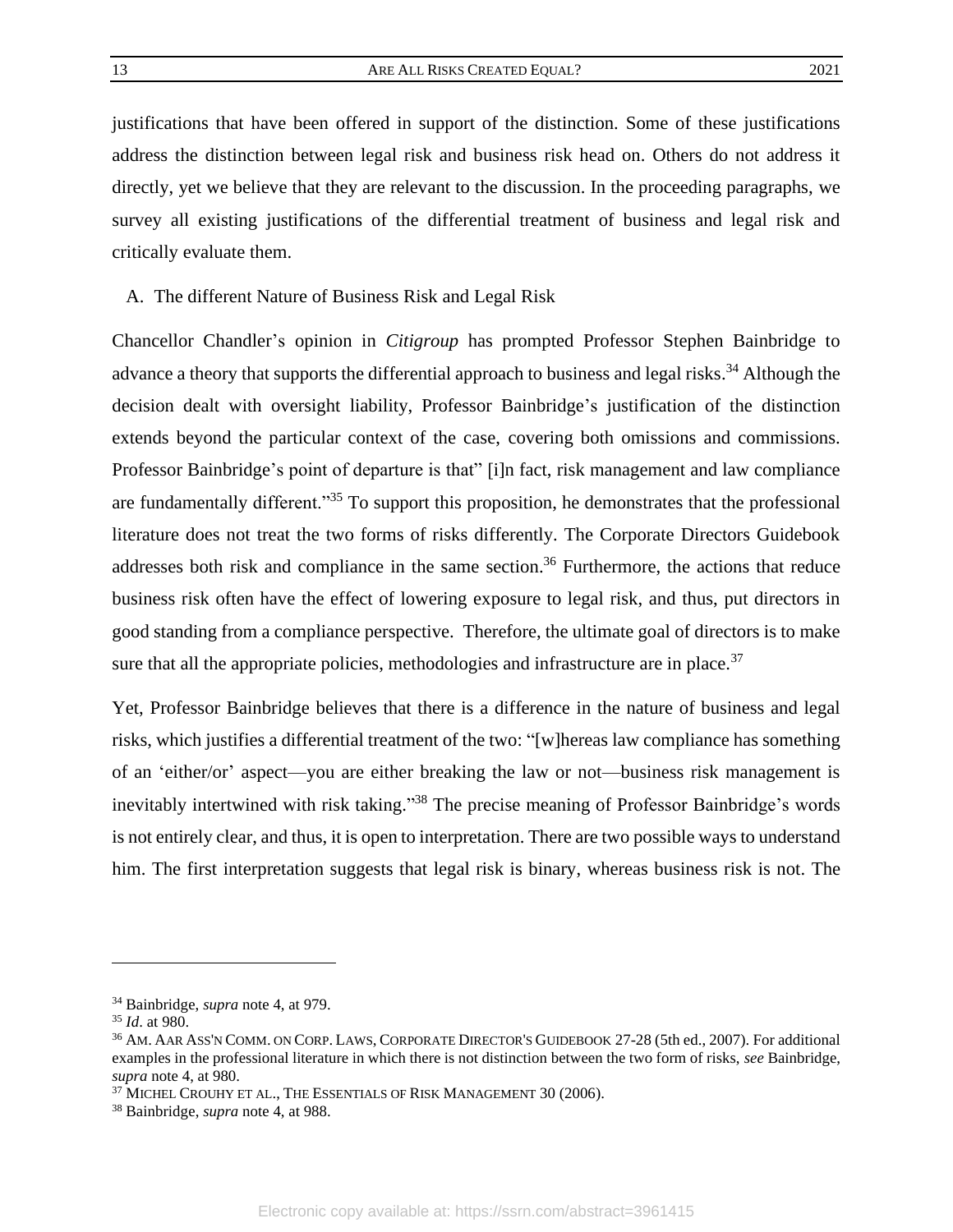second is that legal risk can be fully averted, whereas business risk cannot; firms need not break the law but must make risky business decisions.

There are two problems with Professor Bainbridge's theory. First, both readings of his justification do not hold water. As we will show, it is neither true that legal risks are binary, whereas business risks are not, nor is it true that legal risks can be avoided altogether. Second, his theory cannot provide a basis for the extant legal regime. We discuss these problems in turn.

The claim that legal risk is binary in nature whereas business risk is not, mischaracterizes the problem. All risks are binary in the sense that they either materialize or they do not. Of course, risks may partially martialize. But this is true for both business and legal risks. For example, a merger or an acquisition may partially fail and result in a loss that represents 50% of the maximum loss contemplated before the transaction. Similarly, an enforcement agency or a court, may find that a company violated the law, but impose a fine that amounts to 50% of the maximum fine stipulated under the law. In the case of legal risks, the level of exposure and the magnitude of the loss depend on a host of factors, some of which are factual and some concern the blameworthiness of the perpetrators.

<span id="page-14-0"></span>Professor Bainbridge's second argument, that legal risk can be fully averted whereas business risk cannot, fares no better. As Professor Norman Beveridge—who served as the Chief Legal Office of a Fortune 600 company (Amerace)<sup>39</sup> before joining the academic world—has put it: "there is no such thing as a corporation . . . in compliance with law, rather there are only corporations (and businesses) out of compliance with the law to varying degrees."<sup>40</sup> Professor Beveridge is correct. Companies operate in an intricate web of laws regulations. In addition to corporate law and securities regulation, their activities interface with labor and employment discrimination laws, environmental and safety regulations, contract and tort law, and of course criminal law. Companies that operate overseas must be mindful of the foreign legal regimes of the sovereign countries in which they have business activities. Compliance is a mammoth challenge that involves an endless process of information gathering and analysis. It is unrealistic to assume, therefore, that legal risk

<sup>39</sup> Alvin C. Harell, *A Tribute to Norwood Beveridge*, 35 OKLA. CITY U. L. REV. 247, 247 (2010)

<sup>40</sup> Norwood P. Beveridge, *Does the Corporate Director Have a Duty to Always Obey the Law?,* 45 DEPAUL L. REV. 729, 732 (1996)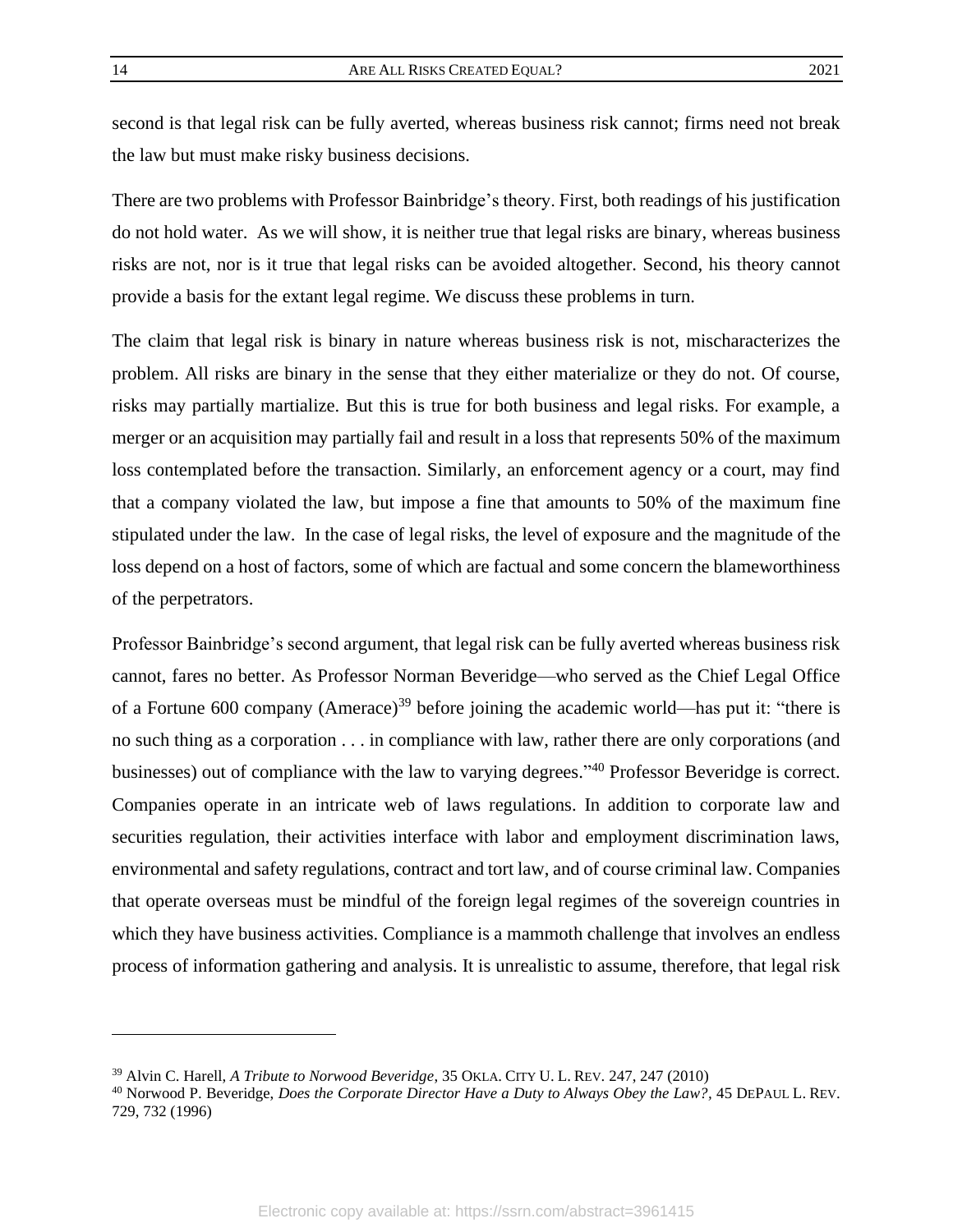can be brought down to zero. A faithful portrayal of the real world reveals that neither business risk nor legal risk can be fully eradicated.

As a concrete example of our general point, consider the case of kickbacks to physicians. Pharmaceutical companies cannot offer kickbacks to doctors to induce the latter to recommend certain drugs or treatments.<sup>41</sup> It is possible for directors to oversee that the company does not have a systemized kickback policy. But this will not necessarily eliminate all local initiatives of individual employees to offer kickbacks to doctors in violation of the firm's policy. Even if a firm attempts to monitor all the interactions of its employees with doctors by mandating that all such interactions be recorded, it may not suffice. Agents, who are eager to improve their performance may disregard the recording requirement or send a friend or a third party to provide the kickback. Of course, additional precautions may be put in place. For example, it is possible to require that every salesperson be accompanied by another to ensure compliance. Yet even this measure can be circumvented, and the two employees can operate in cahoots to bypass the company's policy. It should also be remembered that at some point, the marginal cost of each additional precaution will exceed the incremental benefit.

A similar dynamic can be seen in the case of bribery of government officials, a practice banned by the Foreign Corrupt Practices Act (FCPA).<sup>42</sup> Despite the ban and the attendant harsh consequences in the case of a violation, corporate agents may nonetheless have a strong individual incentive to bribe foreign government officers to increase their sales-based compensation. Here, too, a wide range of techniques may be employed to combat this risk, but none can eliminate it entirely.

A second problem with Professor Bainbridge's argument is that even if one were to agree with his premise that legal risk can be eliminated, it does not necessarily imply that it should be. Professor Bainbridge's explication makes the analytical error of conflating the "can" and the "should," but there is an analytical difference between the two. More importantly, from a policy perspective, clearly not everything that can be done should be legally prescribed. To illustrate our point, let's revisit the kickbacks problem. Assume that the only way to eliminate kickbacks from pharmaceutical companies to doctors requires the abolition of all conferences and academic events,

 $41\,46$  CFR § 164.508(a)(3)(ii).

<sup>42</sup> FOREIGN CORRUPT PRACTICES ACT OF 1977, 15 U.S.C. §§78dd-1 to -3.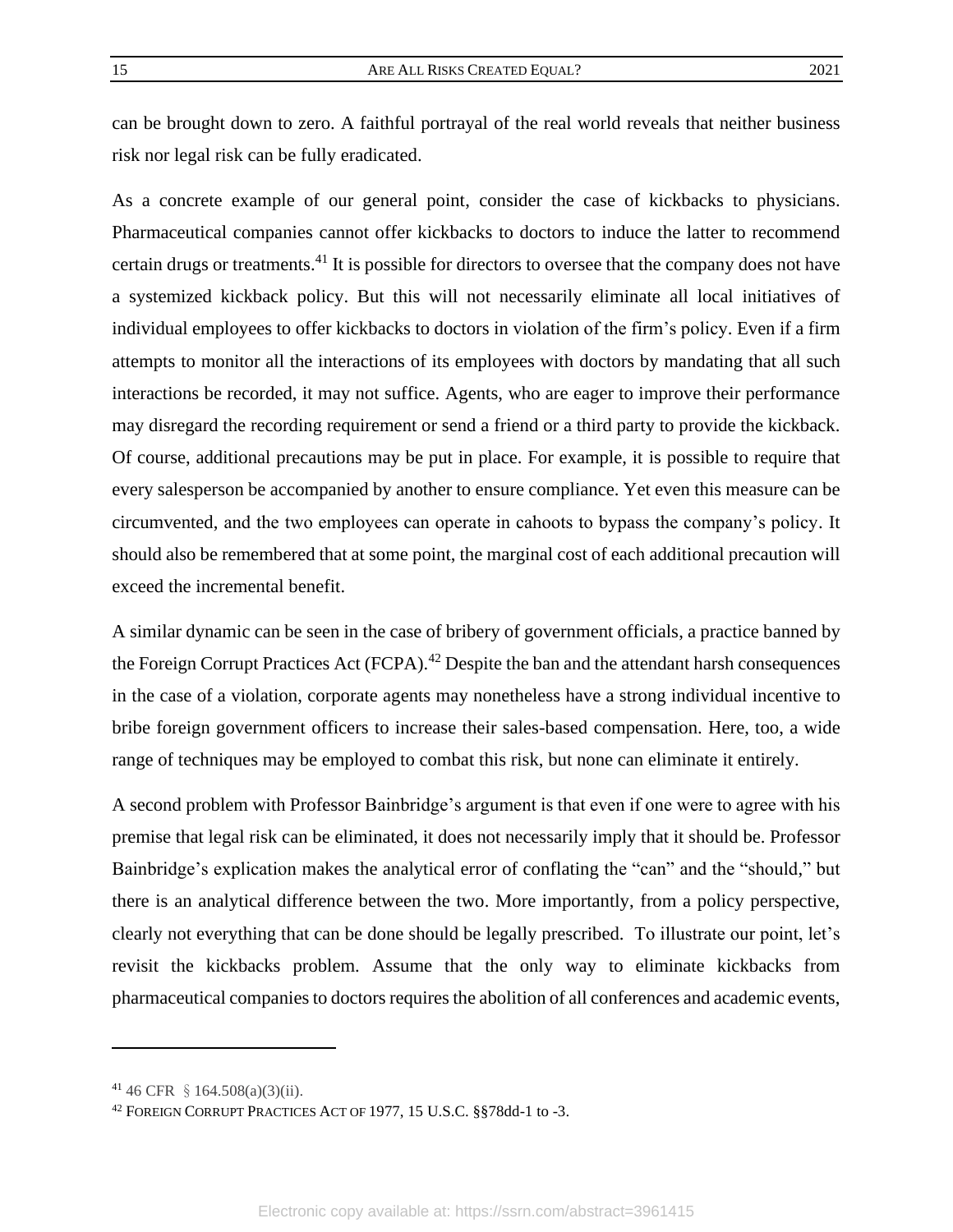as the interaction between pharmaceutical companies' employees and doctors provide ample opportunity for kickbacks. Should pharmaceutical companies be forced not to hold conferences? The answer is far from clear. Shareholders will bear a significant loss from this overly careful policy. Hence, it is reasonable to assume that they would want the company to refrain from going to such extremes and accept a certain exposure to legal risk. If a business strategy involves exposure to a remote legal risk associated with a small expected loss and a large potential gain, the shareholders may want the company to adopt it.

Our general point is simple: companies should be expected to approach all types of risk based on a comprehensive and careful analysis of the relevant losses and gains; they should not be expected to avoid certain risk completely irrespectively of the probability of their occurrence and the losses associated with them. Should a policy that is associated with 0.002 probability of breaking the law and a small fine be dismissed out of hand even if it can yield a large expected gain to the shareholders? We believe that the answer should be no. Such a policy should be discussed and analyzed. We understand that a concern may arise that such an approach may result in violations of the law. Yet, this concern may, and should, be effectively addressed by increasing the sanctions associated with certain conducts and adjustments in the level of enforcement.

#### <span id="page-16-0"></span>B. Epistemic justification for the distinction

An alternative way to understand Bainbridge's distinction between the two risks, is as an epistemic distinction. The uncertainty that accompanies commercial risk is an objective uncertainty that is inherent in any business activity. In contrast, the uncertainty that is associated with legal risk is subjective uncertainty, in the sense that there is actually an answer to whether the practice is legal or not. And while it is possible that individuals and firms may not readily know the answer, they can reach it by seeking assistance from lawyers or judges. The same analysis does not apply to business risks as there is not objective way, let alone an institutional framework, for dispelling business uncertainty.

Similarly, to the previous justification, this justification, too, faces a pair of obstacles: First, it is far from clear that the proposed epistemic distinction between the two types of risk is actually correct. Second, even assuming that the distinction is correct, it does not necessarily support the difference between the two forms of risks.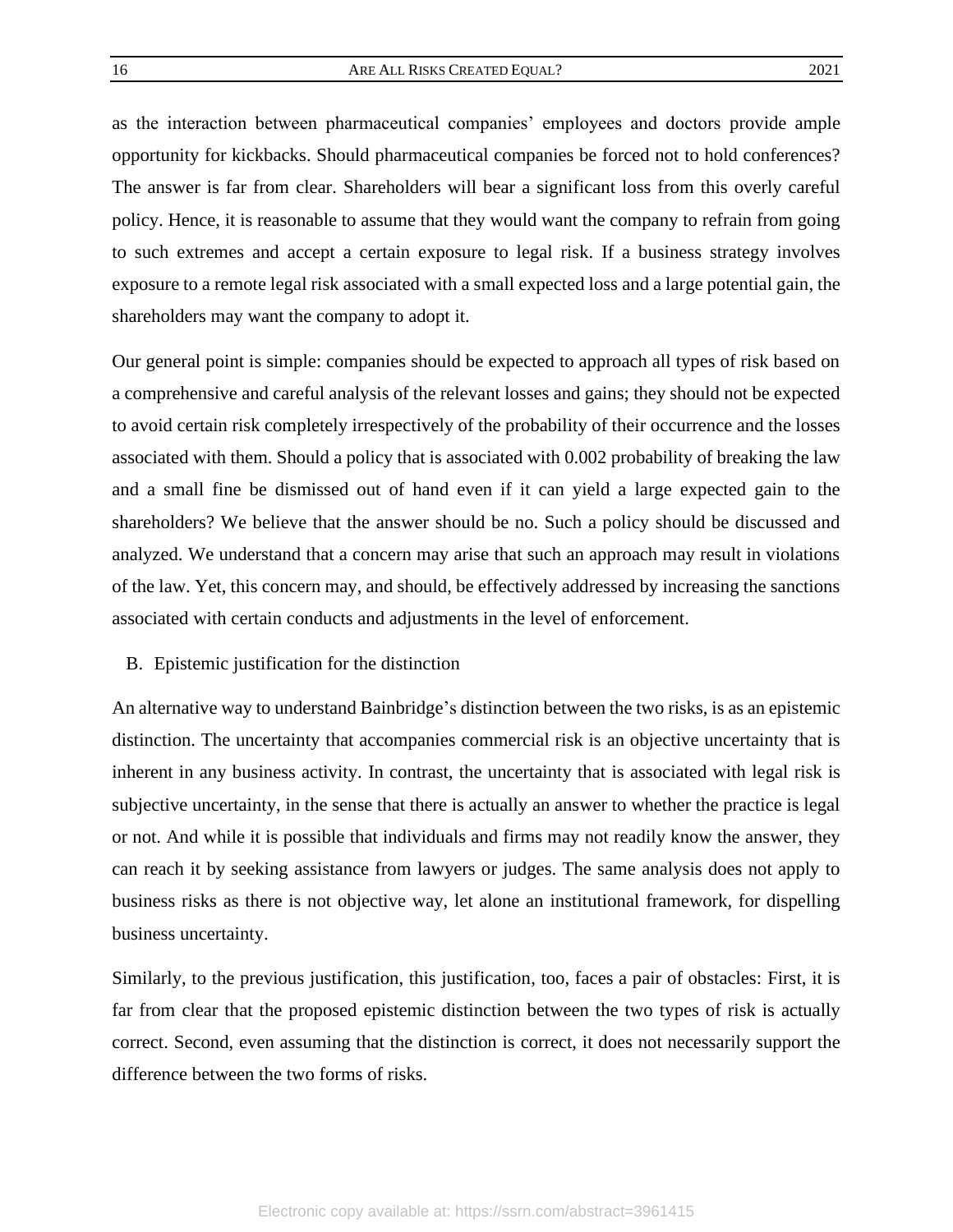<span id="page-17-0"></span>

The proposition that every legal question has one right answer has been suggested and popularized by the late legal philosopher, Ronald Dworkin. Dworkin believed that legal dilemmas could always be resolved and that even the most challenging questions had a correct answer.<sup>43</sup> It should be noted, though, that Dworkin adopted an ideal conceptualization of the law. Importantly, he never argued that actual courts always reach the right answer.<sup>44</sup> Rather, he employed the construct of a "Herculean" judge and postulated that she would be able to reach the right answer.<sup>45</sup> It should also be noted that Dworkin's theory, even with its provisos, has not been universally accepted.<sup>46</sup> Some scholars argue that Dworkin's himself has retracted from his "one right answer" in his subsequent work which developed the concept of legal interpretivism.<sup>47</sup>

Indeed, it is highly debatable that there is a correct answer to every legal question, even in the abstract. We are not aware of any jurist who argues that, in practice, all legal questions can be answered correctly. Justice Robert Jackson essentially admitted as much when he said of himself and his fellow Justices "we are not final because we are infallible, but we are infallible only because we are final."<sup>48</sup> Similarly, according to the Holmesian conception, uncertainty is inherent in law. Oliver Holmes defines law as "[t]he prophecies of what the courts will do in fact, and nothing more pretentious."<sup>49</sup> Professor Frank Partnoy deduces from the Holmesian conception of law that the duty of directors and managements to comply with the law is to *estimate* what will be the regulators position in the future.<sup>50</sup> According to such understanding of compliance with the

<sup>43</sup> *See* Ronald Dworkin, *No Right Answer?, in* LAW, MORALITY, AND SOCIETY 58 (Peter Hacker & Joseph Raz eds., 1977); RONALD DWORKIN, TAKING RIGHTS SERIOUSLY 279-90 (1978); RONALD DWORKIN, A MATTER OF PRINCIPLE 119-45 (1985); Ronald Dworkin, *On Gaps in the Law*, *in* CONTROVERSIES ABOUT LAW'S ONTOLOGY (Paul Amselek & Neil MacCormick eds.,1991).

<sup>44</sup> DWORKIN, TAKING RIGHTS SERIOUSLY, *id.* at 365.

<sup>45</sup> RONALD DWORKIN, LAW'S EMPIRE 264-65 (1986).

<sup>46</sup> *See e.g*., Jeremy Waldron, *Did Dworkin Ever Answer the Crits?*, *in* EXPLORING LAW'S EMPIRE (Scott Hershovitz ed., 2006) 155, 162-164 (arguing that Dworkin has not refuted the position of the CLS, that Judges have strong discretion which enables them to choose between various possible judgments); Joseph Raz, *Dworkin: A New Link in the Chain*, 74 CAL. L. REV. 1103 (1986).

<sup>47</sup> Scott Shapiro, *The Hart-Dworkin Debate: A Short Guide for the Perplexed*, *in* RONALD DWORKIN 22, 35-36 (Arthur Ripstein ed., 2007).

<sup>48</sup> *Brown v. Allen*, 344 U.S. 443, 533 (1853).

<sup>49</sup> Oliver Wendell Holmes Jr., *The Path of the Law,* 10 HARV. L. REV. 457, 461 (1897). Even the Dworkinian jurisprudence also supports this view. The fact that the court reached a certain decision regarding the legality of a certain practice, does not necessarily mean that their answer was the right answer all along, and the court has merely "discovered" the pre-existing law. According to the Dworkinian view, even though there may be certain interpretations which are clearly wrong, there is a range of possible interpretations, that the court decisions 'constitutes' the proper interpretation and does not merely discover it. *See* DWORKIN, *supra* n[. 45.](#page-17-0)

<sup>50</sup> Frank Partnoy, *The Law of Two Prices: Regulatory Arbitrage, Revisited*, 107 GEO. L. J. 1017, 1040.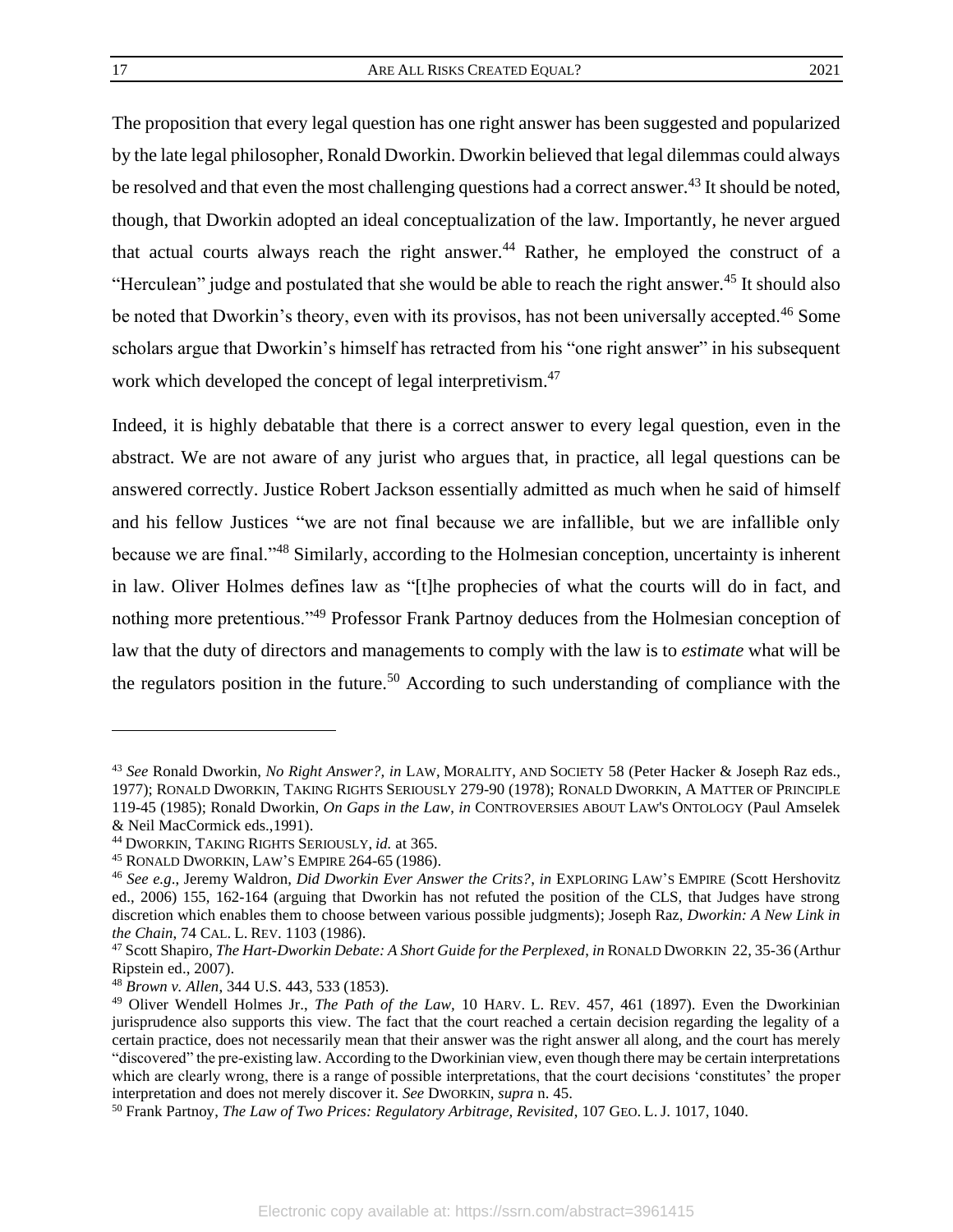law, there is no difference between business uncertainty and legal uncertainty. In both cases, one must foreshadow or estimate the outcome of future events.

But even if one accepts the epistemological distinction between commercial and legal uncertainty, it does not follow that the disparate doctrinal treatment of the two risks is justified. From a practical standpoint, ascertaining the correct answer to intricate legal questions is too expensive and thus impractical for most individuals and many firms. It is unclear why the theoretical possibility of obtaining a correct answer generates the conclusion that one *should* obtain the answer, irrespective of the cost involved. At the very least, the law, if it were based on this justification, should have reflected this factor by calibrating liability based on the means of litigants and the cost of obtaining authoritative legal answers. Therefore, the epistemic distinction between legal and business risks does not provide a justification for the differential treatment of business and legal risks under current doctrine.

<span id="page-18-0"></span>C. The Expressive Justification

In a recent article, Professor Elizabeth Pollman has offered a different justification for the differential treatment of business and legal risks.<sup>51</sup> According to Pollman, the law's strict and uncompromising approach to legal risk is intended to convey an expressive message about the special importance of obeying the law.<sup>52</sup> Professor Pollman points out and acknowledges that there is no reason to assume that one source of risk is more pro-shareholder that the other.<sup>53</sup> Both forms of risk—business and legal—can benefit shareholders to the same extent.<sup>54</sup> Even though from the perspective of shareholders there is no difference between the two types of risk, the law differentiates between them in order to solidify the duty to adhere and comply with the law.<sup>55</sup> The

<sup>51</sup> Pollman, *supra* note 31, at 2043-44.

<sup>52</sup> *Id*.

<sup>53</sup> *Id*.

<sup>54</sup> *Id*. at note 163.

<sup>&</sup>lt;sup>55</sup> As Pollman notes, the distinction leaves some wiggle room, enabling to exclude from the prohibition decisions that produce significant social value. *See* Pollman, *supra* note [32,](#page-12-1) at 749-750. The problem with this kind of mechanism, that even when contemplating a decision to assume a legal risk with significant social value, the fiduciaries cannot rely that their decision would be protected and that courts will utilize the wriggle room for protecting the decision. They are under considerable personal risk, and thus will still refrain from exposing the firm to legal risk, even when it has considerable social value.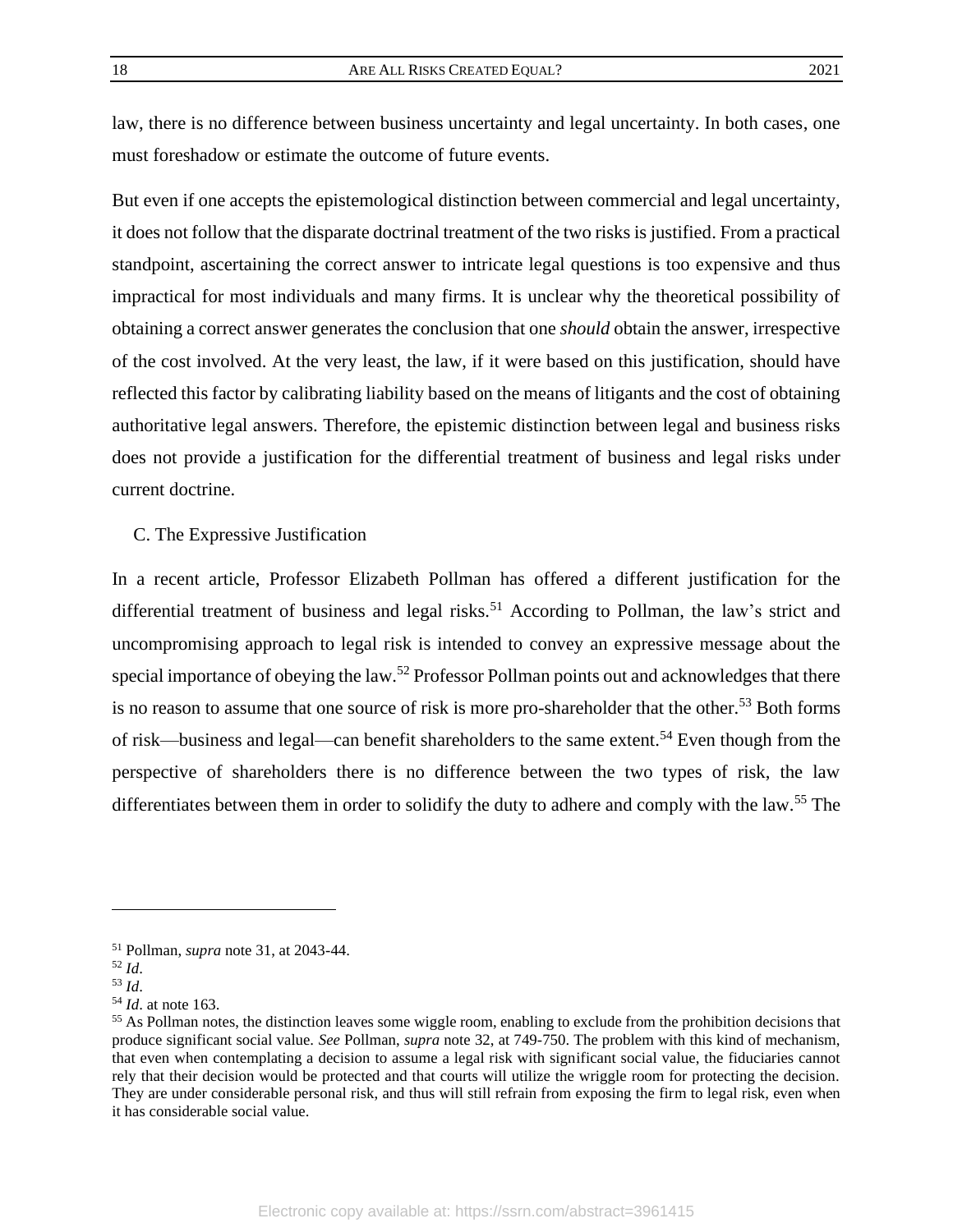purpose of distinction, therefore, is to strengthen the authority of the law and the rule of law, especially in the corporate context:

The fiduciary duty of good faith…embeds a safety valve for public policy in the obligations of fiduciaries that cannot be eliminated. Expressing legal compliance and oversight obligation within corporate law acknowledges societal interests in the rule of law and preserves the ability of courts to flexibly respond to particularly salient and egregious violations of public trust, should they arise, without upending case law developed over decades.<sup>56</sup>

This view seems to suggest that allowing corporate fiduciaries to consider legal risk, even remote ones, would substantially harm the reverence of individuals toward the law. This is especially true in the corporate realm, which is more susceptible to illegality than other spheres, due to a wide range of behavioral effects that induce illegality such as group decision-making, harm to unspecified individuals, and benefits conferred on third parties.<sup>57</sup> Hence, considerations of legal risk should not be allowed, regardless of the gains they may yield for shareholders.<sup>58</sup>

<span id="page-19-0"></span>While there is much to commend about Professor Pollman's analysis, we find the expressive justification unsatisfactory. First, as many scholars have pointed out, it is not clear that expressive theories of the law have any independent weight. Expressive theories focus on the communicative function of the law, while remaining agnostic as to the substance of the underlying message. That is, expressive theories are not committed to a single value that ought to be promote. Rather, they accept the possibility of value pluralism. The desirability of expressive justifications ultimately depends on the substantive value the legal norm embodies. If the value underling a legal norm is unjust or inefficient, there is no reason to amplify to it. In contrast, if the value a legal norm seeks to promote is just and noble, why not finetune and improve the substance of the norm itself? Professors Rick Pildes, Elizabeth Anderson and Cass Sunstein have argued that expressive theories may be important, nonetheless, in cases where legal norms embody pluralistic values.<sup>59</sup> In these

<sup>56</sup> Pollman, *supra* note [29,](#page-11-0) at 2016.

<sup>57</sup> *See* Yuval Feldman, Gideon Parchomovsky and Adi Libson, *Corporate Law for Good People*, 115 NW. L. REV. (forthcoming, 2021), 5-6, available on SSRN, [https://papers.ssrn.com/sol3/papers.cfm?abstract\\_id=3226767.](https://papers.ssrn.com/sol3/papers.cfm?abstract_id=3226767)

<sup>58</sup> Elizabeth Pollman, *Corporate Oversight and Disobedience,* 72 VAND. L. REV. 2013 (2019)

<sup>59</sup> *See* Richard H. Pildes & Elizabeth S. Anderson, *Slinging Arrows at Democracy: Social Choice Theory, Value Pluralism, and Democratic Politics*, 90 COLUM. L. REV. 2121, 2176-77 (1990). For an elaborated account of the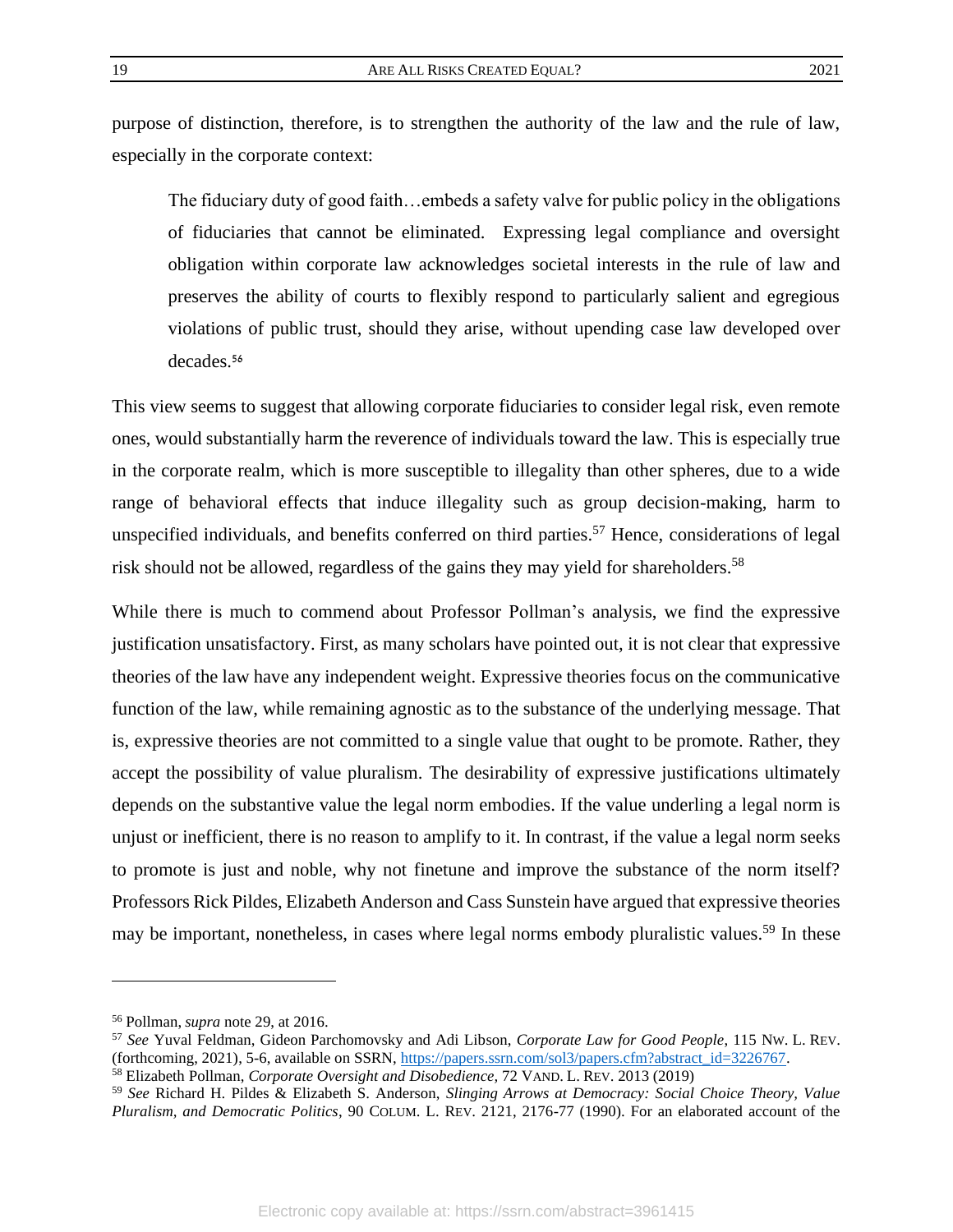instances, expressive theories may be employed to mitigate conflicts between different values or to emphasize one message, while deemphasizing another.<sup>60</sup> Respect for the law, as Pollman utilizes it, however, does not seem to fall in this category of cases. Second, even if one accepts the premise that respect for the law should be increased, it does not entail that the taking of legal risk should be banned altogether. Concretely, the expressive justification can explain why the law should take a stricter approach to legal risk-taking than to business risk-taking, but it cannot tell us what the precise calibration of the difference ought to be. Hence, one cannot infer from the expressive justification that considerations of legal risk should be taken off the table completely – only that business risk should be treated more leniently. Third, and finally, the importance of compliance with the law can be emphasized by alternative, and more direct, ways – for example, by increasing the sanction on legal violations by corporations.<sup>61</sup> This course of action would increase deterrence and render potential violations unprofitable.

<span id="page-20-0"></span>D. The greater risk legal risks impose on long-term shareholders

Another theory that may be preferred to justify the distinction between business and legal risk is that shareholders might be especially averse to legal risk taking because it may expose them to mismanagement and other abuses of discretion on the part of the management. This theory assumes a correlation between fiduciaries' willingness to adopt an aggressive approach toward legal risk and their disregard for internal corporate norms and expectations. On this theory, managers who are open to taking legal risks will also be prone to nominate close friends as directors, demand excessive compensation, tunnel resources, or engage in self-dealing. In light of this dynamic, it is in the best long-term interest of shareholders that fiduciaries never contemplate breaking the law or consider exploiting legal gray areas. Hence, the prohibition on legal risk taking ultimately benefits shareholders.

Partial support for this theory can be found in studies by Professor Mehir A. Desai and Dhammika Dharmapala. Desai and Dharmapala have examined the impact of aggressive tax planning on share

expressive view, *see generally:* Elizabeth S. Anderson & Richard H. Pildes, *Expressive Theories of Law: A General Restatement*, 148 U. PA. L. REV. 1503 (2000); Cass R. Sunstein, *On the Expressive Function of Law*, 144 U. PA. L. REV. 2021 (1996).

<sup>60</sup> PILDES & ANDERSON, *id*. at 2145-47.

<sup>61</sup> Garry S. Becker, *Crime and Punishment: An Economic Approach* 76 J. POL. ECON. 169 (1969).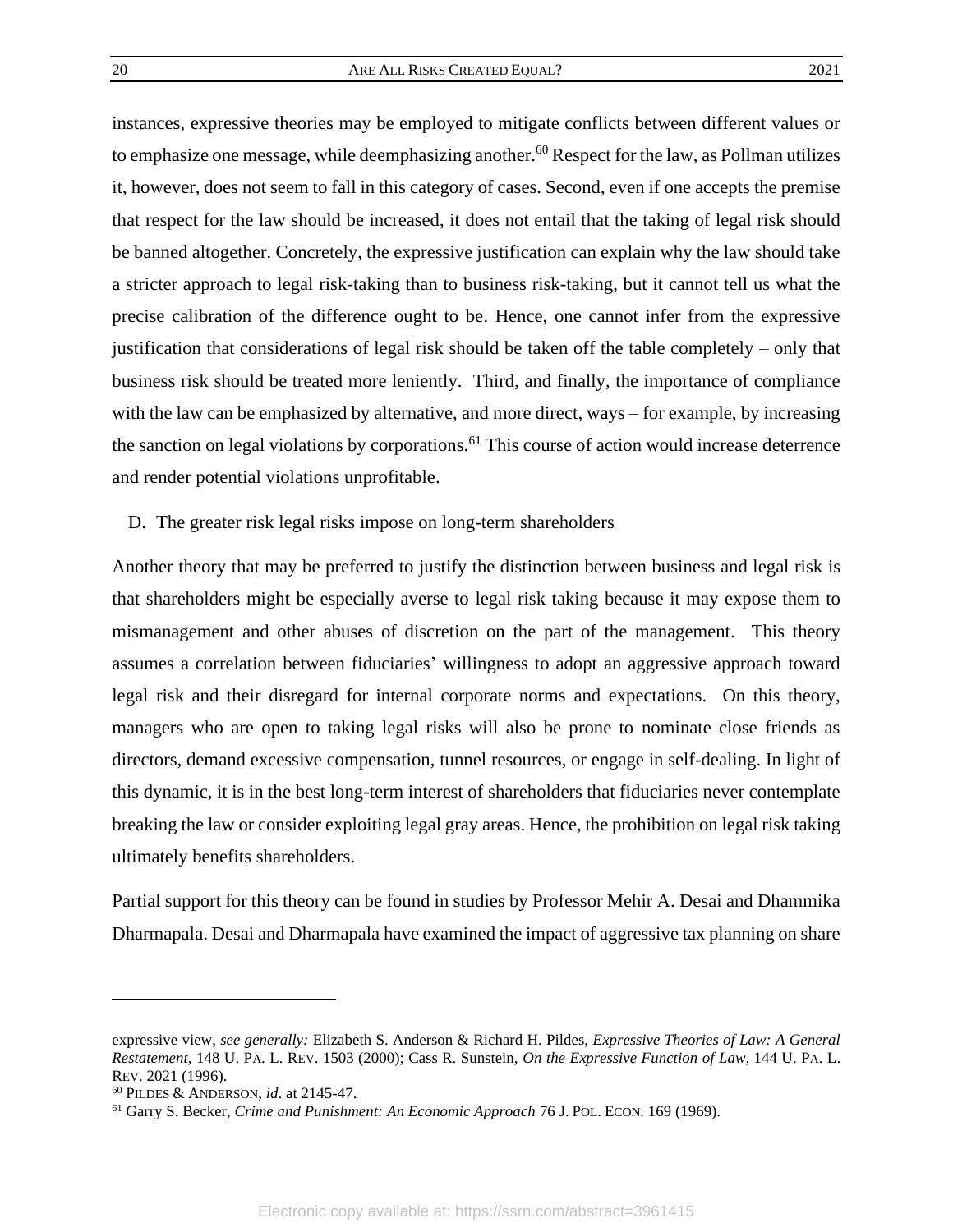value.<sup>62</sup> One would have expected higher share prices in corporations that engage in aggressive tax planning for the simple reason that it increases the corporations' after-tax revenues. Surprisingly, Desai and Dharmapala found the opposite correlation: as companies adopted more aggressive tax planning and paid less tax, their share prices were lower, everything else being equal.<sup>63</sup> The most plausible explanation of this effect is that even though aggressive tax practices increase after tax profits and thereby benefit shareholders, they signal to shareholders that the management might utilize equally aggressive tactics to channel more funds into their own pockets, at the expense of the shareholders.<sup>64</sup> Desai and Dharmapala's findings, at the very least, sound a cautionary note about the consequences of adopting a less than forthright approach to the law. Aggressive tax planning, after all, is but one example of a calculating approach toward legal restrictions. Hence, an argument can be made that the same vicious circle identified by Desai and Dharmapala may arise with respect to legal risk, more generally.

Notwithstanding Desai and Dharmapalas research, the hypothesis that assumption of legal risk exacerbates the managerial agency problem has not been endorsed by other scholars. We, too, believe that given the current state of knowledge, it is impossible to draw broad implications from directors and officers approach to legal risk and their ethicality vis-a-vis shareholders. First, as we emphasized earlier, legal risk cannot be avoided altogether. It is inherent in the activities and operations of corporations. Consequently, managements must adopt a strategy toward legal risk whether they like it or not.<sup>65</sup> Second, it is impossible to extrapolate from Desai and Dharmapala's work that shareholders perceive all legal risks in the same way, and more importantly, that they view all managerial responses to risk in identical fashion. Desai and Dharmapala's work focuses on *aggressive* tax planning and its signaling effects.<sup>66</sup> It is highly doubtful that balanced and reasonable responses to legal challenges would be perceived in a like manner by the shareholders.

<sup>62</sup> Mehir A. Desai & Dhammika Dharmapala, *Corporate Tax Avoidance and Firm Value,* 91 REV ECON. & STAT. 537 (2009).

<sup>63</sup> *Id*.

<sup>64</sup> *Id*. at 545-46.

<sup>65</sup> See, *supra* not[e 40](#page-14-0) and accompanying text.

<sup>66</sup> Desai & Dharmapala, *supra* note 62, at 545-46.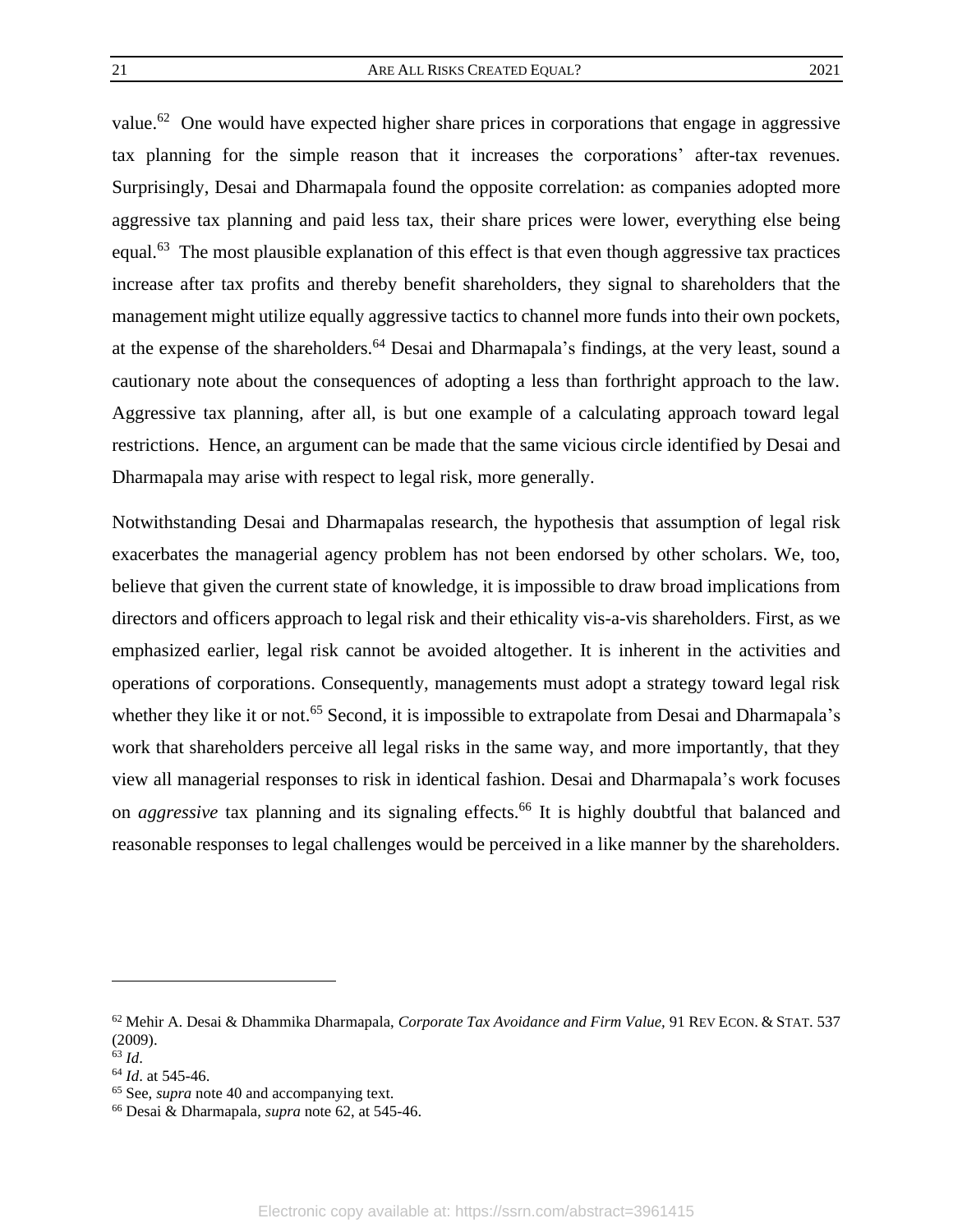<span id="page-22-1"></span>In fact, there are reasons to believe that a responsible approach to legal risk may actually send a positive signal to shareholders. 67

Moreover, if the shareholders of a certain company worry that the management's willingness to take on legal risk would develop into an "aggressive managerial culture," they can prohibit the assumption of legal risk in the company's charter or bylaws, such as a prohibition on establishing an offshore company for evading taxes and so forth.<sup>68</sup> The central implication of Desai and Dharmapala's analysis is that shareholders do not like aggressive managerial behavior by the management. But existing legal doctrine does not distinguish between aggressive and nonaggressive legal risk taking, but prohibits any legal risk taking.

# <span id="page-22-0"></span>III. A NOVEL JUSTIFICATION FOR THE DISTINCTION: LACK OF EFFECTIVE OVERSIGHT ON LEGAL **RISKS**

In this Part, we offer a novel justification for the distinction between business and legal risk. What distinguishes our justification from those discussed in Part II is that it centers on corporate law and corporate governance and does not rely on external principles or general theories. It can therefore be called an internal justification. As we will explain, we do not necessarily argue that our justification fully disposes of all the challenges that the distinction between business and legal risk poses, but it provides a stronger reason for treating business and legal risks differently.

We argue that there is a critical difference between business and legal risk from the perspective of shareholders. As we will explain, assumption of legal risk exposes not only directors and officers

 $67$  For instance, take the case of Airbnb, Tesla, Uber and DraftKings discussed by Pollman and Barry. Pollman and Barry demonstrate how challenging existing regulation leading even to regulatory transgression is central to the business model and success of these "regulatory entrepreneurs." *See* Elizabeth Pollman & Jordan M. Barry, *Regulatory Entrepreneurship*, 90 S. CAL. L. REV. 383, 384-85 (2017). The market does not seem deflate the value of these firms, even given their aggressive position to regulation. *See id*. at 401 and 426 note 226.

<sup>&</sup>lt;sup>68</sup> An example of a Corporate Charter Amendment in which shareholders deviate from practices prescribed by law, is the adoption of a majority voting requirement in uncontested director elections. Most states impose a minimal requirement for a director to be nominated; that she receives the most votes that other contestants. In quite a few companies, shareholders have pushed for a majority voting rule, that requires a director to receive a majority of all votes, including "withhold" votes. Such rule enhances the director's accountability to its shareholders because it requires him to reach a much higher level of active support of shareholders in order to be nominated. Professor Min notes that between 2006-2013 shareholders have amended charters in 39 companies, requiring directors to reach a majority of votes, and not only a plurality of the votes. *See* Geeyoung Min, *Shareholders Voice in Corporate Charter Amendments*, 43 J. CORP. L. 289, 307-08 (2018).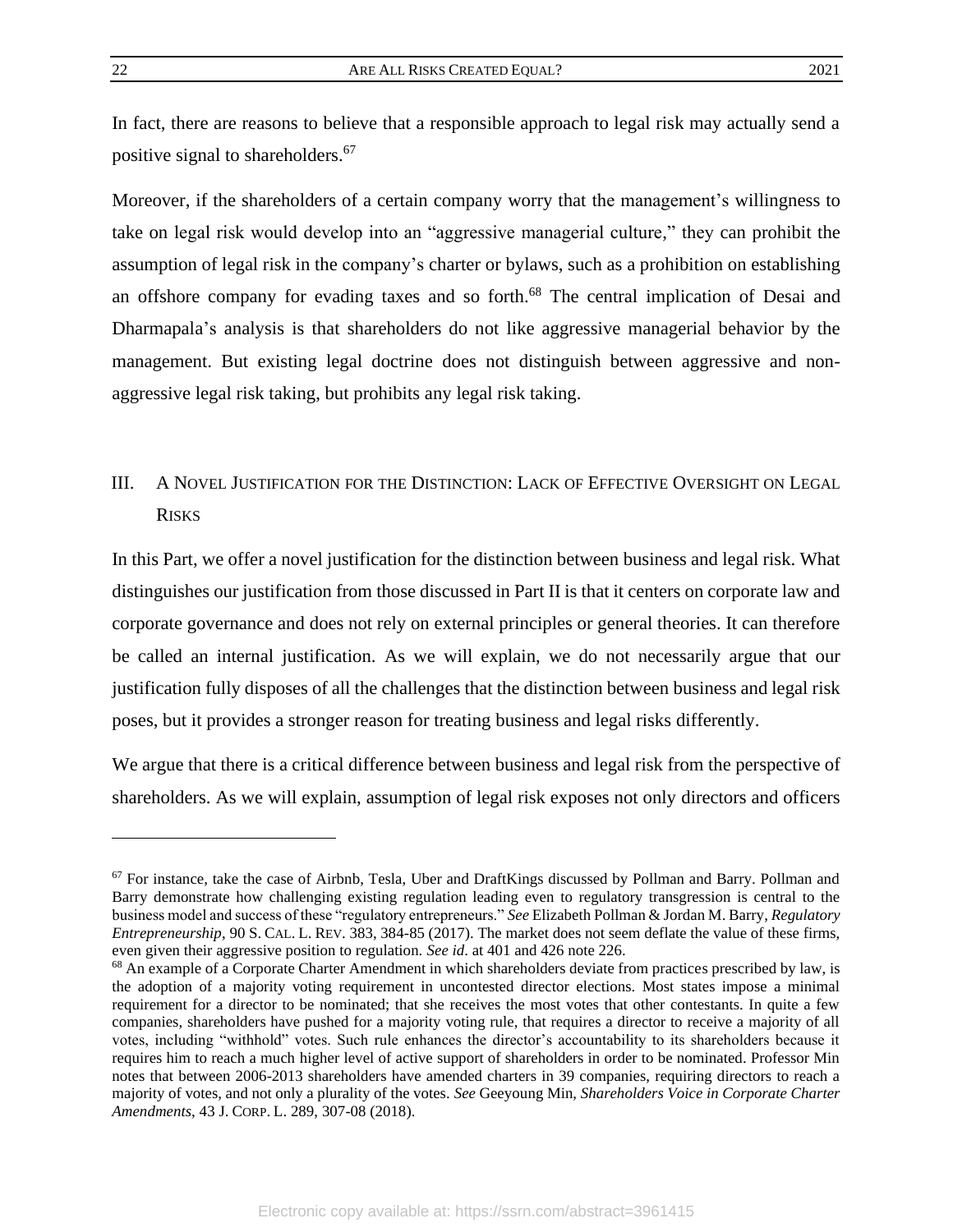<span id="page-23-0"></span>

to personal losses, but also shareholders. Under current doctrine, decisions that involve business risk are subject to effective oversight by the board while those implicating legal risk are not. As we emphasized throughout the Article, consideration of legal risk exposes board members to personal liability for breach of their fiduciary duty of loyalty if the risk materializes Directors and officers liability insurance and exemptions do not apply to violations of the duty of loyalty. <sup>69</sup> Nor can directors and officers seek the protection of the BJR in this case.<sup>70</sup> Breaches of the duty of loyalty also expose the directors to criminal liability and social stigmatization.<sup>71</sup> Thus, directors would prefer to avoid legal risk at all cost by steering clear of any decision or action involving legal risk and categorically refusing to discuss or analyze it. Board discussions of legal risk undermine the directors' ability to benefit from one of the strongest criminal defense claims: that they were unaware of the illegality of the action.<sup>72</sup> Furthermore, generally speaking, board members have a limited upside from taking on legal risk.<sup>73</sup> Unlike managers whose compensation is tightly pegged to performance, board members' variable component of their compensation, which is contingent on the company's success, is more limited.<sup>74</sup> This stands in stark contrast to

<sup>69</sup> *See, e.g.* 8 Del. C. §102 (barring Delaware corporations from eliminating directors' personal liability to the corporation through their certificates of incorporation for "any breach of the director's duty of loyalty.").

<sup>70</sup> *Bayer v. Beran*, 49 N.Y.S.2d 2, 6 (For directors, "[t]he 'business judgment rule,' however, yields to the rule of undivided loyalty.").

 $71$  For example, under the Securities Exchange Act of 1934, breaches of the duty of loyalty through insider-trading violations are punishable by up to 20 years in prison. (15 U.S.C. 78ff).

<sup>72</sup> It is true that under the *Caremark* rule, boards are exposed to liability for legal violations even if they had no awareness to the legal risk the firm was facing—if it had utterly failed to "attempt to assure a reasonable information and reporting system exists." Thus, the board is "digging its head in the sand" in order to avoid awareness to legal risk, which will not protect it from liability. Yet such responsibility is imposed only in extreme circumstances in which the firm including the board has purposefully structured a pattern in which the board is not notified even of the most basic and significant legal risk the firm is facing. *Marchand v. Barnhill*, *supra* note [30,](#page-11-1) is an example for such extreme circumstances of a *Caremark* claim regarding legal risk that has passed a motion to dismiss. In *Merchand,* the management has not brought to the boards attention letter from regulators noting that the firm may be transgressing laws and regulations regarding food safety, which are "intrinsically critical" to the firm's business which produces only one product—ice cream (*id*. at 822). This case exemplifies a situation in which the board not merely failed to establish a reporting system for the firm's legal compliance but demonstrated complete disregard to the issue.

<sup>&</sup>lt;sup>73</sup> Quite a few dynamic and fast-growing companies that function as "regulatory entrepreneurs," which some of them are even public companies, are structured similarly to start-ups, in which the directors are founder entrepreneurs and venture capitalists. For the description of such firms and their structure, *see* Pollman & Barry, *supra* not[e 67,](#page-22-1) at 398- 99.

 $74$  This is especially true in relation to independent directors, who consist a majority of directors in U.S. public firm, given the requirement of U.S. stock exchanges that a majority of board of publicly traded companies should be independent. Inside directors are more sensitive because they may be holding a large stake of the firm's shares. A study comparing CEO compensation and director compensation examine panel data of over 1000 firm between 1992- 2001 found that the cash element in CEO compensation is almost double than that of directors: over 40% for the former and 26% for the latter. *See* Ivan Brick et al., *CEO compensation, director compensation and financial performance: Evidence of Cronyism?*, 12 J. CORP. FIN. 403, 408 (2006). But the actual gap in the sensitivity of their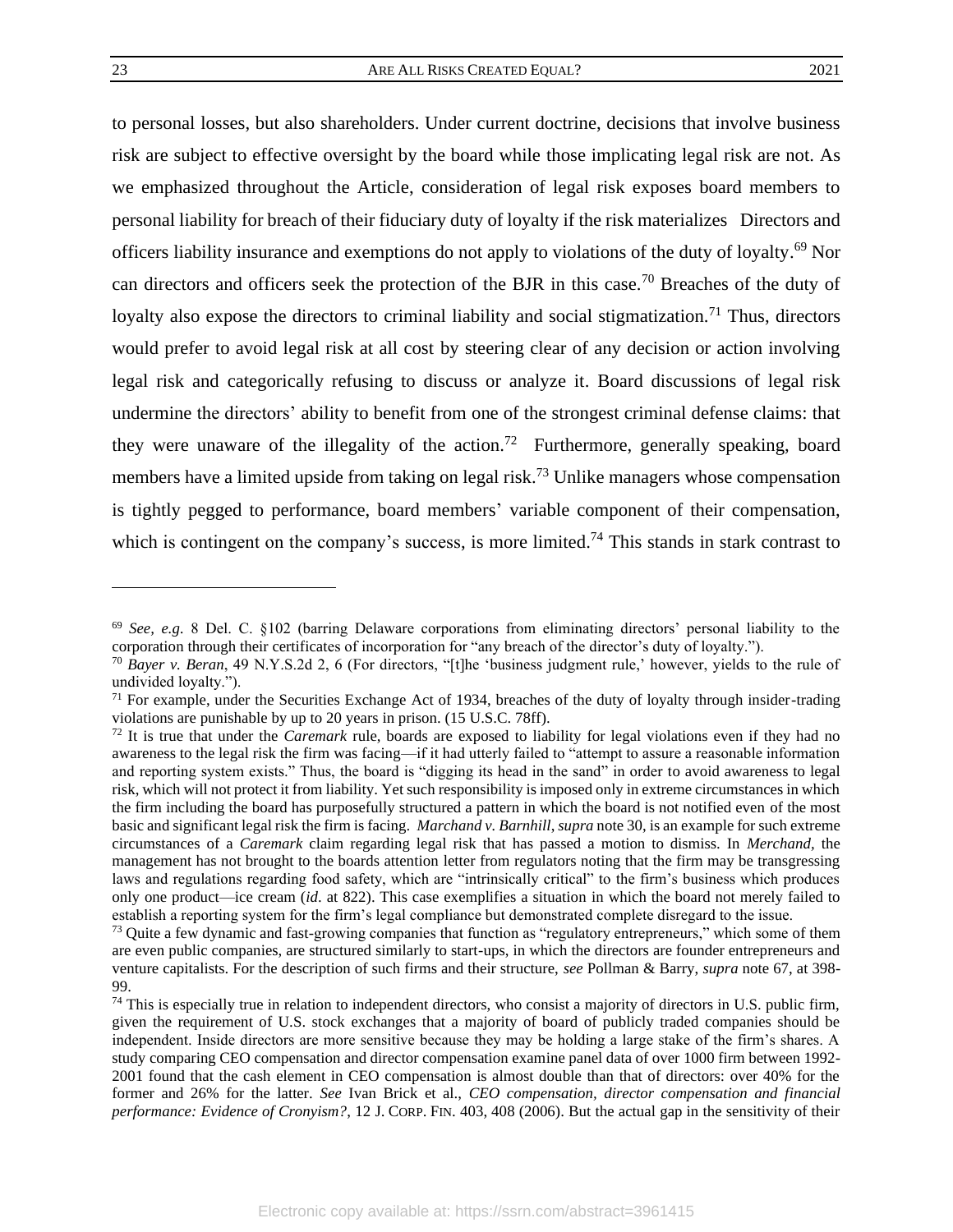their personal loss in case the risk materializes. In addition, directors' absolute compensation derived from a specific firm is significantly lower than that of executives—directors tend to have a more diversified portfolio of income streams and are thus less dependent on the income they receive from a specific firm.<sup>75</sup> The upshot is that when it comes to legal risk, directors are mainly exposed to the downside. As a consequence, any issue of legal risk raised to the board will not be considered and board members will automatically vote against it. The personal payoff balance of directors is common knowledge, and of course, is also known to executives.

The perspective of executives on legal risk is quite different from those of directors. They, too, may incur personal liability if a legal risk materializes. However, since their compensation is tied to the performance of the firm, they may have an incentive to assume legal risk if the potential rewards are high enough. Aware of the board's negative disposition toward legal risk, management members may consciously elect not to raise opportunities involving legal risk with the board knowing that the board would vote them down. Rather, they will prefer to keep such opportunities alive by refraining from raising them to the board. This strategy of suppression yields another benefit to the executives: it allows them to claim that they were unaware of the illegality surrounding their actions.<sup>76</sup>

The fact that decisions involving business risk receive close scrutiny from the board while decisions implicating legal risks do not, justifies the differential legal treatment of business and legal risk. Board oversight is one of the chief protective mechanisms afforded to shareholders. Dispersed shareholders cannot be relied on to effectively monitor management. A vast literature

compensation to performance is actually much larger. In general, independent directors' compensation, unlike executive compensation, rarely includes an option component. Even when it includes a stock component, in many cases it is a fixed-value stock component which is insensitive to the performance of the stock. This is more prevalent than the fixed-number stock component which is sensitive to performance. The prevalence of the fixed value component at the expense of the fix number component is only growing in the last years. *See*, e.g., Kathleen A. Farrel et al., *How do Firms Adjust Director Compensation*, 14 J. CORP. FIN. 153 (2008). The literature on director compensation is relatively modest in comparison to that of CEO compensation, and thus does not provide a detailed picture of directors' compensation packages. *See Sanjai Bhargat,* FINANCIAL CRISIS, CORPORATE GOVERNANCE AND BANK CAPITAL 101 (2017).

<sup>&</sup>lt;sup>75</sup> For instance, a study of panel data of over 1000 firms between 1992-2001 has found that the average total compensation of CEO was \$4,054,793 in comparison to \$67,225 of directors. *See* Brick et al., *id*.

<sup>&</sup>lt;sup>76</sup> Even though on a formal level they may be liable for corporate illegal conduct due to their failure of oversight even without knowledge of the illegal action, there are barely any cases in which such liability was imposed. *See* Elizabeth Pollman, *supra* note [7,](#page-6-1) at 756; Norwood P. Beveridge, *Does the Corporate Director Have a Duty Always to Obey the Law?*, 45 DEPAUL L. REV. 729, 732 (1996); KENT GREENFIELD, THE FAILURE OF CORPORATE LAW: FUNDAMENTAL FLAWS AND PROGRESSIVE POSSIBILITIES 75 (2006).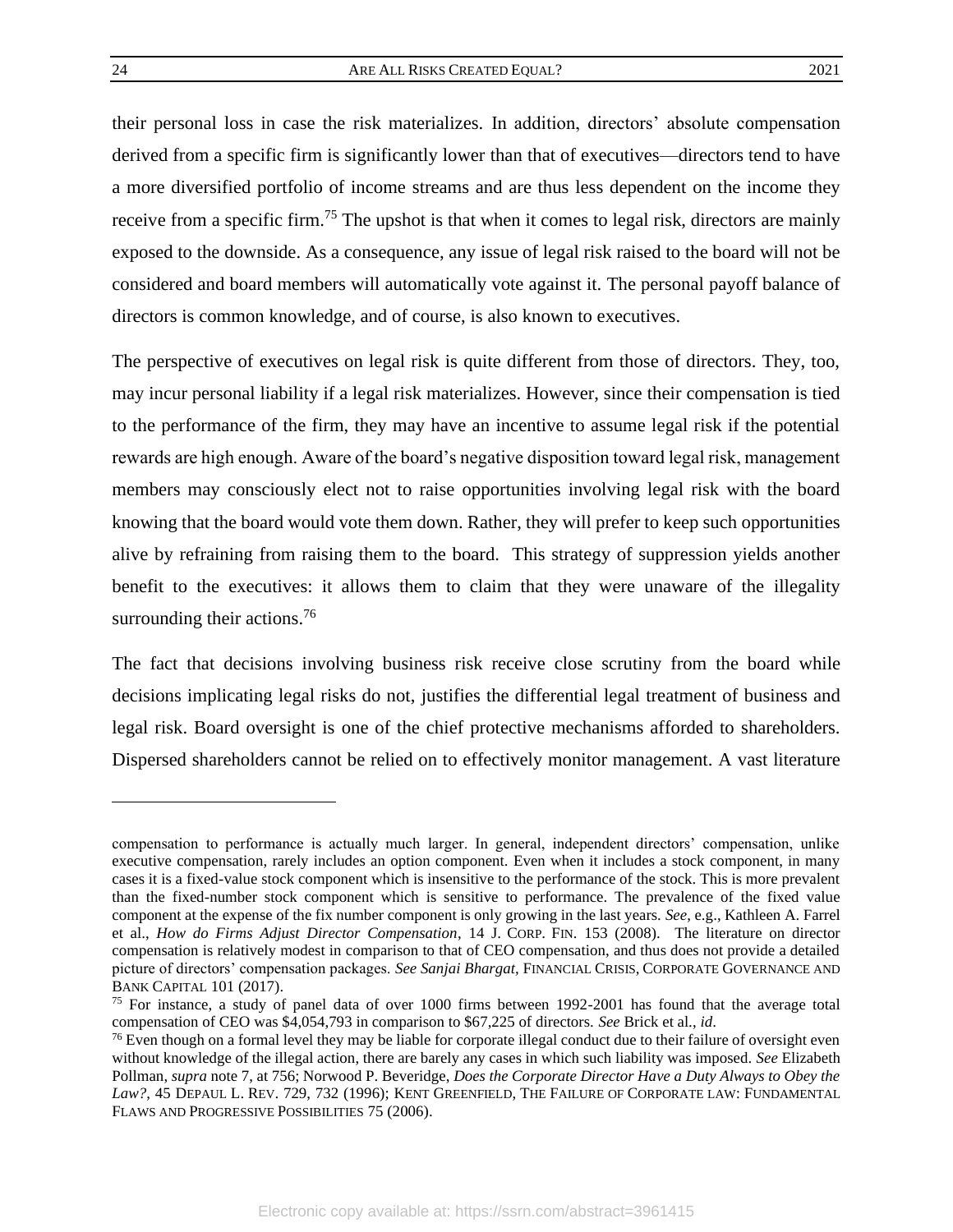suggests that dispersed shareholders have neither the ability nor the incentive to perform this task.<sup>77</sup> Monitoring is a task that requires substantial financial and cognitive resources. An individual shareholder who wishes to take on this task stands to incur significant expenditures, while reaping only a tiny portion of the benefits, commensurate with her percentage of the company's share. The lion's share of the benefit will be distributed among all other shareholders. It is similarly unrealistic to expect masses of anonymous shareholders to pool their energy and resources together and monitor the board collectively.<sup>78</sup> For this reason, the task of overseeing the management was assigned to the board and was defined as an immutable duty.<sup>79</sup>

The board of directors is intended to overcome the collective action problem that plagues dispersed shareholders. It is the board that is supposed to perform this function for them.<sup>80</sup> As the importance of the policy or decision facing a company increases, so does the significance of board oversight. In the case of decisions and polices that involve business risk, shareholders can rest assured that they pass two levels of review – at the management and at the board. Decisions and policies that implicate legal risk will not be subject to the same dual scrutiny.

Naturally, our justification is not above criticism. One criticism of our theory is that it overstates the importance of board oversight for shareholders. Several eminent scholars have noted that in practice boards do not effectively monitor the management of firms.<sup>81</sup> Although formally it is the shareholders who nominate directors, practically it is mostly the management that controls the nomination process by deciding which candidates are up for election.<sup>82</sup> Consequently, directors

<sup>77</sup>John C. Coffee Jr., *The Rise of Dispersed Ownership: The Roles of Law and the State in the Separation of Ownership and Control*, 111 YALE L.J. 1 (2001); *see also* Ronald J. Gilson, *Controlling Shareholders and Corporate Governance: Complicating the Comparative Taxonomy*, 119 HARV. L. REV. 1641 (2006); A. BERLE & G. MEANS, THE MODERN CORPORATION AND PRIVATE PROPERTY (1932). John C. Coffee Jr., *Shareholders Versus Managers: The Strain in the Corporate Web*, 85 MICH. L. REV. 1, 15 (1986) (noting that "[a] little over fifty years ago, Berle and Means reported that the separation of ownership and control in the modern corporation had left shareholders effectively powerless, as managers could neither be ousted from office by shareholders who were widely dispersed, and therefore incapable of coordinated action, nor disciplined effectively by the capital market - at least so long as managers could rely on internal cash flow to finance corporate expansion.").

<sup>78</sup>Reinier H. Kraakman, *Corporate Liability Strategies and the Costs of Legal Controls*, 93 YALE L.J. 857 (1984); Paul L. Lee, *Risk Management and the Role of the Board of Directors: Regulatory Expectations and Shareholder Actions*, 125 BANKING L.J. 679 (2008)

<sup>79</sup> *See infra*, note[s 93](#page-28-0)[-95.](#page-29-0) *See also* Bernard S. Black, *Shareholder Passivity Reexamined*, 89 MICH. L. REV. 520 (1990). <sup>80</sup> Iman Anabtawi & Lynn Stout, *Fiduciary Duties for Activist Shareholders*, 60 STAN. L. REV. 1255, 1262 (2008).

<sup>81</sup> *See, e.g.*, S. Boivie, et al., *Are boards designed to fail? The implausibility of effective board monitoring*, 10 ACAD. MGMT. ANNALS 319 (2016).

<sup>82</sup>William K. Sjostrom Jr. & Young Sang Kim, *Majority Voting for the Election of Directors*, 40 CONN. L. REV. 459,  $466 (2007)$   $\equiv$  farguing that management controls all aspects of the proxy materials and, of course, uses this control to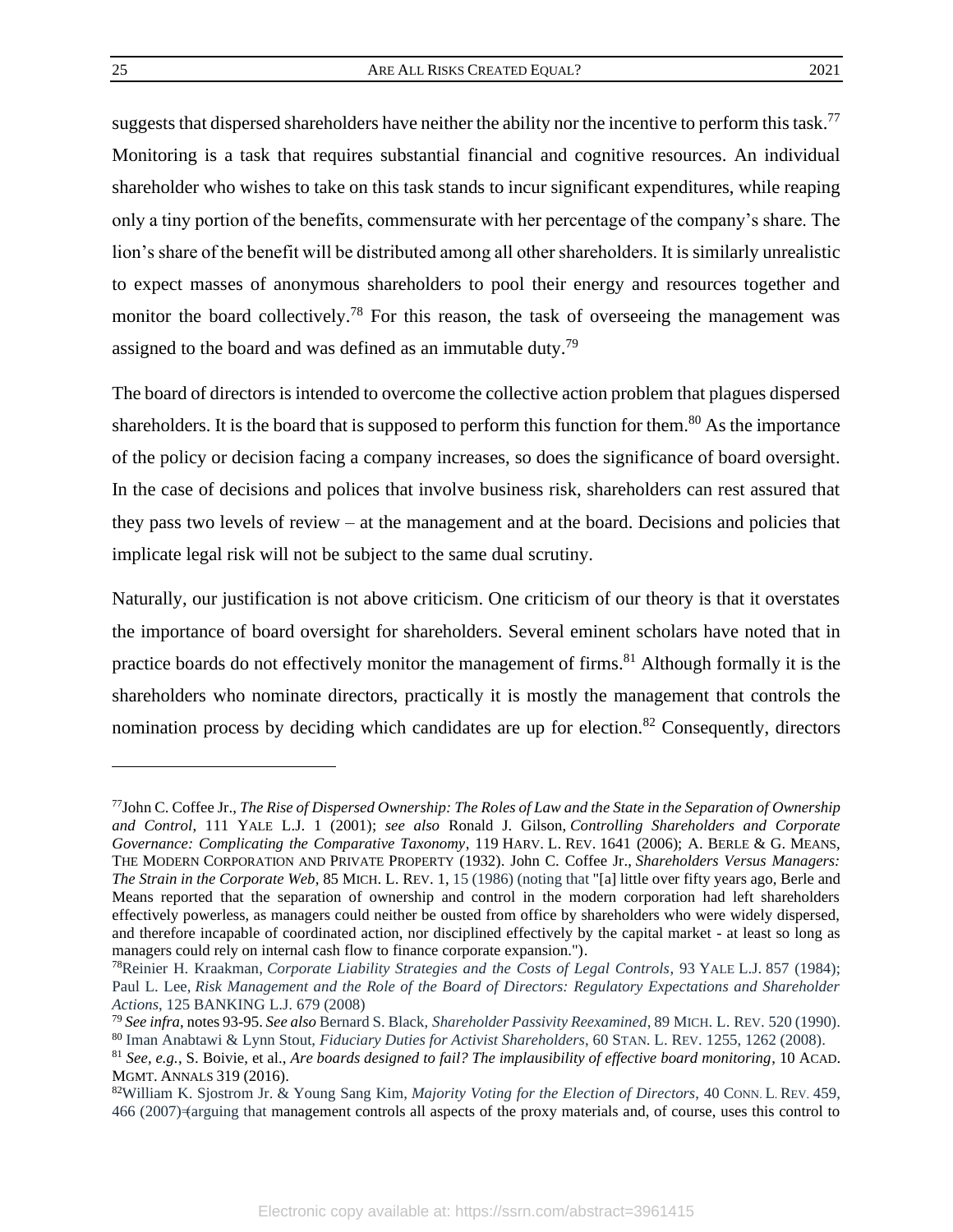will try to appease the management, either to express their gratitude or to increase the probability of being reelected. 83

We believe that this criticism proves too much. While there is a heated debate in the academic literature regarding the efficacy of the board in monitoring management or shareholders, no one argues, to the best of our knowledge, that board monitoring is completely ineffective and that it provides no benefit whatsoever to shareholders. Even if it is true that the board is more attuned to the preferences of management than to those of shareholders, this does not mean that the board flouts its monitoring responsibility or is completely insensitive to the interests of shareholders. All the criticism proves is that the level of monitoring is not optimal.<sup>84</sup>

In this vein, it ought to be remembered that only a relatively small percentage of the decisions taken by the management implicate the narrow self-interests of management members.<sup>85</sup> The vast majority of the decisions that are brought to the board do not involve conflicts between management and shareholders' interests, hence, in the ordinary course of events, therefore, board monitoring constitutes an important mechanism of protecting the interests of shareholders.

ensure its nominees are elected. Thus, it is generally not possible for a shareholder to use the corporation's proxy card to instruct the proxy to vote for someone other than a nominee listed on the card.).

<sup>83</sup> Yaron Nili, *The New Insiders: Rethinking Independent Directors' Tenure*, 68 HASTINGS L.J. 97 (2016); *See* Barry Baysinger & Robert E. Hoskisson, *The Composition of Boards of Directors and Strategic Control: Effects on Corporate Strategy*, 15 ACAD. MGMT. REV. 72, 72-73 (1990) (noting that "managers dominate their boards by using their de facto power to select and compensate directors and by exploiting personal ties with them").

<sup>84</sup> *See* STEPHEN M. BAINBRIDGE, CORPORATION LAW AND ECONOMICS § 1.5, at 37 (2002); 3 Lucian A. Bebchuk, *The Myth of the Shareholder Franchise*, 93 VA. L. REV. 675, 685 (2007); William K. Sjostrom, Jr., *The Case Against Mandatory Annual Director Elections and Shareholders' Meetings*, 74 TENN. L. REV. 199, 216 (2007).

<sup>&</sup>lt;sup>85</sup> According to some scholars, the main function of the board is not merely to supervise management, but to serve as an additional tier for analyzing managerial strategic decisions. This model of boards is dubbed the "managerial model of boards." *See* Fenghua Song & Anjan V. Thakor *Information control, career concerns, and corporate governance*, 61 J. FIN. 1845 (2006); Renee B. Adams & Daniel Ferreira, *A theory of friendly boards*, 62 J. FIN. 217 (2007); Milton Harris & Artur Raviv, *A theory of board control and size*, 21 REV. FIN. STUD. 1797 (2008). According to such model of boards, its central function is not limited to instances in which management may be conflicted. Yet is should be noted that some scholars view the supervision of the managerial decision-making process the main function of the board. This approach is dubbed the "supervisory role of boards." *See* Benjamin E. Hermalin & Michael S. Weisbach, *Endogenously chosen boards of directors and their monitoring of the CEO*, 96 AM. ECON. REV. (1998); Andres Almazan & Javier Suarez, *Entrenchment and severance pay in optimal governance structures*, 58 J. FIN. 519 (2003). It should be noted that this dispute is not merely normative, but also descriptive as well—what function do boards actually fulfill, analyzing the impact of various features of the board on managerial decisionmaking.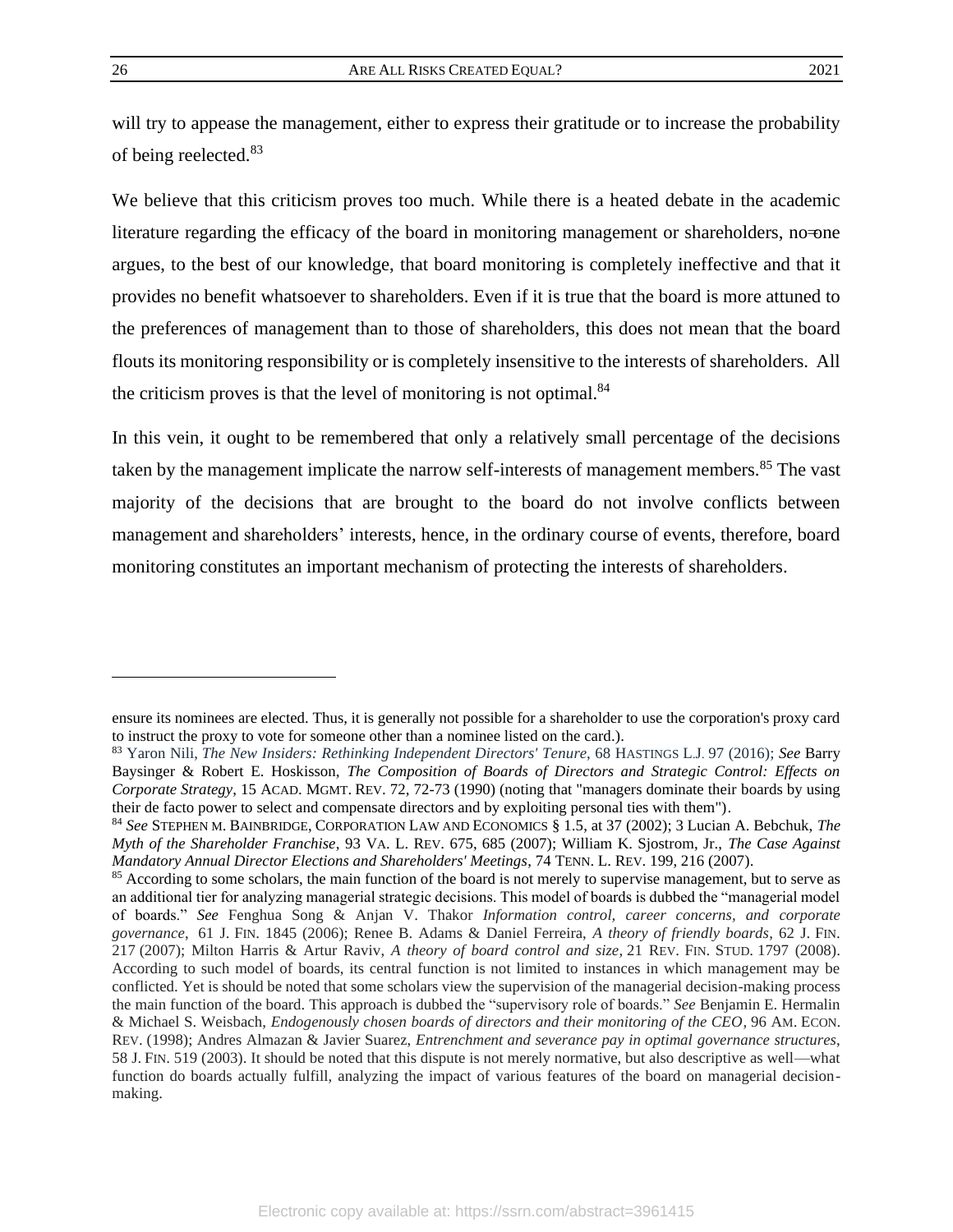Furthermore, even in those cases where managerial interests conflict with those of the shareholders, the board should not be thought of as a mere rubber stamp in the hands of the managers. First, not all directors are effectively nominated by the management. There are quite a few directors nominated against the will of management, after being supported by hedge funds or institutional investors, against the position of management. <sup>86</sup> Second, not everyone views directors as calculating self-interest maximizers. Directors may be driven by other motivations, such as maintaining their self-image as ethical actors.<sup>87</sup> Third, market forces, too, exert a disciplining effect on directors, mitigating their tendency to side with management. The performance of firms affects the reputation of directors and their future earnings. Hence, directors cannot afford blatantly to disregard the interests of shareholders.<sup>88</sup> Finally, what market forces leave unaddressed is picked up by the law. The law imposes a duty of care and a duty of loyalty on directors to ensure that they act in the best interests of shareholders, not management. The point and purpose of these duties is to crate as perfect an alignment as possible between the interests of directors and shareholders.<sup>89</sup> We do not claim, of course, that the law accomplishes this result. We suffice ourselves with the much more modest, and in our opinion realistic, argument that the law has *some* effect on the behavior of directors.<sup>90</sup> That legal prescriptions and the sanctions associated with them affect subjects' behavior is the foundation of all legal systems. Unsurprisingly, this effect is also present in the corporate world. A review of the literature reveals that directors are sensitive and responsive to the duties corporate law imposes on them.<sup>91</sup>

<sup>86</sup> In 2020, 131 directors suggested by activists have won seats: 24 in proxy fights and 107 through settlement. In 2018 the number was even higher—161 seats won by activists against the will of management. *See* LAZARD 2020 REVIEW OF SHAREHOLDER ACTIVISM, January 2021, p. 14, available at https://www.lazard.com/media/451536/lazards-2020 review-of-shareholder-activism-vf.pdf. In many of these contests, activists are backed by institutional investors. *See* Assaf Hamdani & Sharon Hannes, *The Future of Shareholder Activism*, 99 B.U.L. REV. 971, 993-94 (2019). <sup>87</sup> Feldman, Libson & Parchomovsky, *supra* note [57,](#page-19-0) at 11-12.

<sup>88</sup>Armen A. Alchian & Harold Demsetz, *Production, Information Costs, and Economic Organization*, 62 AM. ECON. REV. 777, 783, 794 (1972) (Arguing that "the policing of managerial shirking [in the corporate context] relies on across-market competition from new groups of would-be managers as well as competition from members within the firm who seek to displace existing management.").

<sup>89</sup> Randy J. Holland, *Delaware Directors' Fiduciary Duties: The Focus on Loyalty*, 11 U. PENN. J. BUSS. L. 675  $(2009)$ .

<sup>90</sup> <sup>90</sup> Lisa M. Fairfax, *Spare the Rod, Spoil the Director - Revitalizing Directors' Fiduciary Duty through Legal Liability*, 42 HOUS. L. REV. 393 (2005).

<sup>91</sup> *See* Robert Flannigan, *The Economics of Fiduciary Liability*, 32 DEL. J. CORP. L. 393, 427-28 (2007) (concluding that fiduciary duties have are effective in the prevention of se-dealing, even though market forces can also play a role in deterring fiduciaries from self-dealing transactions). *See also* S. Deakin & A. Hughes*, Directors' Duties: Empirical Findings, Report to the Law Commissions*, ESRCCENTRE FOR BUSINESS RESEARCH, August 1999, pp. 32-36 available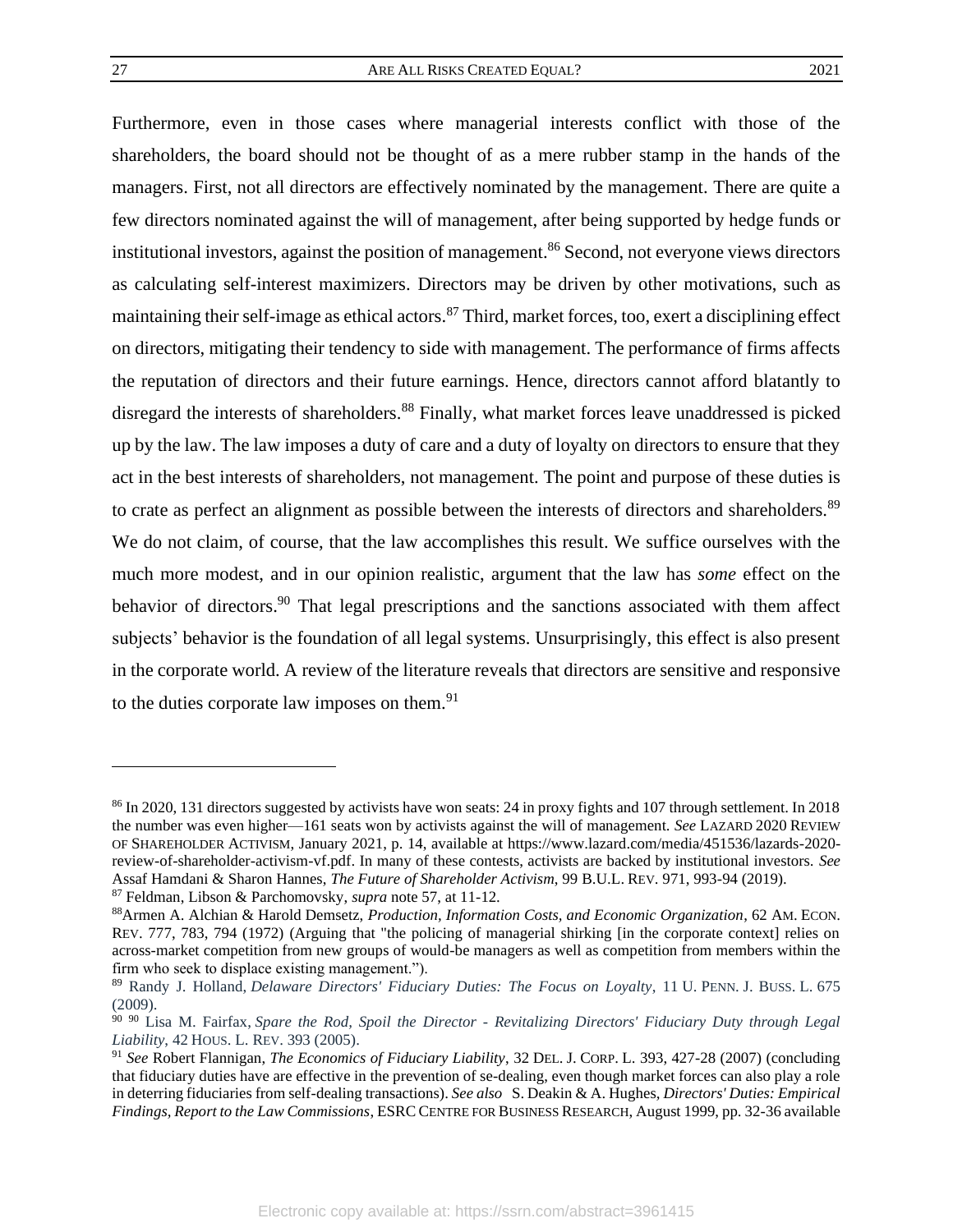Another possible criticism that may be raised against our proposed justification of the difference between business and legal risk is an objection we addressed in our discussion of preexisting justifications, namely instead of adopting a prophylactic ban on legal risk-taking, lawmakers should allow firms and shareholders to set the level of legal risk-taking that is right for them contractually. Doing so would permit risk averse shareholders to ban managers and directors to take on any legal risk, while allowing shareholders who are less averse to legal risk to empower corporate fiduciaries to assume certain legal risks. In short, private ordering would enable shareholders to decide for themselves whether such risks serve or harm their interests.

While reliance on private ordering clearly has surface appeal, its shortcomings become apparent upon closer examination. In a world without transaction costs and perfect information, shareholders could rely on private ordering to protect their interests and tailor the level of the protection to their risk preferences.<sup>92</sup> In the real world, positive transaction costs and asymmetric information prevent shareholders from protecting their interests against managerial abuse. For this reason, corporate law does not exclusively rely on default arrangements that can be modified contractually and complements them with mandatory protections for shareholders that cannot be contractually waived.<sup>93</sup> One example of such mandatory protection is the duty of companies to a board: shareholders in public companies cannot relinquish their right to nominate a board.<sup>94</sup> Nor

<span id="page-28-0"></span>

at https://s3-eu-west-2.amazonaws.com/lawcom-prod-storage-11jsxou24uy7q/uploads/2015/03/lc261\_Company\_Directors\_ESRC\_Research.pdf.

 $92$  The most famous example in which shareholders have rejected a clause intended for their protection was in the example of *Smith v. van Gorkom*, 488 A.2d 858 (Del. 1985), in which shareholders in many firms have exculpated fiduciaries from the duty of care, that was supposed to protect them. The prevailing explanation for this change was that the Vangorkom case increased the liability of fiduciaries which increased the price for shareholders by the higher price firms had to pay for insurance of executives. Shareholders determined that the protection the duty of care offers them in not worth the price they pay. *See* Yaron Brook and Ramesh K. S. Rao, *Shareholder Wealth Effects of Directors Liability Limitation Provisions*, 29 J. FIN. QUANTITATIVE ANALYSIS 481, 483 (1994).

<sup>93</sup> Bernard S. Black*, Is Corporate Law Trivial?: A Political and Economic Analysis*, 84 NW. U. L. REV. 542, 551–53 (1990) (citing self-dealing rules as one example of mandatory law); Melvin Aron Eisenberg, *The Structure of Corporation Law*, 89 COLUM. L. REV. 1461, 1486 (1989) (arguing self-dealing rules are "largely mandatory, at least for publicly held corporations"); Marcel Kahan, *The Qualified Case Against Mandatory Terms in Bonds*, 89 NW. U. L. REV. 565, 607 n.164 (1995) (claiming the rules on self-dealing by managers are mandatory); Randall S. Thomas, *What Is Corporate Law's Place in Promoting Societal Welfare?: An Essay in Honor of Professor William Klein*, BERKELEY BUS. L.J. 135, 139 (2005) (stating self-dealing rules are mandatory for public corporations).

<sup>94</sup> *See*, e.g., DEL. CODE ANN. tit. 8, § 242(b)(1) (2002); REVISED MODEL BUSINESS CORP. ACT § 10.03(a), (b)(l) (2016) (requiring changes in the corporate charter to be approved by the board). *See also* Edward P. Welch & Robert S. Saunders, *Freedom and Its Limits in the Delaware General Corporation Law*, 33 DEL.J. CORP. L. 845, 846, 857-858 (2008) ("we identify three significant remaining mandatory provisions that stockholders may not contract around: the stockholders' right to elect directors . . .")*.* The Columbia Law Review published in 1989 a symposium on mandatory provisions in corporate law. The following scholars have supported and justified mandatory corporate provisions: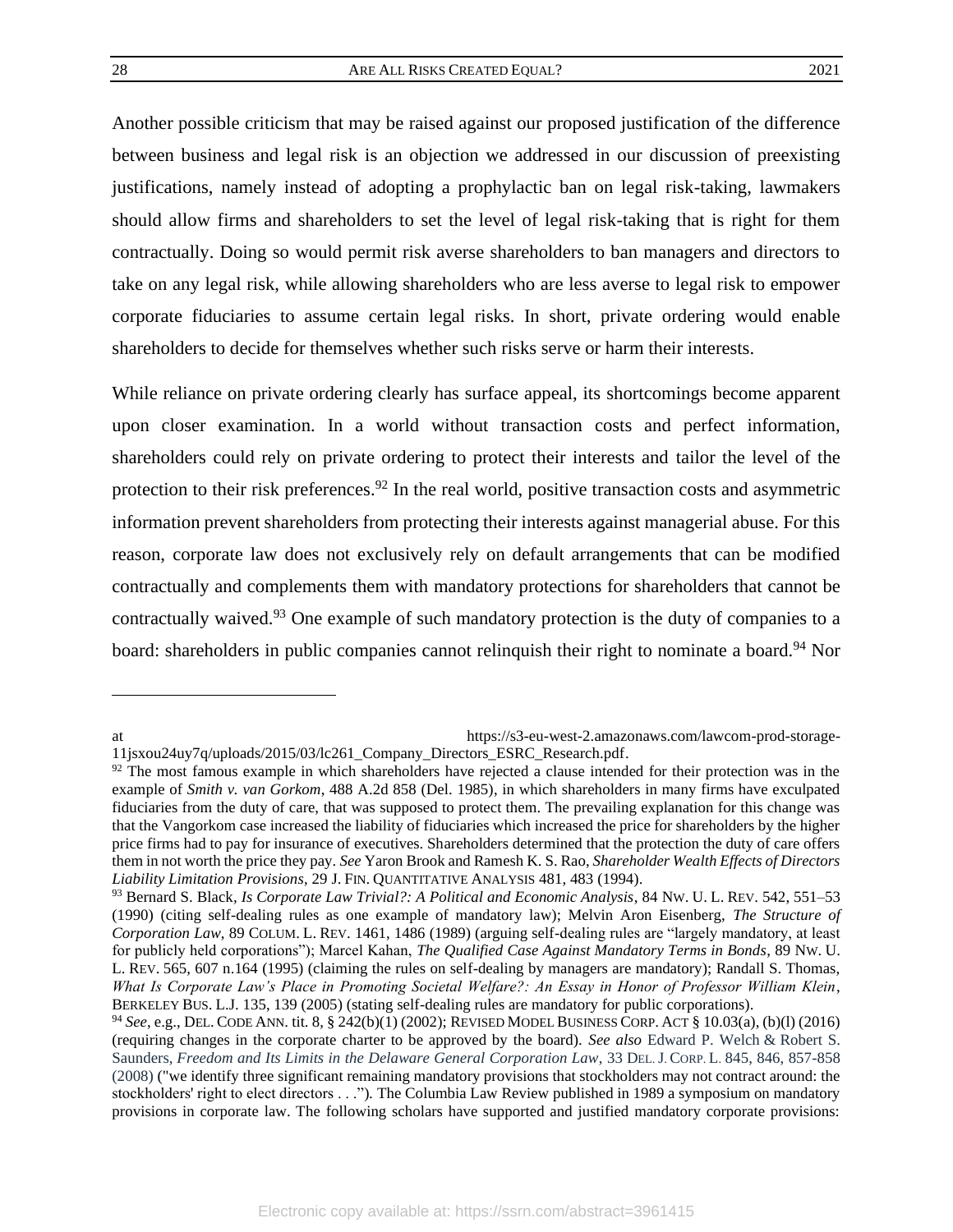<span id="page-29-0"></span>can the board abdicate its duty to monitor management, even if the majority of shareholders consent to this eventuality.<sup>95</sup> Corporate law perceives the board as an indispensable organ that is essential for the protection of shareholders against managerial abuse. Similarly, the duty of loyalty of corporate fiduciaries is an immutable duty that cannot be waived or modified contractually.<sup>96</sup> These mandatory obligations provide shareholders with a legal safety net, which purpose is to reduce monitoring costs for the shareholders. Finally, one could raise the question: Why not extend the BJR to legal risk? Applying the BJR to decisions involving legal risk, so the argument goes, would put business and legal risk on a par from the vantage point of directors, allowing them to review decisions involving legal risk. If the BJR applied to legal risk, directors would not shy away from decisions involving legal risk and executives would bring such decisions to the board. This argument is in error. While extending the BJR to legal risks would shelter directors against derivative actions, it would not immunize them to criminal liability. The BJR has no effect on criminal law and criminal sanctions have a much stronger deterrent effect than civil remedies.<sup>97</sup> In order to equalize both risks, it would be necessary not only to change the scope of the BJR, but also to reform criminal law and relieve directors from criminal liability for decisions they make.

John C. Coffee Jr., *The Mandatory/Enabling Balance in Corporate Law: An Essay on the Judicial Role*, 89 COLUM. L. REV. 1618, 1690-91 (1989); Melvin Aron Eisenberg, *The Structure of Corporation Law*, 89 COLUM. L. REV. 1461, 1524-25 (1989); Jeffrey N. Gordon, *The Mandatory Structure of Corporate Law*, 89 COLUM. L. REV. 1549, 1598-99 (1989). The Symposium included "contractarian" scholars that represented the more critical view toward mandatory provisions. *See* Frank H. Easterbrook & Daniel R. Fischel, *The Corporate Contract*, 89 COLUM. L. REV.1416, 1446- 48 (1989); Fred S. McChesney, *Economics, Law, and Science in the Corporate Field: A Critique of Eisenberg*, 89 COLUM. L. REV. 1530, 1544 (1989); Roberto Romano, *Answering the Wrong Question: The Tenuous Case for Mandatory Corporate Law*, 89 COLUM. L. REV. 1599, 1615-16 (1989).

<sup>95</sup> DEL CODE ANN. Tit. 8, § 141(a) (2001). *See also Schroeder v. Buhannic*, C.A. No. 2017-0746-JTL (Del. Ch., January 10, 2018) at 8, https://delawarecounselgroup.com/wp-content/uploads/2018/02/pierre-schroeder-et-al.-v.- Philippe-Buhannic.pdf (holding that a shareholders' agreement cannot deprive the board of its statutory authority to manage corporate affairs and appoint officers).

<sup>96</sup> Welch at el., *supra* note 94, at 846, 859-860. ("we identify three significant remaining mandatory provisions that stockholders may not contract around . . . and the directors' duty of loyalty"). *See also* Lucian Arye Bebchuk & Assaf Hamdani, *Optimal Defaults for Corporate Law Evolution*, 96 NW. U. L. REV. 489, 496 n.16 (2002) (providing "the duty of loyalty of corporate directors" as an example of mandatory corporate governance regulation). It should be noted that since 2000, Delaware enables a waiver of a partial element of the duty of loyalty—the restriction on corporate fiduciaries to appropriate new corporate business prospects for themselves. *See* DEL. CODE ANN. tit. 8, § 122(17) (2017). Regarding this change in law and its effect, *see*: Gabriel Rauterberg & Eric Talley, *Contracting Out of the Fiduciary Duty of Loyalty: An Empirical Analysis of Corporate Opportunity Waivers*, 117 COLUM. L. REV. 1075, 1077-78 (2017).

 $97$ Regarding the significant role of criminal and administrative law alongside civil liability in deterring corporate officers, *see* Lyman P.Q. Johnson, *Corporate Officers and the Business Judgement Rule*, 60 BUS. L. 439, 469 (2005).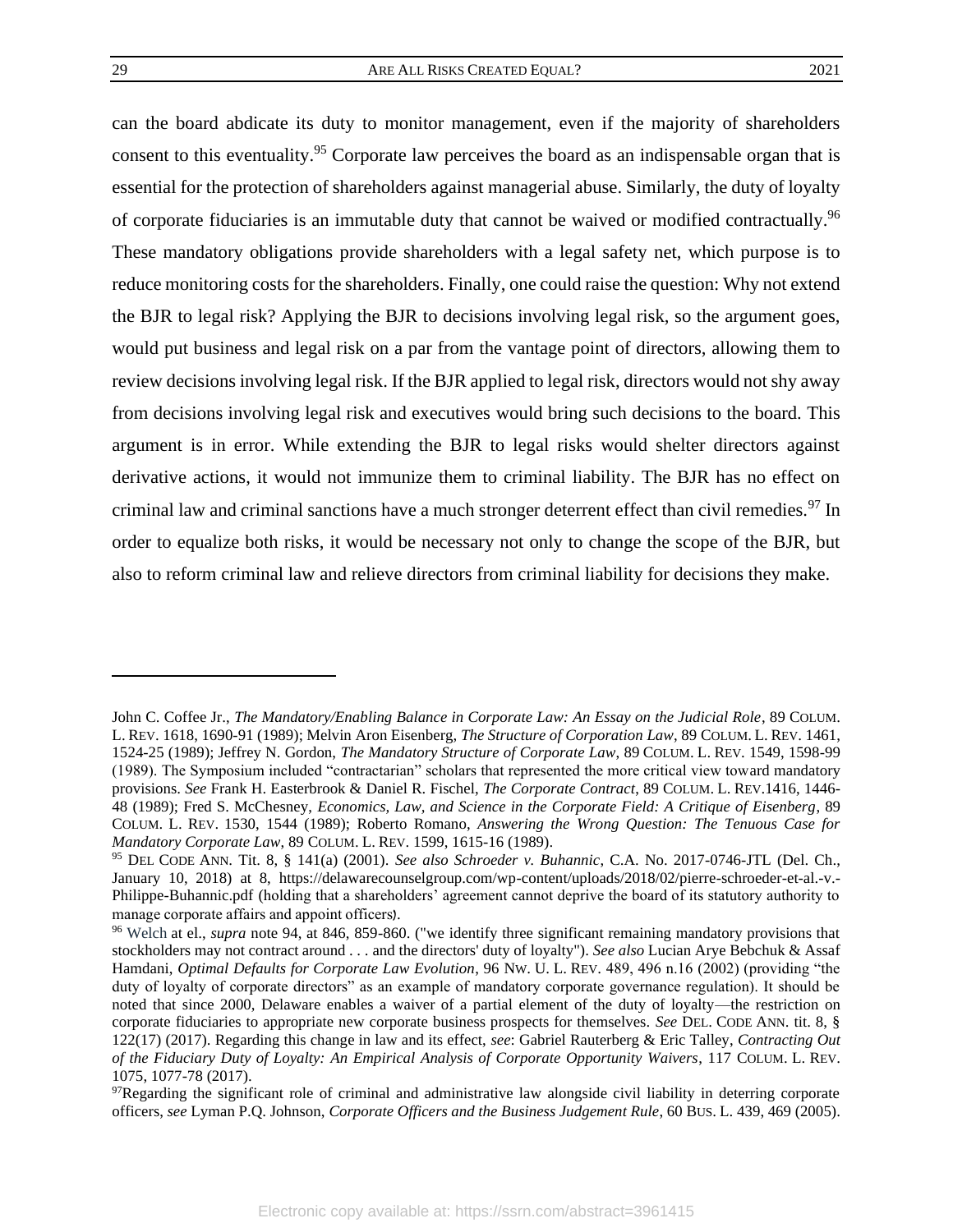We strongly caution against making this change. There are weighty policy and practical reasons not to adopt it. From a policy standpoint, relieving directors of criminal liability for harms arising from the materialization of legal risk would legitimize massive legal violations behind the corporate veil. This, in turn, would create an opportunity for an undesirable legal arbitrage: it would likely lead individual offenders to set up corporations to take advantage of the legal protection they provide. As likely, it would be sophisticated offenders who will use this option, whereas small time offenders would not. Practically, exempting directors from criminal liability requires a large-scale legal reform that involves many settled doctrines. The costs associated with such a reform is likely to be very high—not to say, prohibitive—and, in our opinion at least, they will far outweigh the benefits.

Accordingly, we believe that the distinction between business risk and legal risk should not be eradicated. The approach to legal risk should be stricter than that of business risk. This, however, does not imply that consideration of legal risk should be banned altogether. Rather, our discussion points us in a different direction. Instead of maintaining a sharp dichotomy between business and legal risk, sanctioning the former and shunning the other, we argue that the law should take a more nuance and variegated approach to legal risk. Consistent with this insight, in the next Part, we develop a new legal framework that strikes a better balance between business and legal risk, without unduly undermining respect for the law.

#### <span id="page-30-0"></span>IV. A NEW FRAMEWORK FOR EVALUATING LEGAL RISK

In the two previous Parts, we discussed and critically evaluated existing justifications for the differential doctrinal treatment of business and legal risk. Furthermore, we introduced a new justification—the lack of board oversight of legal risk—and assessed its merits and limitations. Although the justifications we discussed, including our own, clearly have explanatory power, we are of the opinion that none of them can fully justify the sharp distinction between the two forms or risk that informs legal policy in the corporate domain. Therefore, in this Part we embark on the task of designing a new, and to our minds superior, legal framework for addressing legal risk.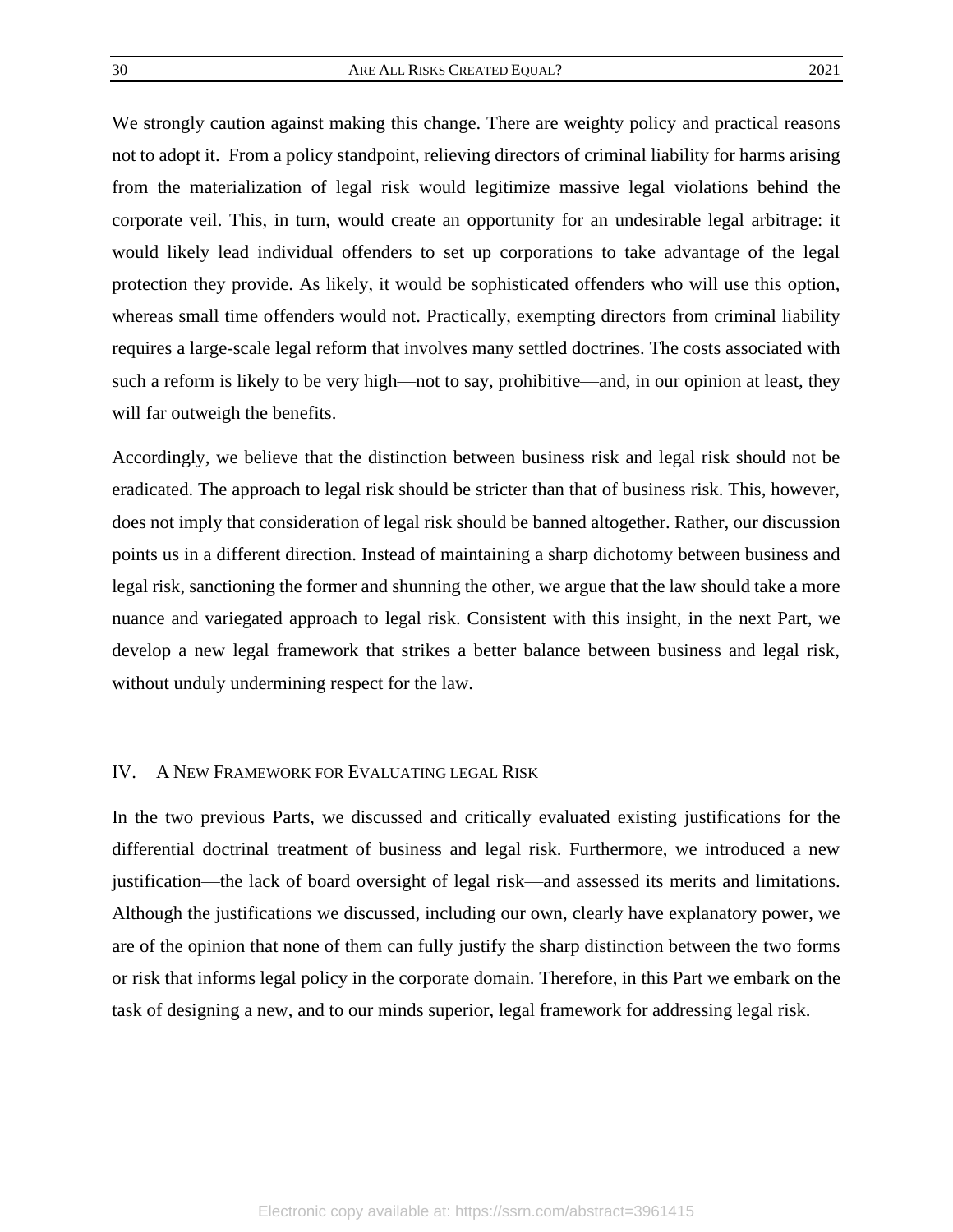The sharp distinction between business and legal risk arises from the current doctrine, which classifies every legal violation as a breach of the fiduciary's duty of loyalty.<sup>98</sup> As a result, directors and officers are fully exposed to civil and criminal liability with respect to harm that arises from the materialization of legal risks. At the same time, the law provides directors and officers with a panoply of protections against liability for harms resulting from the materialization of business risks.<sup>99</sup> As we explained, this doctrinal wedge causes a gap between commercial and legal risk, which works to the detriment of shareholders. The principal lesson of our analysis is not that the distinction between business and legal risk should be abolished altogether, but rather that the doctrine that applies to legal risk ought to be reassessed and refined. In light of this conclusion, we construct a wholly new regime with respect to legal risk that distinguishes among various legal risks based on two parameters: whether the relevant risk involves a potential violation of a criminal prohibition or an administrative norm, and the intensity of the risk, represented by its probability of materializing.

#### <span id="page-31-0"></span>A. Criminal Violations v. Regulatory Infractions

The first parameter we employ in designing our new framework to legal risk concerns the character of the legal risk. In this respect, we suggest a distinction between risks that may lead to a criminal violations and risks that may result in a regulatory infraction.<sup>100</sup> While both are obviously prohibited by the law, they vary in the degree of severity. Criminal violations are considered more severe and morally objectionable than regulatory infractions. As criminal law scholars have noted the distinction between criminal violations and regulatory infractions largely tracks the

<sup>&</sup>lt;sup>98</sup> It is questionable whether the duty to obey the law is derived from an independent fiduciary duty of good faith, or whether it is nested under the fiduciary duty of loyalty. This is mostly a semantic question, that does not have much substantive impact. *See* Melvin Eisenberg, *The Duty of Good Faith and Oversight,* 55 Del. J. Corp. L. 1 (2006); Sean J. Griffith, *Good Faith Business Judgement: A Theory of Rhetoric in Corporate Law,* 55 DUKE L. J. (2005); Hillary Sale, *Delaware's Good Faith,* 89 CORNELL L. REV. 456 (2004); Leo Strine, Jr. et al., *Loyalty's Core Demand: The Defining Role of Good Faith in Corporation Law*, 98 GEO. L. J. 629 (2010); Julian Velasco, *How Many Duties Are There in Corporate Law?* 83 S. CAL. L. REV. 1231 (2010)

<sup>99</sup> *See Miller v. AT&T*, *supra* note [12](#page-8-1)*.* See *also Roth v. Robertson*, 118 N.Y.S. 351 (Sup. Ct. 1909) (imposing liability on corporate managers for a bribe paid in order that the amusement park company would be able to operate on Sundays, despite Sunday Closing Laws and thus maximizing its profits). Regarding the irrelevance of the Business Judgement Rule to legal violations, *see* Patrick J. Ryan, *Corporate Fiduciaries and the General Law Compliance Obligation in Section 2.01(A) of the American Law Institute's Principles of Corporate Governance*, 66 WASH. L. REV. 413, 448 (1991); Stephen Bainbridge, *The Business Judgement Rule as Abstention Doctrine*, 57 VAND. L. REV. 83, 97-98 (2004).

<sup>100</sup> For a similar distinction, *see* Bainbridge et al., *supra* not[e 8.](#page-6-0)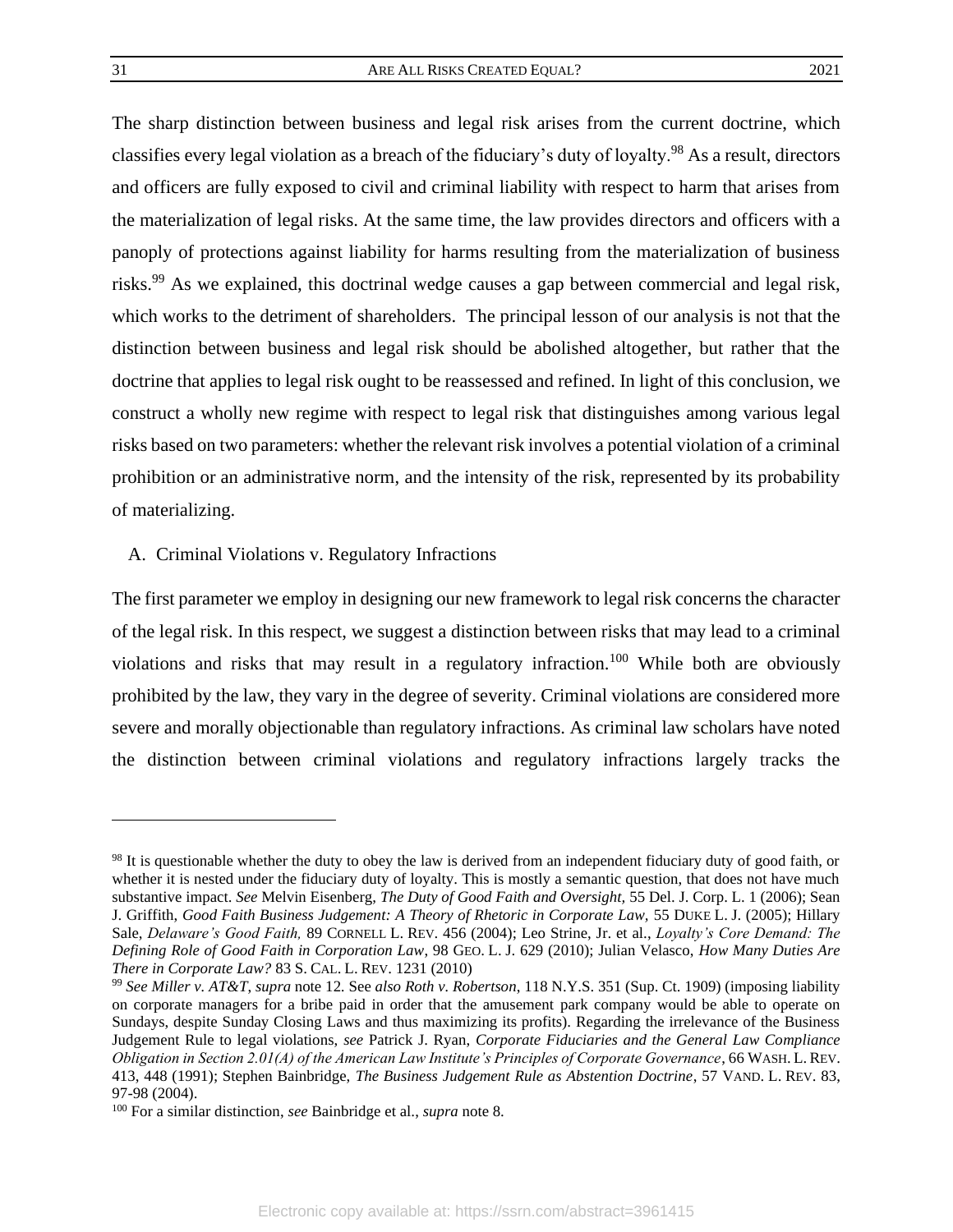<span id="page-32-0"></span>

philosophical mapping of legal violations in two the categories of *mala in se* and *mala prohibita.<sup>101</sup>* A mala in se prohibition is a prohibition on an activity that is morally wrong, independent of the fact that it is legally prohibited, for example, robbery and murder.<sup>102</sup> Mala prohibita are prohibitions on activities that are not morally repugnant independent of the law.<sup>103</sup> Rather, their "wrongness" stems from the fact that the law bans them. Speed limits and disclosure requirements are examples of mala prohibita.

We argue that the distinction between business risks and legal risks should apply with more force to violations of mala in se prohibitions. Corporate fiduciaries should do their utmost to avoid morally repugnant actions and omissions and should not expose their corporations to the risk of violating such prohibitions. At the same time, the law should be more forgiving of risk taking in the realm of mala prohibita. Here, corporate fiduciaries should be given more leeway, though not a carte blanche, in deciding whether to expose the corporation to the risk of violating a mala in prohibitum prohibition. Our proposed distinction not only tracks common moral precepts but may also be justified on informational grounds. Mala in se prohibitions that form the core of our criminal law system are readily ascertainable for the most part. Moreover, the twin bedrock principles of criminal law—legality and lenity—require criminal prohibitions to be clear and unambiguous.<sup>104</sup> Relatedly, criminal prohibitions are subject to restrictive interpretation and in cases of doubt ought to be construed in favor of the defendant.<sup>105</sup> This interpretive principle further helps dispel the uncertainty actors face.

<span id="page-32-1"></span><sup>101</sup>*See* Stuart Green, *Why It's a Crime to Tear the Tag Off a Mattress: Overcriminalization and the Moral Content of Regulatory Offenses*, 46 EMORY L. J. 1533, 1560-61 (1997). *See also see* Mireille Hildebrandt, *Justice and Police: Regulatory Offenses and the Criminal Law,* 12 NEW CRIM. L. REV 43, 45 (2009). Regarding the distinction in criminal law, *see* Herbert Wechsler, *The Distinction Between Mala Prohibita and Mala In Se in Criminal Law*, 30 COLUM. L. REV. 74 (1930). Regarding the ramifications of the distinction on moral culpability, *see* Michael L. Travers, *Mistake of Law in Mala Prohibita Crimes*, 62 U. CHI. L. REV. 1301, 1322-24 (1995). Regarding the correlation between regulatory infractions and criminal violation and the *mala in se* and *mala prohibita* distinction, *see id.* at 1301-31. <sup>102</sup> A. R. Duff, *Crime, Prohibition, and Punishment,* 19 J. OF APPLIED PHIL. 98 (2009); Green, *supra* note 101, at 1570-74.

<sup>103</sup> Duff, *id*.; Green id.

<sup>104</sup> *Babbitt v. Sweet Home Chapter of Communities for a Great Or*., 515 U.S. 687, 704 n.18 (1995); *United States v. Lanier*, 520 U.S. 259, 265 n.5, 266 (1997); Lawrence M. Sloan*, Law Language and Lenity*, 40 WM & MARY L. REV. 57, 58 (1998). *See also* Clavin Jefferies, Jr., *Legality, Vagueness and the Construction o Penal Statutes*, 71 VA. L. REV. 189 (1985) (supporting a narrower use of the principle of lenity). For general discussion regarding judges' interpretation of penal statues, *see* Livingston Hall, *Strict or Liberal Construction of Penal Statutes*, 48 HARV. L. REV. 748 (1935).

<sup>105</sup> *See* Sloan, id.; Zachary Price, *The Rule of Lenity as a Rule of Structure*, 72 FORDHAM L. REV. 885, 909 (2004).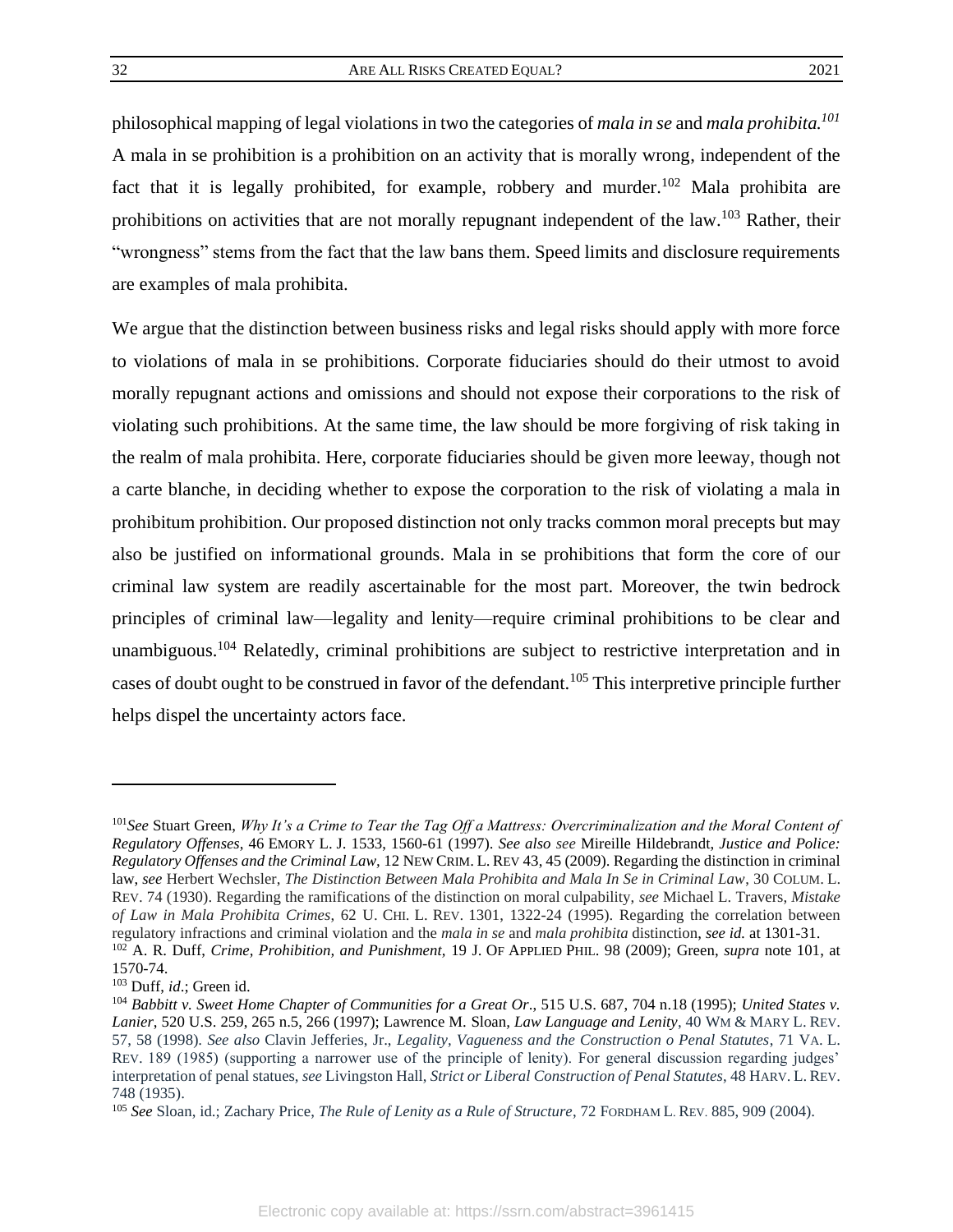Consequently, directors and officers need not engage in complex interpretative challenges when faced with mala in se prohibitions. The same is not true for mala prohibita norms. Many of these norms originate in administrative laws, regulations and rulings. The multiple sources of mala prohibita norms make it more difficult for corporate actors to ascertain that they identified all the relevant norms that apply to their decisions. Moreover, mala prohibita norms are less accessible to lay-persons and even people trained in the law.<sup>106</sup> For instance, the contours of many tax law provisions and regulations cannot be read with pinpoint precision and thus it is nearly impossible to verify in advance whether a certain course of action constitutes a tax violation.<sup>107</sup> Finally, the principle of lenity does not ordinarily extend to administrative prohibitions.<sup>108</sup> Hence, they need not be drafted with the same level of clarity, as criminal law prohibitions.

<span id="page-33-0"></span>B. Likelihood of the Risk

The second dimension along which we propose classifying risks concerns their likelihood, or probability, of occurring. Specifically, we argue that legal risks should be broken down into three broad levels: remote, reasonable and substantial. This tripartite distinction has not been devised by us. It is taken from the Generally Accepted Accounting Principles ("GAAP") that have been adopted by the SEC.<sup>109</sup> The terms "remote," "reasonable" and "probable" under the GAAP denote levels of probability that a risk will transpire and inflict a loss on the corporation. These three categories are utilized for determining whether a potential loss ought to be disclosed and reported under securities regulations. <sup>110</sup> The probability thresholds employed by the GAAP are arrayed on a continuum, ranging from "remote" to "reasonable" to "probable.<sup>111</sup> Although the GAAP do not provide precise numerical values for each category, in

<span id="page-33-1"></span><sup>106</sup> Travers, *supra* note [101,](#page-32-0) at 1301-02; Susan Dimock, *Contractarian Criminal Law Theory and Mala Prohibita Offences*, SSRN, 151, 152 (2014) ("When non-experts think about criminal law, the specific examples of criminal offences they most readily identify are undoubtedly mala in se: murder, rape, robbery, kidnapping, and the like.").

<sup>&</sup>lt;sup>107</sup> Travers *id*. at 1304 ("Congress, the Court reasoned, did not intend that a person should become a criminal by reason of a bona fide misunderstanding of the tax laws, especially in light of their complexity.").

<sup>108</sup> See *Babbitt v. Sweet Home*, *supra* not[e 104](#page-32-1) ("We never suggested that the rule of lenity should provide the standard for reviewing facial challenges to administrative regulations whenever the governing statute authorizes criminal enforcement."). *See also* Julian R. Murphy, *Lenity and the Constitution: Could Congress Abrogate the Rule of Lenity?,* 56 HARV. J. LEGIS. 423. 448 (2019)

<sup>109</sup> DELOITTE, *SEC's Focus on Compliance With Loss Contingency Disclosure, Financial Reporting Alert* 11-1 [https://www2.deloitte.com/us/en/pages/audit/articles/financial-reporting-lert-11-1.html.](https://www2.deloitte.com/us/en/pages/audit/articles/financial-reporting-lert-11-1.html)

<sup>&</sup>lt;sup>110</sup> Contingencies (Topic 450) – Disclosure of Certain Loss contingencies, PROPOSED ACCOUNTING STANDARD UPDATE, July 20, 2010.

<sup>111</sup> *Id*.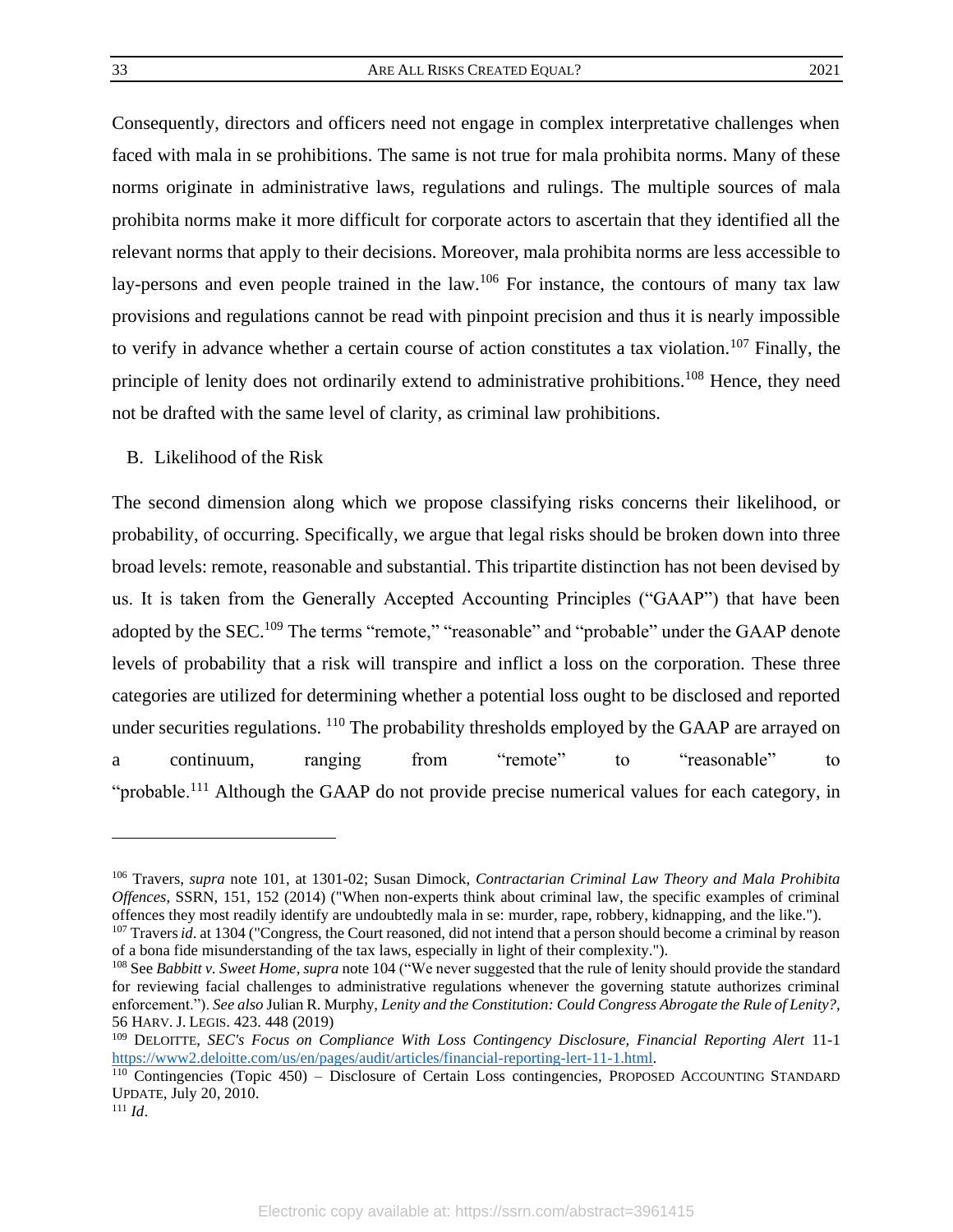practice, a "remote" risk is deemed as a risk whose probability of occurring and inflicting a loss on the corporation is 0.3 or lower, a "reasonable" risk is associated with a probability that is higher than 0.3 but lower than 0.7, and a probable risk is one whose likelihood of eventuating is 0.7 or higher.<sup>112</sup> We do introduce one important modification into the GAAP. Since we believe that any risk whose likelihood of occurring is higher than 0.5 is not reasonable, for the purpose of our analysis we define reasonable risk as one whose probability of occurring is between 0.3 and 0.5, and any risk that falls in the range of 0.5 and 1 as probable.

Combining the two proposed distinctions yields six classes of legal risk: (a) remote administrative risk; (b) remote criminal risk; (c) reasonable administrative risk; (d) reasonable criminal risk; (e) probable administrative risk; and (f) probable criminal risk. Having devised taxonomy of legal risks and a matrix for classifying them, our next tax is to tailor a unique liability regime for each risk category. It is to this task that we now turn.

#### <span id="page-34-0"></span>C. New Liability Regimes

It should be noted at the outset, that we do not seek to modify the law as it applies to the liability of corporations, only as it applies to the personal liability of directors and officers. In the latter context, our proposal harnesses liability regimes that should be familiar to our readers, such as the business judgment rule and enhanced scrutiny. The use of familiar liability forms reduces the transition costs associated with our proposal by allowing judges to employ legal machinery with which they are familiar. It also lowers information costs for directors, officers and legal counsels.

#### <span id="page-34-1"></span>*i. Remote Administrative Risk*

Our first category, remote administrative risk, applies to decisions giving rise to a relatively low risk of a violation of an administrative norm that is not part of the penal code. The violations that fall into this category are the least severe and morally repugnant from a societal standpoint and the probability of their occurrence is low. Accordingly, we propose that the liability of directors and officers for assuming remote risks with respect to regulations be governed by the BJR. The BJR immunizes business decisions from judicial review, if they are informed, adopted in good faith,

<sup>112</sup> DELOITTE, *A Roadmap to Accounting for Contingencies and Loss Recoveries*, 2019, p. 21 https://www2.deloitte.com/content/dam/Deloitte/us/Documents/audit/ASC/Roadmaps/us-aers-roadmap-toaccounting-for-contingencies-and-loss-recoveries.pdf.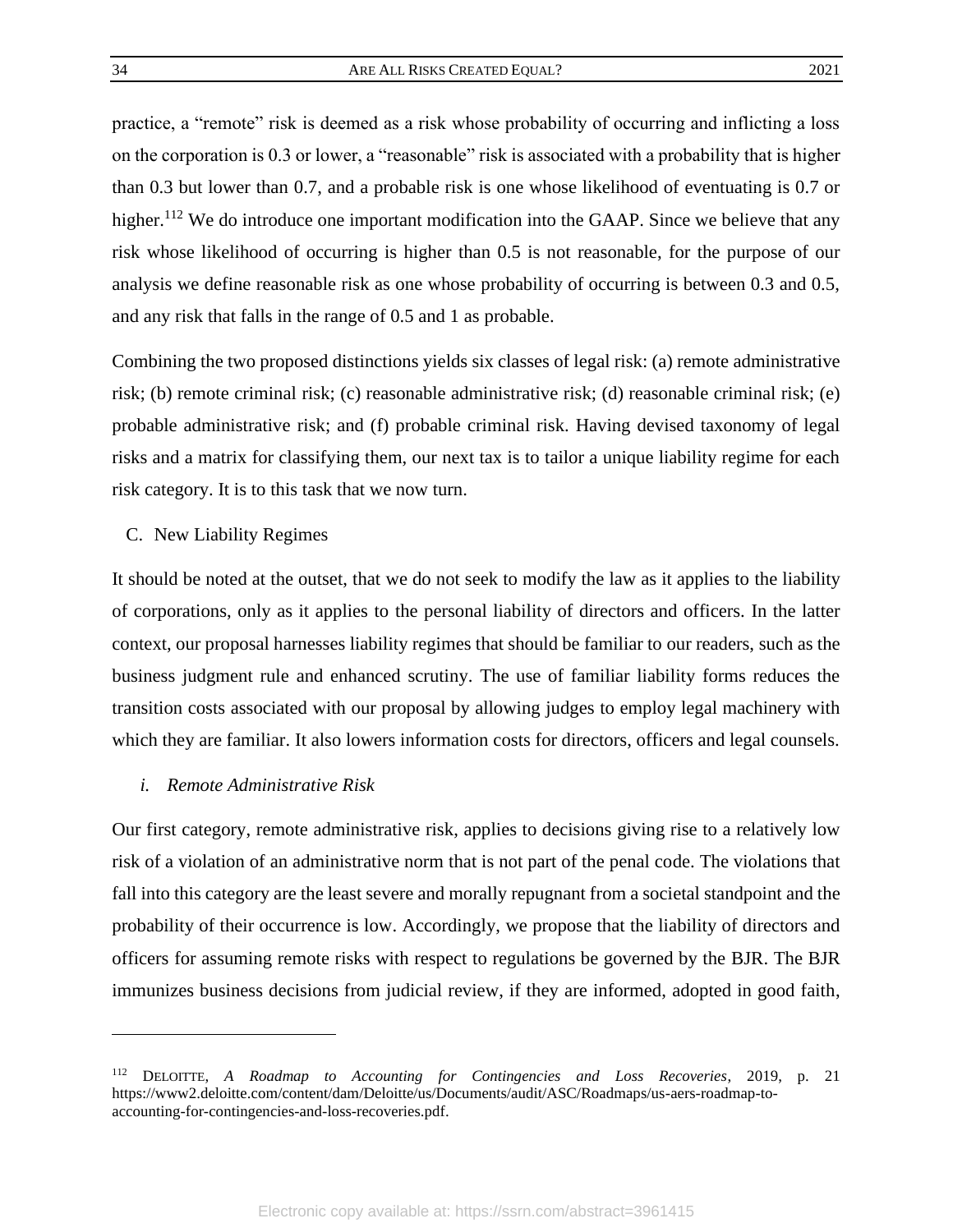and without a conflict of interest.<sup>113</sup> When these conditions obtain, courts will not review the substance of the decision and will not subject directors and officers to personal liability even if it turns out that the decision occasioned a significant loss on the firm. The business judgment rule has been adopted to give managers and directors leeway in making business decisions.<sup>114</sup> Since business decision often implicate a certain level of legal risk, we are of the opinion that the business judgment rule should also cover decisions involving low probability legal risks that may lead to relatively low levels of social harm that are inexorably intertwined with business decisions.

That said, because we view legal risk more harshly than pure business risk, we post an additional precondition that must be satisfied for the BJR to apply. To qualify for the protection of the business judgment rule we would require directors and officers to satisfy one additional requirement: that they acted on the advice of a competent legal expert who certified that the risk implicated was (a) remote; and (b) regulatory in nature. We would also require the legal counsel of the board to review the opinion and approve of it.

If these requirements are met, a court will only examine the procedural elements of the decision. Inter alia, the court will query whether the legal expert had sufficient expertise in the relevant legal field; whether she was independent; and, whether she was provided with all of the relevant information. If the answers to all these questions is affirmative, and the legal expert classified the potential risk generated by the decision a remote administrative risk, fiduciaries would be shielded from any personal liability, even if ex-post a court determines that their decision has violated an administrative norm. As an illustration of our proposed regime, consider the following example. Assume a company, Smart Micro Processors Inc. (SMP), was subject to cyberattack. The attack targeted its intellectual property, specifically its know-how. The data was stolen but not corrupted. Thereafter, SMP's executives hold a conference call with the board to discuss whether the attack has to be reported. The CEO assesses that most likely the cyberattack will not cause a serious

<sup>113</sup> *Figge v. Bergenthal*, 130 Wis. 594, 615, 624-25, 109 N.W. 581 (1907) ; *Theis v. Durr*, 125 Wis. 651, 659, 104 N.W. 985 (1905); *Polacheck v. Michiwaukee Golf Club Land Co*., 198 Wis. 78, 82, 223 N.W. 233 (1929) ("courts will not interfere in the internal management of corporate affairs in the absence of allegations clearly disclosing abuse of power by corporate officers, bad faith or willful abuse of discretion or positive fraud").

<sup>114</sup>*Yates v. Holt-Smith*, 2009 WI App 79, 22, 319 Wis. 2d 756, 768 N.W.2d 213 ("business judgment rule is designed to limit judicial involvement in business decision-making so long as a minimum level of care is exercised in arriving at the decision").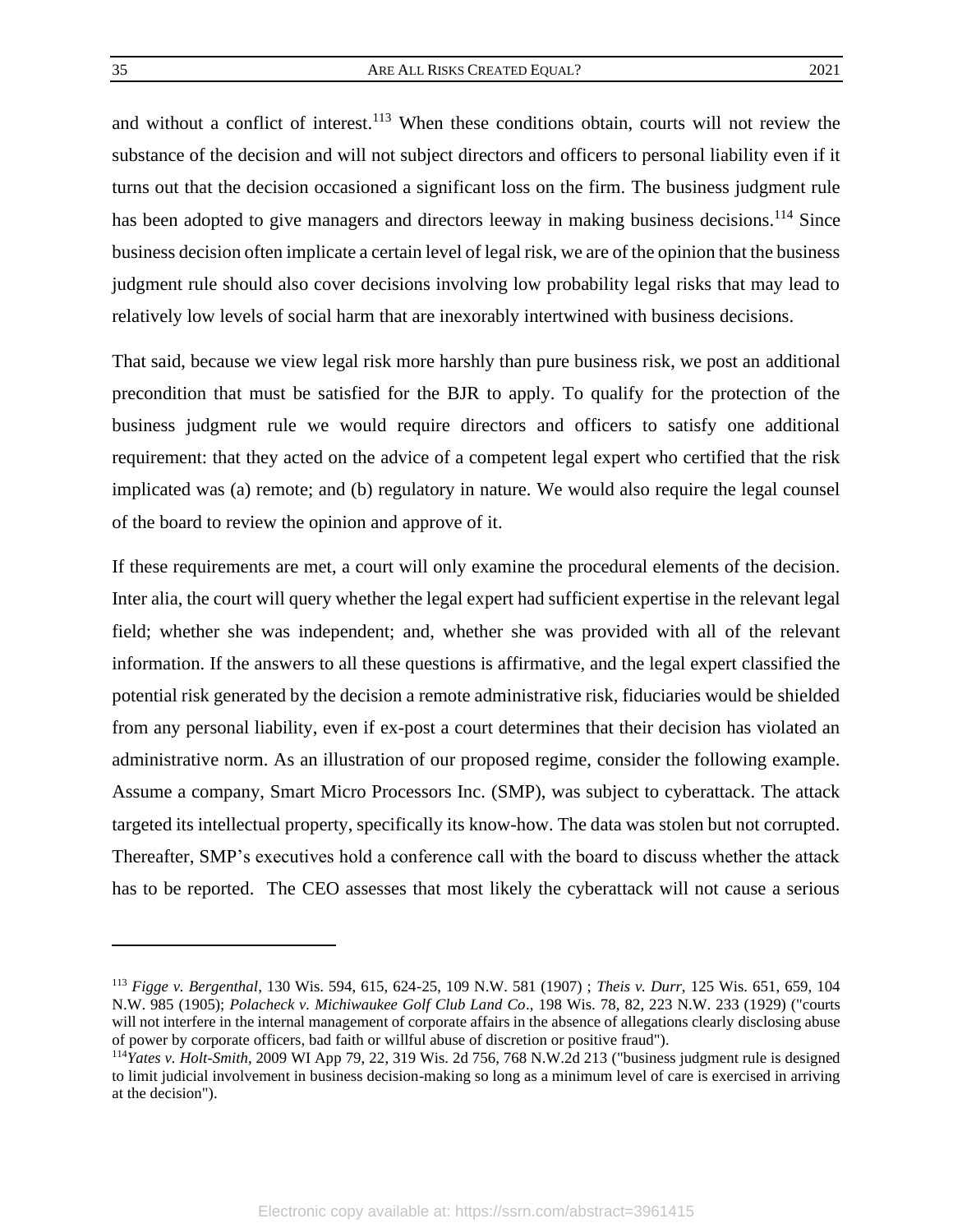harm since the company does not face serious competition given its unique technology. She also estimates that if the attack is reported it will cause serious reputational harm to the company causing the shares to drop by 20%, without any substantive reason. The board decides not to disclose.<sup>115</sup> Under our proposed regime, if the board's decision had been based on an expert opinion that non-disclosure exposes the company to a remote risk of a regulatory infraction, the officers and directors will be protected by the BJR.

## <span id="page-36-0"></span>*ii. Remote Criminal Risk*

Our second category, remote criminal risks, covers policies and decisions that involve a relatively low risk of breaking the law, yet the relevant legal norm is a criminal prohibition. As we explained, criminal prohibitions should be given special deference and potential violations of criminal norms should be treated most severely. For this reason, we would only allow corporate directors and officers to consider courses of action that might give rise to a violation of a criminal prohibition if and only if the probability of the violation is remote *and* the company is in possession of either a written expert opinion or a pre-ruling letter from an administrative agency stating the planned course of action is legal. $116$ 

If these twin conditions obtain, we propose that the liability of the directors and officers responsible for the decision implicating a remote criminal risk would be evaluated under the enhanced business judgment rule (or, as it is sometimes called, enhanced scrutiny) standard of review. Under this standard, directors and officers would be sheltered from liability if they can prove that their actions were reasonable and that the expected loss was proportionate to the expected benefit.

To satisfy the first prong of the enhanced scrutiny test—namely, that the contested decision was reasonable—directors and officers would need to produce either a written expert opinion that states

<sup>&</sup>lt;sup>115</sup> Such decision in not unprecedent. As Sam Young has noted, while studies estimate that around 90% of companies are targeted by cyberattack, nearly 40% of the public companies have not mentioned cybersecurity issues in their SED filings. *See* Sam Yong, *Contemplating Corporate Disclosure Obligations Arising from Cybersecurity Breaches*, 38 J. CORP. L. 659, 667 (2013).

<sup>116</sup> Example of administrative pre rulings are the issuance of Private Letter Rulings by the I.R.S, issuance of No-Action letters by the Securities Exchange Commission, issuance of Standard Interpretation Letters by the Occupational Safety and Health Administration and the issuance of Business Review Letters by the Department of Justice Antitrust Division. Regarding the utilization of pre ruling by administrative agencies and their pros and cons vis a vis other administrative tools, *see* Yehonatan Givati, *Game Theory and the Structure of Administrative Law*, 81 U. CHI. L. REV. 481, 484-491 (2014).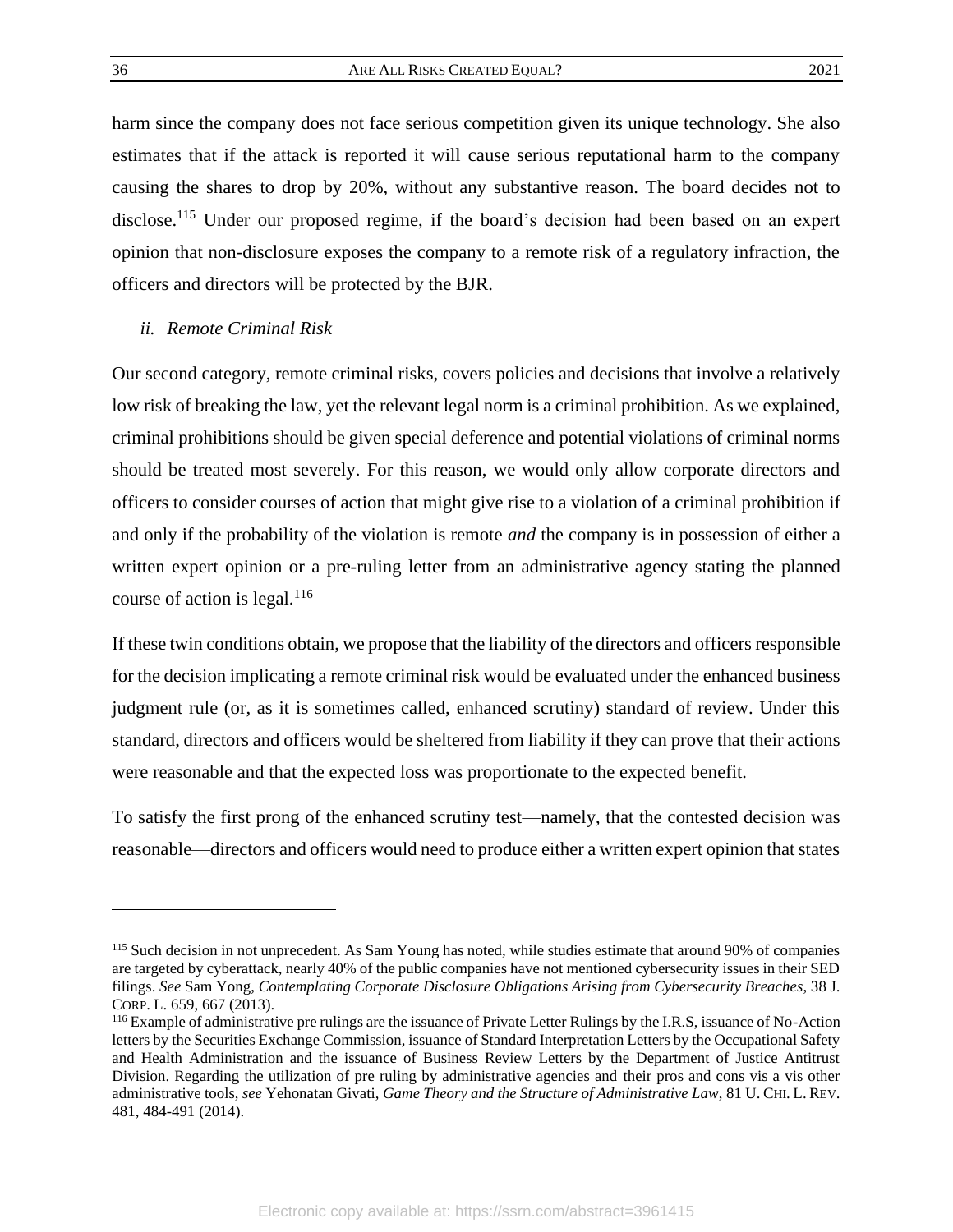that the risk involved in the decision is remote or an administrative pre-ruling to this effect.<sup>117</sup> As before, we would require the legal opinion to be authored by a renown legal expert whose reputation in the relevant area is indisputable. Here too, the opinion ought to be reviewed and endorsed by the firm's legal counsel before the management and board rely on it. Alternatively, the directors and officers can seek a pre-ruling from the relevant administrative agency prior to proceeding with their plan. An administrative pre-ruling would almost invariably satisfy the reasonableness requirement of the enhanced scrutiny test. We are even willing to adopt a rebuttable presumption to this effect. That said, administrative pre-rulings are rather rare and are difficult to secure. As Professor Yehonatan Givati has noted, even when pre-rulings can be obtained in principle, the attendant process is both expensive and time consuming.<sup>118</sup> Hence, pre-rulings do not offer a viable solution to firms' need to move expeditiously.

The second prong of the enhanced scrutiny test—namely, proportionality between the expected loss and the expected benefit, is designed to ensure that the management's plan or course of action was supposed to result in a profit of the shareholders.<sup>119</sup> This condition provides an important check on firms' management as it forces them to verify that the expected gains from their actions outweigh the expected costs. If the expected costs are high the gains expected gains must be even higher. The proportionality requirement thus ensures internalization of the potential costs of firms' actions on the public. In keeping with this important principle, we would require the management and the board to adduce evidence demonstrating that the potential loss they envisioned bore proportionality to the possible benefit they foresaw.

In order to illustrate the remote criminal risk category, consider the following example. The firm Antica Zeneca developed a very effective flu vaccine, which received FDA approval. The company has found evidence that the vaccine may also have limited efficacy against Covid-19, but never applied for FDA approval for that use. The use of an FDA approved drug for addressing a different health issue than that for which the drug was approved by the FDA is permitted by law,

<sup>117</sup> *Unocal Corp. v. Mesa Petroleum*, 493 A.2d 946 (Del. 1985).

<sup>118</sup>Yehonatan Givati, *Resolving Legal Uncertainty: The Fulfilled Promise of Advance Tax Rulings*, 29 VA. TAX REV. 137 (2009).

<sup>119</sup>*Unocal Corp. v. Mesa Petroleum Co.,* 493 A.2d 946, 954-955 (Del. 1985); *Cede & Co. v. Technicolor, Inc.,* 634 A.2d 361 (Del. 1993) ("... the directors have the burden of establishing that the price offered was the highest value reasonably available under the circumstances").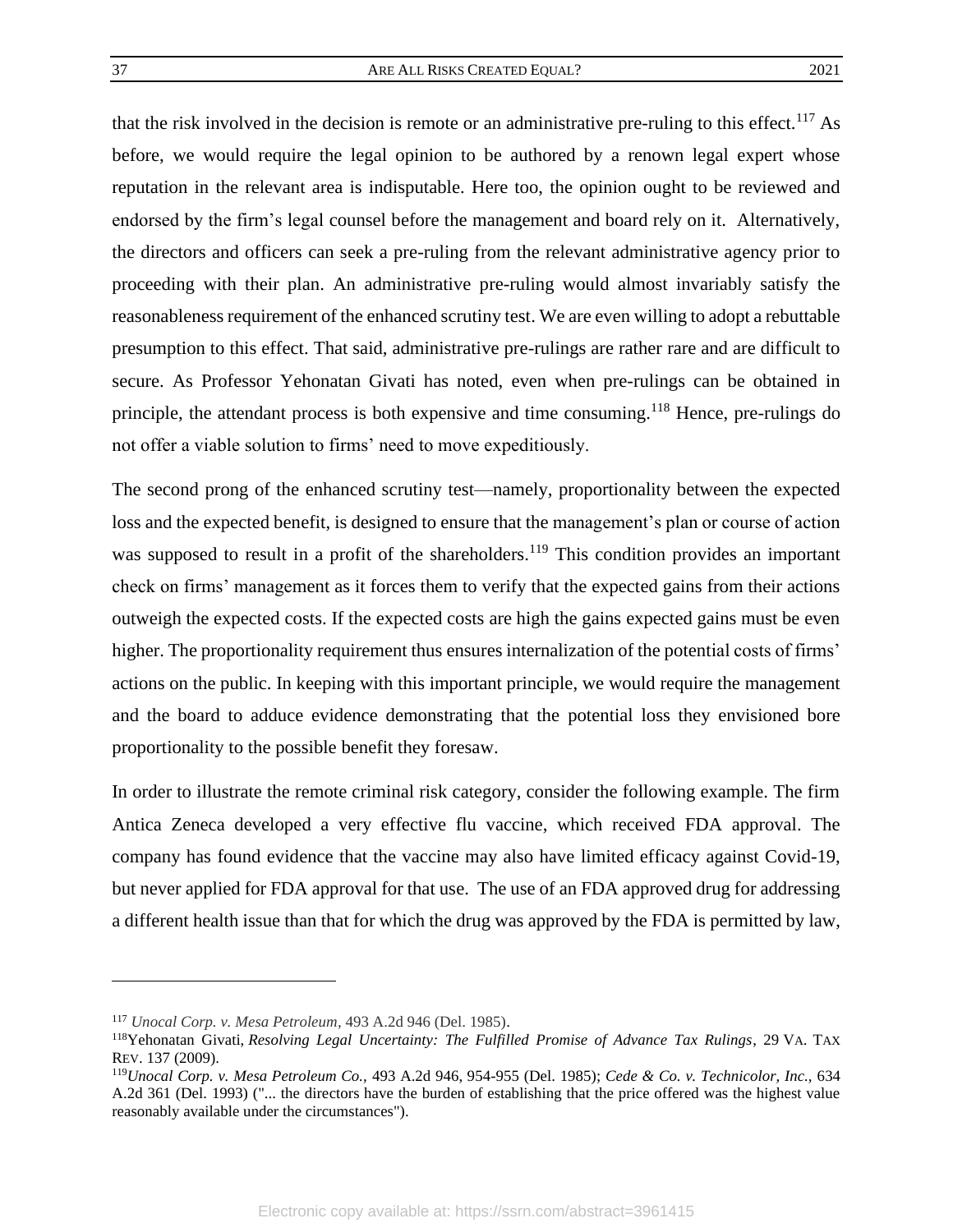but the company is not allowed to promote and market the drug for the non-approved usage.<sup>120</sup> Due to the enormous demand for Covid-19 vaccines, the executives of Antic Zeneca decide to invite hundreds of doctors to an enormous global conference on the anti-COVID-19 effect of its vaccine, based on their assessment that the event would dramatically increase the usage of the vaccine and generate billions of dollars in additional revenues. When the executives present the plan to the board, the board fears that if the use of the vaccine would spread significantly, the FDA and DOJ may view the conference as an act of illegal promotion of a drug for off-label purposes. Yet, this is a very remote concern because the organization of a scientific conference probably does not come within the plain meaning of the words an "advertising matter, or oral or written statements,"<sup>121</sup> The organization of a conference does not seem to constitute an act of "advertising" or a "statement" of the company. The company estimates that there is only 0.1 probability that the conference would be deemed illegal, in which case a penalty of 100 million dollars would be assessed against it. Recall that the expected benefits from the conference run in the billions. Without our proposal, it is most likely that the board would not authorize the conference, due to the remote chance it will face personal liability. Under our novel liability regime, the board would ask for an opinion from a legal expert and is she similarly assess the probability of the risk at 0.3 or lower, as she should, it is most likely that the board would approve the conference. If subsequently derivative actions are commenced against the executives and board members of the company, they would benefit from the legal defense of the enhanced BJR and should be able to easily demonstrate that their decision was reasonable, and that the expected risk was proportionate to the expected benefit. Our proposed regime would most likely alter the decision of the board and thereby increase the gains to shareholders.

<sup>&</sup>lt;sup>120</sup> The legal constraint on the promotion of non-labeled drug mainly stems from the labeling requirement prescribed by law that the instructions on the label must be sufficient to allow practitioners to "use the drug safely and for the purposes for which it is intended." *See* 21 U.S.C.§352(f). Thus, if the manufacturer intends doctors to prescribe the drug for a particular use for which the label does not provide adequate directions, it violates the legal labeling requirement. According to FDA regulations, any promotional statement of the drug maker for the off-labeled use are evidence for its intended usage (21 CFR §201.128). *See also* Kathryn Bi, *What Is "False of Misleading" Off-Label Promotion*? 82 U. CHI. L. REV. 915, 981 (2015)

<sup>121</sup> 21 CFR §208.128.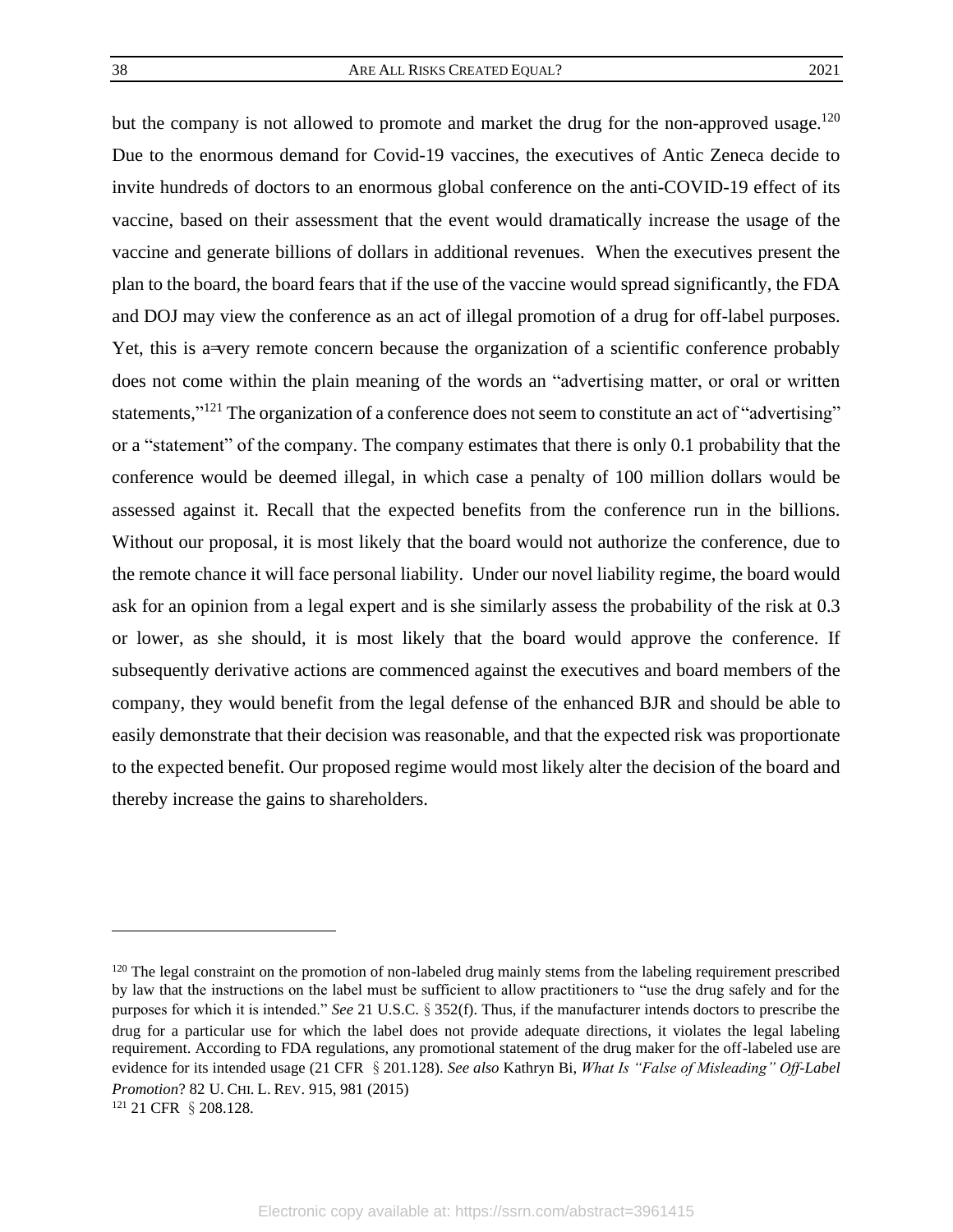# <span id="page-39-0"></span>*iii. Reasonable Administrative Risk*

Our third category, reasonable regulatory risk, covers decisions and policies that may result in a regulatory infraction with a probability of 0.3 to 0.7. Regulatory infractions are considered less severe than criminal violations. Yet, in this case, the risk level is substantial, and the law should reflect this fact. Accordingly, we propose that the personal liability of directors and officers for decisions involving a reasonable risk of a regulatory infractions be governed by a liability regime that falls somewhere in between the enhanced scrutiny and entire fairness tests, while borrowing elements from both.<sup>122</sup> The enhanced scrutiny test places the burden on directors and officers to show that their decision was reasonable and that the expected benefits from it exceeded the expected costs. If the management and board meet this burden, they will be entitled to the protection of the BJR and the court will not substantially review their decision. Under the entire fairness test, the most stringent review standard in corporate law, directors and officers must show that both the process that led to the decision and the decision itself were optimal. Unlike the enhanced scrutiny standard, the entire fairness test involves substantive review of the firm's decisions.

Our suggested regime is a hybrid of the two tests. Under it, directors and officers who assumed a reasonable regulatory risk would be sheltered from liability if they prove that the decision was reasonable, and its foreseen benefits were greater than the expected costs. In addition, the board and management would have to show that they relied on an expert opinion or an administrative pre-ruling that it is more likely than not that their decision would not be considered a regulatory infraction—that is, that the risk is lower than 0.5.

Even so, the judicial review in this case will not be purely procedural. Rather, it will incorporate substantive oversight of the legal opinion on which the board and management relied, as well as

<sup>122</sup> A model for such mid-level liability regime, is the one adopted by the Delaware Chancery Court in *In re S. Peru Copper Corp. S'holder Derivative Litig.*, 52 A.3d 761 (Del. Ch. 2011). The court had reviewed the special committee's approval of a transaction in which a firm purchases a private firm from its controlling shareholder. Unlike the subsequent decision in *Kahn v. M & F Worldwide Corp.,* 88 A.3d 635 (Del. 2014), which focused in its review of the special committee approval on its formal structure and procedure, and shielding fiduciaries from liability by finding the structure and procedure adequate, in *Southern Peru*, the court reviewed the dynamic of the decision, examining whether it reflected an independent decision, not limiting itself to a formal review.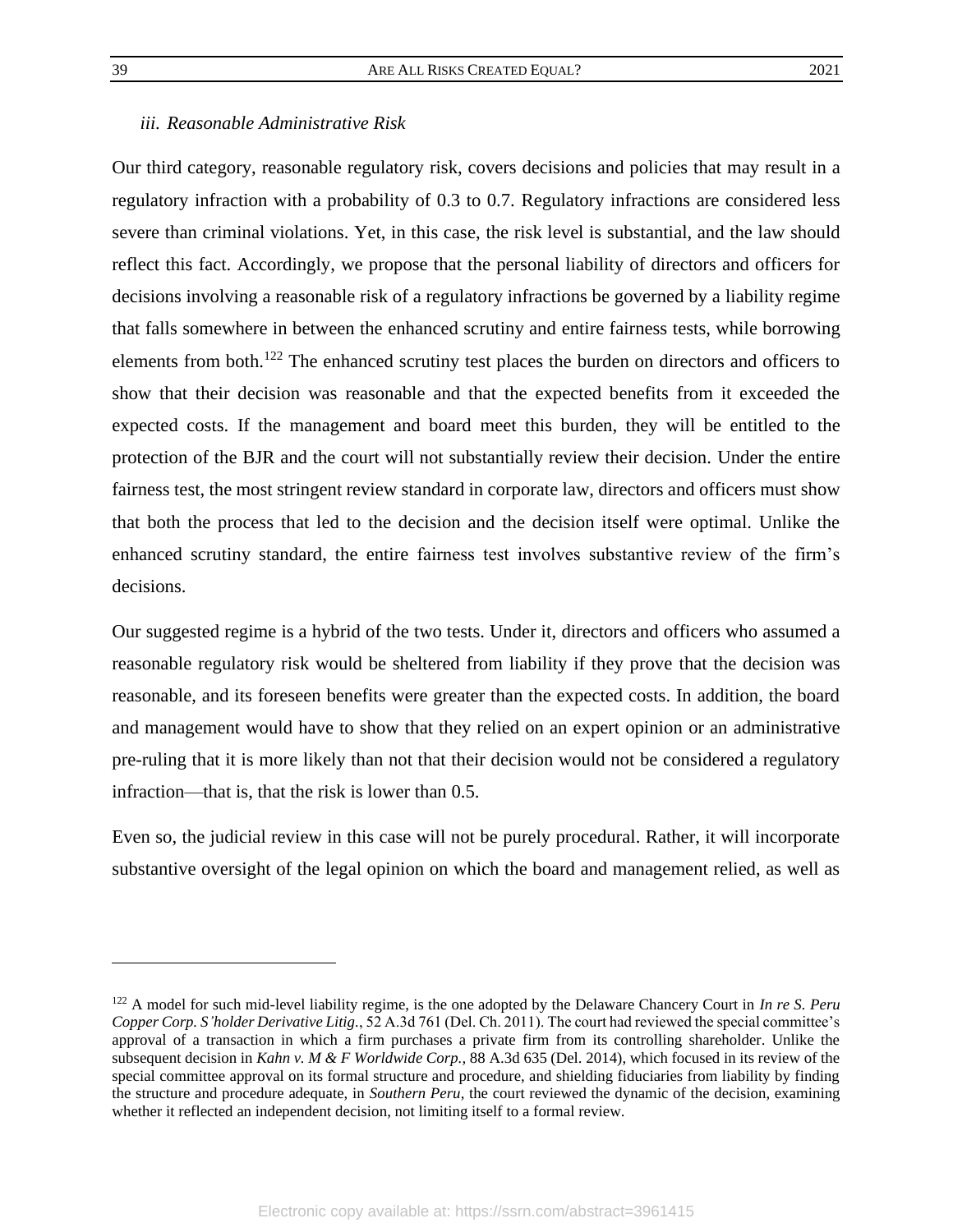careful examination of the underlying process that led to the decision.<sup>123</sup> Although the scrutiny we propose does not amount to a full entire fairness review, it empowers the court to second-guess the management and the board.

The regime we envision is illustrated via the following example.<sup>124</sup> Assume that Wonsanto Inc. is a public company. Wonsanto's marqee product is "Woundup," the bestselling herbicide on the market. To boost the sales of "Woundup" the company offered millions of dollars in rebates to hundreds of thousands of consumers. Due to an outmoded accounting system, the company could not accurately account for the amounts it offered in rebates, which prompted a concern of a possible violation of the SEC's accounting rules and as well as of a misstatement of profits. To extricate itself from its predicament, the company decided to report the same liability for rebates as in the previous quarter, even though it knew that the figure was much higher. At the company's request, an external legal expert delivered a written opinion to the company, stating that the measure likely complies with SEC regulations and that therefore the level of risk involved is lower than 0.5. The plan has been carried out and the company's shares went up. Subsequently, when a journalist reported the story, the shares plummeted and a group of shareholders brought a class action against the company and its executives and directors, claiming that they knowingly inflated the company's profits.

In our example, the director and officers of the company relied on an expert opinion they received from a renowned accounting firm. Yet, in order to avoid liability, they will also bear the burden of showing that their actions were reasonable and that the expected benefits therefrom exceeded the foreseeable costs. That is, that the expected reputational losses that were averted because of the decision were greater than the expected administrative fine that might have been levied on the firm. All aspects of the decisions, including the quality of the expert report, would be subject to

<sup>&</sup>lt;sup>123</sup> See id. regarding the *Southern Peru* standard of judicial review. Even though in respect to the review of approvals of independent committees, a more lenient standard of review has been adopted subsequently in the *Kahn v. M & F Worldwide Corp* decision (*id.*), the probability of illegality justifies the harsher *Southern Peru* standard of review. The court will not only examine the formal independence of the legal expert, but also conduct a substantive review of the decision in order to examine whether it reflects thorough independent judgement.

<sup>&</sup>lt;sup>124</sup> The example was inspired administrative enforcement case that was brought by the SEC against the Monsanto company and was settled in 2016. See https://www.sec.gov/news/pressrelease/2016-25.html. We changed many of the underlying facts.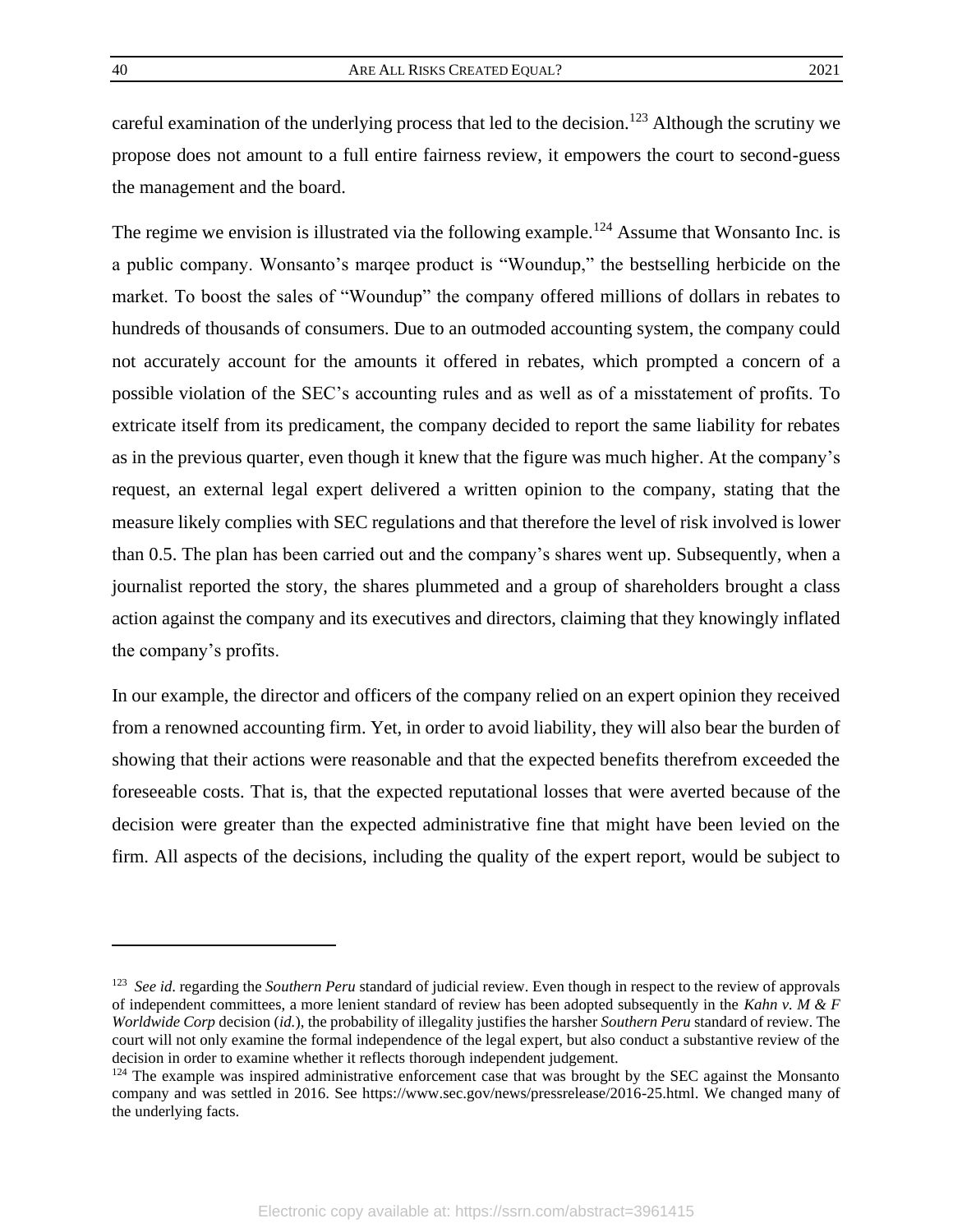substantive review and if a court finds that one of the conditions was not met, it could impose personal liability on the directors and officers.

#### <span id="page-41-0"></span>*iv. Reasonable Criminal Risk*

Our fourth category, reasonable criminal risks, covers decisions that may lead to the imposition of criminal liability on the firm with a probability of 0.3 to 0.7. Because of the special gravity society attributes to criminal violations and the fact that in the cases falling into this category that probability of such a violation is not negligible, we believe that an expert legal opinion should not provide officers and managers protection against derivative actions. If a court finds ex post that a criminal legal norm has been violated, officers and managers would be exposed to personal liability for violating their duty of care, even if they based their decision on an expert legal opinion that purports to legitimize the decision.

In order to illustrate the implications of our proposed liability regime in the case of reasonable criminal risk, consider the case of a RR Co., a U.S. multi-national corporation that constructs railroads. It cooperates with local companies in a foreign country to construct a new railroad which requires the approval of the zoning committee for national projects. RR Co. will receive \$500 million dollars and make a net profit of \$200 million if the project is approved. The chairman of the committee approaches the CEO of RR Co., informing her that there seems to be a majority for approving the project, but he cannot know when the decision will be made. Following the conversation, the CEO suggests to the board that RR should send an agent to the chairman who will provide him \$50,000 in cash and promises to provide an additional \$50,000 if a decision is reached within two months. Both the board and the CEO understand that this decision involves a serious legal risk of violating the Foreign Corrupt Practices Act (FCPA), which prohibits U.S. business from securing contracts by bribing foreign officials.<sup>125</sup> At the same time, the FCPA permits payments to officials that are not intended for obtaining business, but are solely for *expediting* decisions.<sup>126</sup> The executives and board members intend the payment to expedite the

<sup>125</sup> The Foreign Corrupt Practices Act of 1977 (FCPA), Pub. L. 95-213, 91 Stat. 1494 (1977), 15 U.S.C. §§78dd-1, et seq.

<sup>126</sup> SEC, *Investor Bulletin: The Foreign Corrupt Practices Act – Prohibition of the Payment of Bribes to Foreign Officials,* (2011) [https://www.sec.gov/investor/alerts/fcpa.pdf.](https://www.sec.gov/investor/alerts/fcpa.pdf) (The FCPA does not apply to any "facilitating or expediting payment," the purpose of which is to expedite or secure the performance of a "routine governmental action").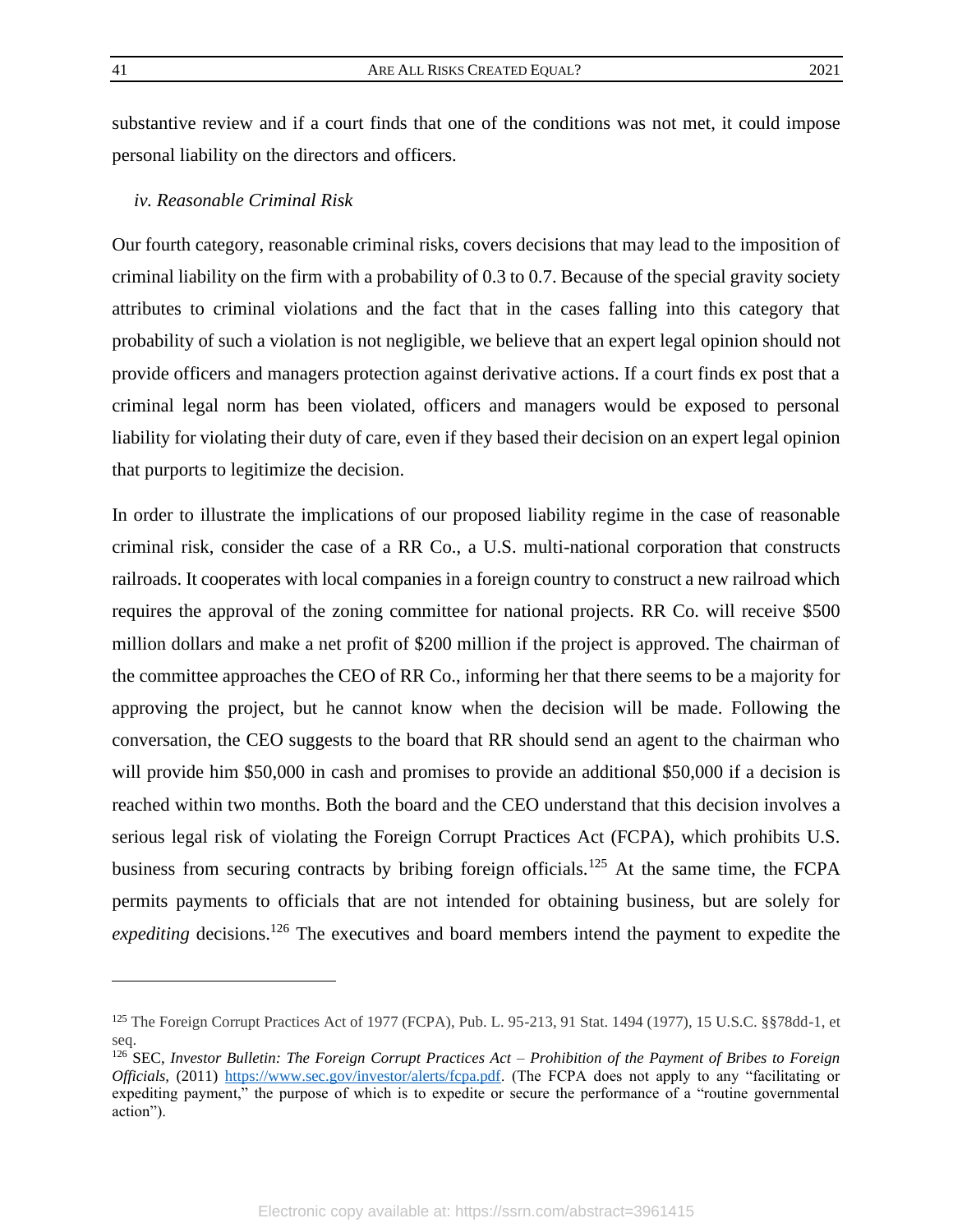decision, but understand that prosecutors and judges may view this payment as intended to obtain business since that the payments preceded the decision and the "informal update" of the chairman may be construed as an invitation for a bribe.

Under our proposed liability regime, an expert legal opinion that sanctions the actions of RR Co. would not provide shelter to its management and board. The legal expert must be aware of the significant legal risk implicated in this case and rate it as a probable legal risk. Accordingly, fiduciaries will be exposed to personal liability due to their violation of the duty of loyalty in such cases. As a result, it is most likely that fiduciaries will refrain from taking such legal risks.

It should be noted that even if a company somehow succeeds in obtaining a legal opinion that misrepresents the risk as remote, it will not help its management and board. Recall that under our proposal, in cases of criminal violations, a court is expected to engage in a substantive review of the expert opinion. Consequently, it would reject the risk rating of the expert and proceed to impose personal liability on the board and management, and when appropriate, on the legal expert as well. Hence, our system cannot be easily manipulated. The decisions of the directors and officers and the informational basis on which they were made would always be subject to ex post judicial scrutiny.

## <span id="page-42-0"></span>*v. Probable Administrative Risk*

The fifth category, probable administrative risk, applies to decisions which will likely lead the firm to violate an administrative norm. In such cases, the high risk of a violation, 0.7 or higher, will eliminate any legal protection to the fiduciaries involved, even though the administrative violations are considered less severe than criminal ones. Accordingly, fiduciaries would be exposed to personal liability for violating their duty of care if the risk materializes and a court finds that firm has violated an administrative norm. No expert opinion would help the board and management in this case.

The operation of our proposed regime is illustrated by the following example. Assume that ZeroTax Inc. is a holding company that owns U.S. and foreign subsidiaries. ZeroTax Inc., wishes to minimize its tax liability by allocating as many costs as possible to its U.S. subsidiary, a practice known as "transfer pricing." Aggressive transfer pricing policy may be deemed as tax evasion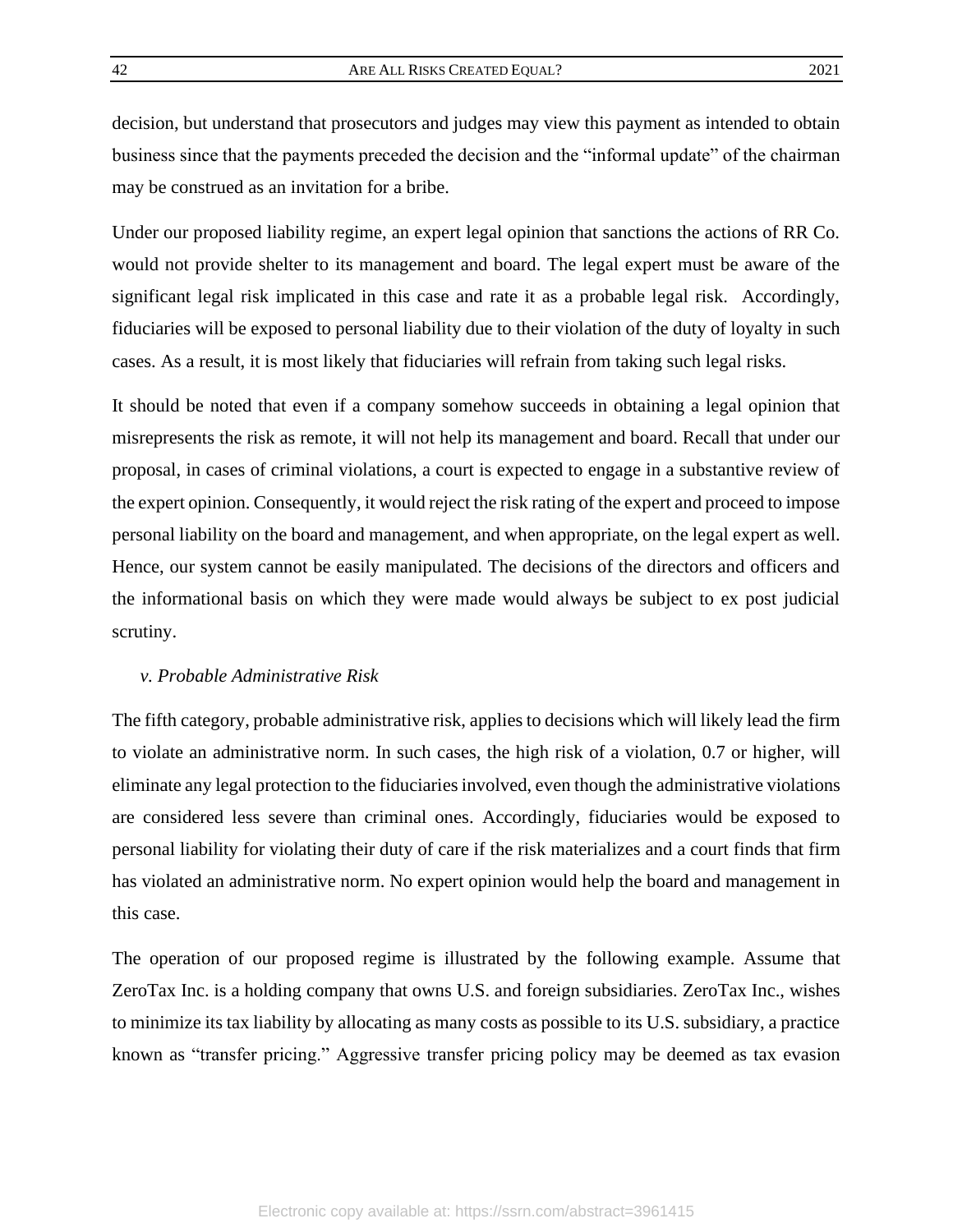punishable by administrative fines.<sup>127</sup> Aware of this risk yet determined not to pay taxes, ZeroTax Inc.'s management seeks an expert opinion letter from a tax law professor in support of its plan. Given the aggressive nature of ZeroTax Inc.'s strategy, no letter would help fend off the personal liability of the directors and officers.<sup>128</sup> Since in ZeroTax Inc.'s case the end (not paying taxes) justifies the means, it is willing to assume a probable risk of breaking the law. Given the probability of the risk, the management and board can seek no safe harbor from personal liability. Obviously, no expert letter should change the analysis and if the company somehow succeeds in convincing an expert to misstate the probability of the risk involved, a court should reject the expert's analysis, set the risk correctly and on its own and proceed to impose liability of the directors and officers.

## <span id="page-43-0"></span>*vi. Probable Criminal Violation*

The sixth category, probable criminal risk, covers decisions that are likely to lead the firm to violate a criminal legal prohibition. As we already explained, we are of the opinion that there should be no protection for directors or officers for decisions involving reasonable criminal risk. A fortiori, directors and officers should be granted no protection in cases of probable criminal risk. Stated affirmatively, directors and officers would be held personally responsible for losses resulting from criminal violations, where the risk of loss was probable. Accordingly, if a corporate executive or the board is of the opinion, based on her own understanding or an expert opinion, that a certain cause of action involves a probable criminal violation, she should resolutely oppose it or face the consequences.

The following example provides an illustration of how board members ought to act when it becomes aware of an activity that involves probable criminal risk. Imagine a chemical company, Chem Co., that discharges waste discharges into the city's sewage system. The federal Water Pollution Control Act prohibits discharging pollutants into the water of the U.S. from any point,<sup>129</sup> without a permit issued under the National Pollutant Discharge Elimination System NPDES).<sup>130</sup>

<sup>127</sup> PWC, *International Transfer Pricing - United States*, 816, 834 (2013/14) https://www.pwc.com/gx/en/international-transfer-pricing/assets/united-states.pdf. ("The US Competent Authority has stated that transfer pricing penalties will not be subject to negotiation with tax treaty partners in connection with efforts to avoid double taxation").

<sup>128 26</sup> CFR § 601.201

<sup>129</sup> 33 U.S.C. §1251

<sup>130</sup> 33 U.S.C. §1311(a), 1342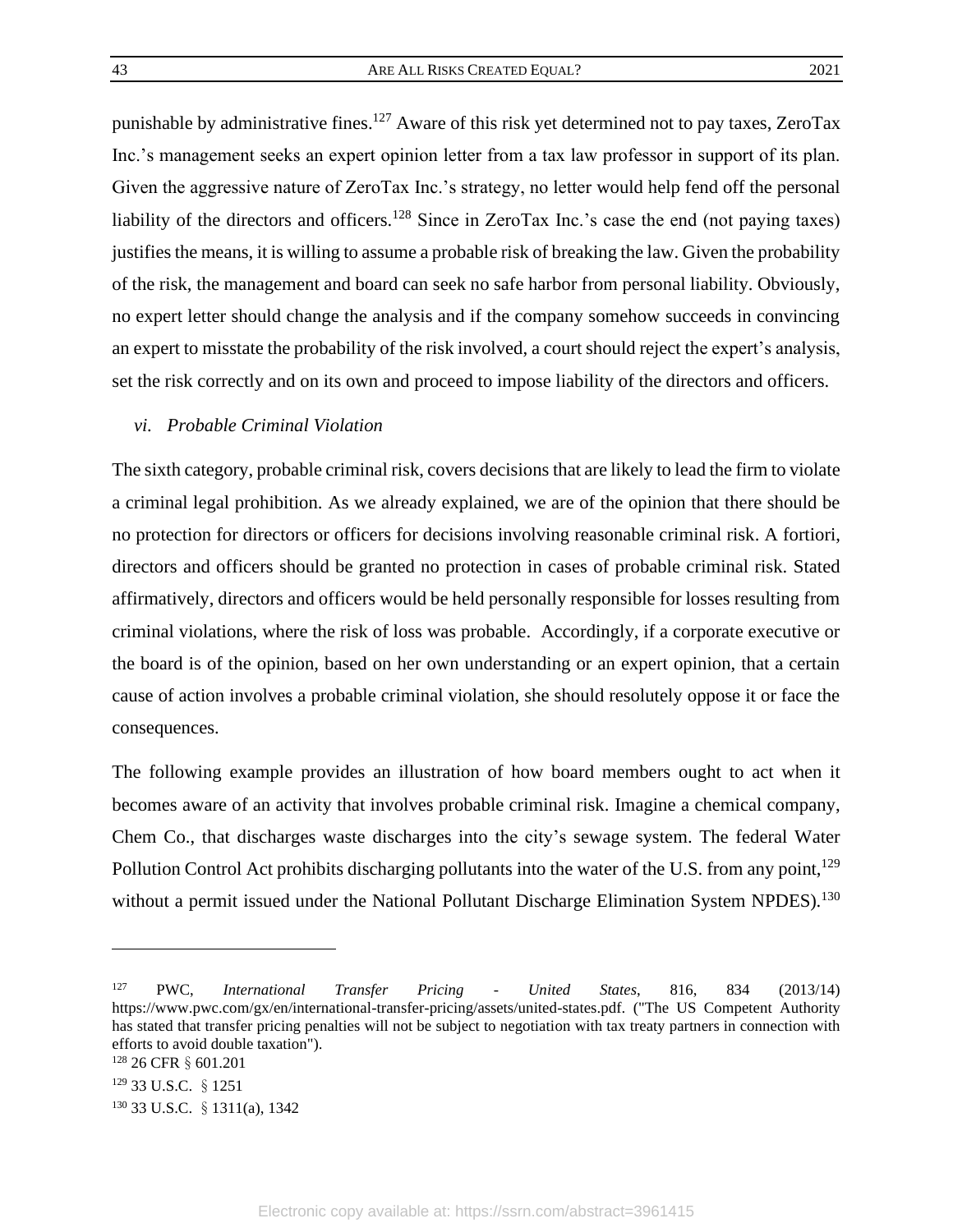Under the NPDES, Publicly Owned Treatment Works (POW) determine pretreatment requirements for industrial users.<sup>131</sup> Chem Co.'s permit provides that the level of phosphorous in its wastewater cannot exceed 10mg/L. Chem Co. decides to use the maximal level of phosphorous stipulated in its permit in its wastewater. The company's compliance officer informed the board that, as a precautionary measure, she decided to increase discharges of clean water during the periods of municipal inspections to ensure that the company does not exceed its phosphorous discharge level under the permit. The board expressed concern that the practice might constitute a criminal offense under the  $FWPCA<sub>132</sub>$  but the compliance officer emphasized that the company's practice would not count as an intentional violation because it is most likely that the phosphorous discharges do not exceed the permitted level. The compliance officer further noted that if the company added clean water to its discharges all year round, there would be no violation at all. Assume that the board remains skeptical and requests an opinion from a legal expert, who opines that the spilling of extra water is likely to be interpreted as an indication that the company knew that it violated the terms of the permit and, therefore, there is a probability of over 0.8 that it will be criminally indicted. Under our proposed regime, the board must advise that the practice of adding clear water to the wastewater in order to depress the level of phosphorous be discontinued immediately and find another way to address the phosphorus problem.

#### <span id="page-44-0"></span>**CONCLUSION**

In his bestselling book, AGAINST THE GODS: THE REMARKABLE STORY OF RISK, Peter Bernstein argued that what separates modern times from past eras is our ability to manage risk.<sup>133</sup> Although Bernstein does not address legal risk specifically and focuses on risk more generally, his book and its core thesis are very much in line with the general project of this Article. Our goal in this Article has been two-fold. First, we set out to investigate the possible reasons for corporate law's disparate treatment of business risk and legal risk. While corporate law shelters directors and officers from personal liability for losses which resulted from materialized business risks, it exposes them to full

<sup>131 33</sup> U.S.C. § 1342(b)(8); 40 C.F.R. § 403.8.

 $132$  33. U.S.C. § 1319(c)(2)(A).

<sup>&</sup>lt;sup>133</sup> PETER BERNSTEIN, AGAINST THE GODS: THE REMARKABLE STORY OF RISK 1-3 (1998).